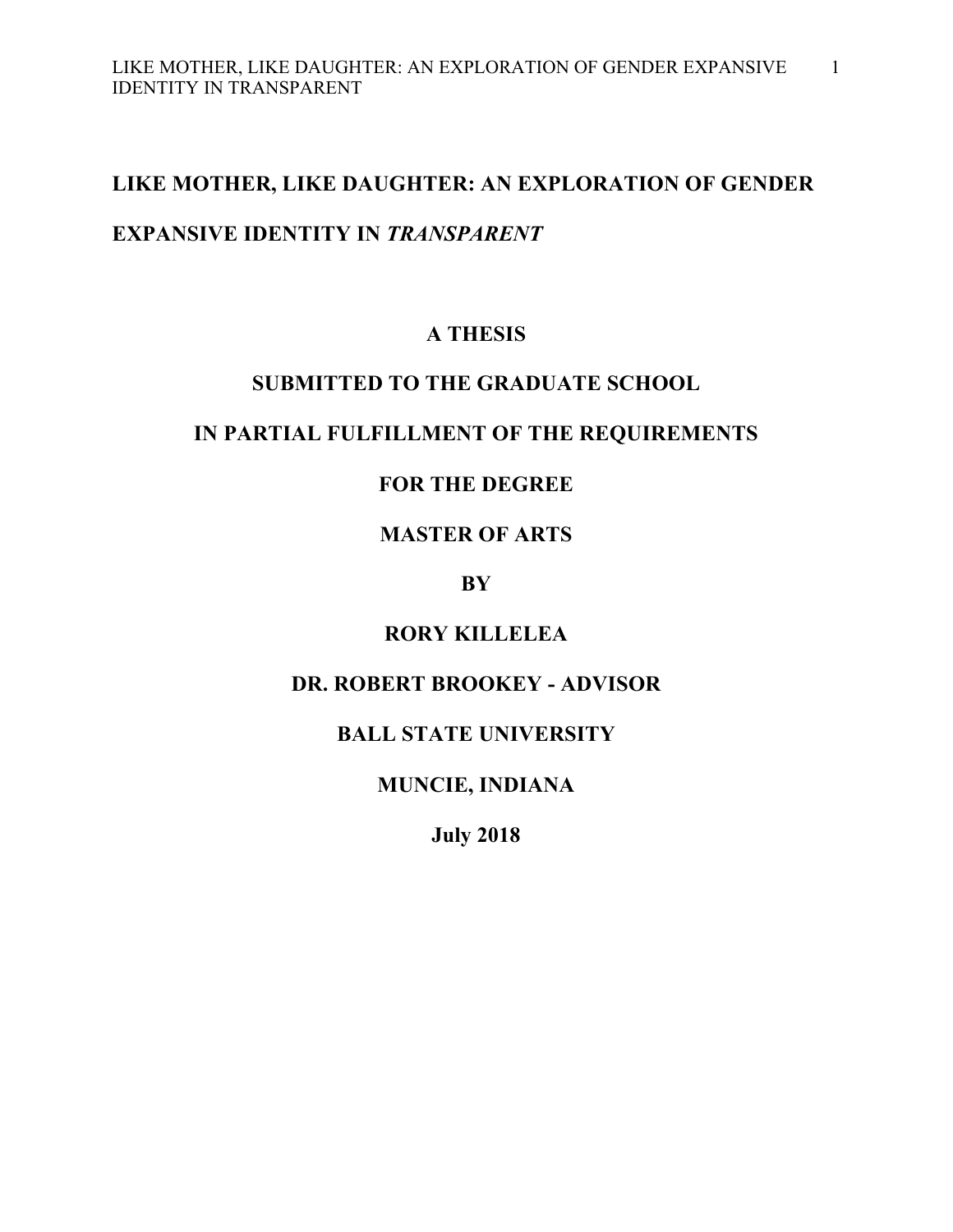### **Introduction**

Jill Soloway's interest in writing about identity and the complexities of sexuality and gender started long before creating the series *Transparent*, a critically acclaimed drama from Amazon Studies about the "late in life" male to female transition of a family patriarch. As shared with Krista Smith of *Vanity Fair* in an interview at the 2013 Sundance Film Festival about Soloway's film *Afternoon Delight* (2013), Soloway explains that, "I've sort of noticed I've been writing similar themes, which I call 'the heroine's journey,' which is about sort of repairing the divided feminine" (Smith, 2013). A prime example of this type of writing can be found in her body of work on the television show *The United States of Tara*, created by another celebrated feminist writer, Diablo Cody. The show, about a woman with multiple personalities, both male and female, allowed Cody and Soloway to explore transgressions in gender performativity.

However, as Levy (2015) writes, Soloway's television writing career stalled after *The United States of Tara* failed to live up to network executives' expectations for the show. Following their departure, Soloway continued seeking writing opportunities but was unable to find steady work. "Then her father called to say that he was a woman named Carrie, and the most intimate patriarchy in her life toppled" (Levy, 2015). Out of this discovery, the nebulous feelings Soloway had on gender started to make more sense. Soloway's sister Faith shared this about the news of her father's transgenderism, "For Jill, it was: *This* is why I am the way I am. This is why I have these feelings about being female in the world" (Levy, 2015).

It is unmistakable that *Transparent* is a project through which Jill Soloway makes an effort to understand gender expansive identity. As noted above, the show serves as a semiautobiographical narrative of a father's transition and the impact it has on the dynamics of family. Interestingly, while making the show, Soloway's own identity has been profoundly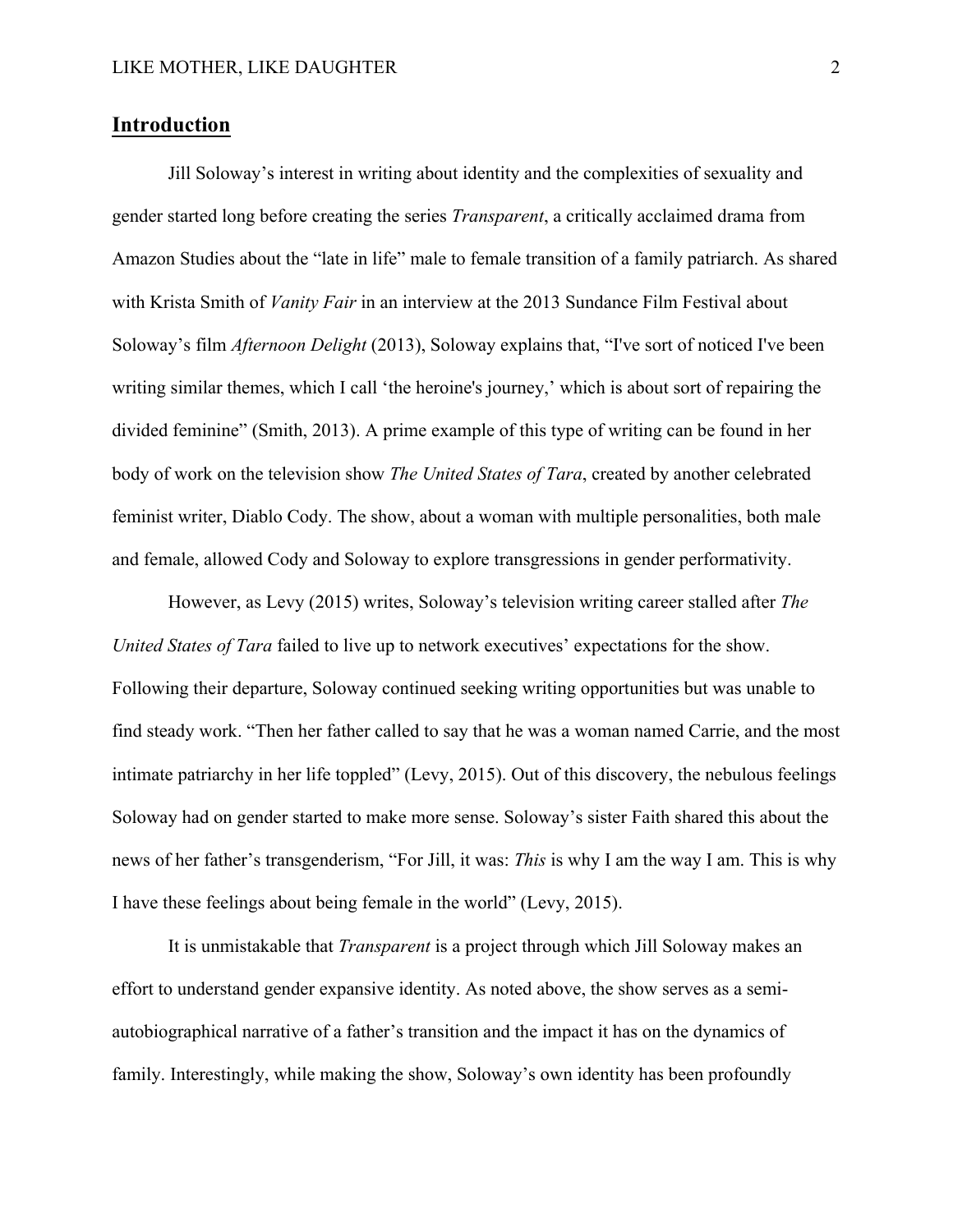transformed, and the writer now identifies as gender non-binary and prefers to be recognized with singular they pronouns.

In an interview with Kara Swisher during the 2017 Code Conference, a technology and digital media business conference, Soloway describes how *Transparent* found a home at Amazon for several different reasons. Soloway explains to Swisher and the audience that after pitching the show to several different companies, like HBO, Showtime, FX, and Netflix, the sentiment they sensed was, "Everyone had their reason why it wasn't the right time for this show, at this network, with me" (Swisher, 2017). However, Soloway goes on to explain how their agent convinced them to pitch the show to Amazon, despite the confusion on how the show would ultimately be distributed and viewed by audiences. Furthermore, Soloway explains that Amazon CEO Jeff Bezos gave full support to her radical narrative. In the interview, Soloway shares that Bezos told them, "The way that story can make change is so much faster than the way that politics can make change' (Swisher, 2017). Soloway expands on this by arguing that, "You create culture that has story in it that says, for example, something as radical as trans people are people, and then laws follow" (Swisher, 2017).

So, create that show they did. After a positive response to a pilot episode released on February 6, 2014, Amazon Studies green lighted the series for a full, ten-episode season that debuted later that same year. For the sake of this analysis, I am going to spend some time here briefly summarizing the series. The series begins with Mort Pfefferman (Jeffery Tambor) inviting his three adult children, Sarah (Amy Landecker), Josh (Jay Duplass), and Ali (Gaby Hoffman), to dinner for a big announcement. The children speculate about what the news could be, mostly focusing on the possibility of terminal illness and how that would affect each of their inheritances. As the season progresses, audiences watch as more and more family secrets are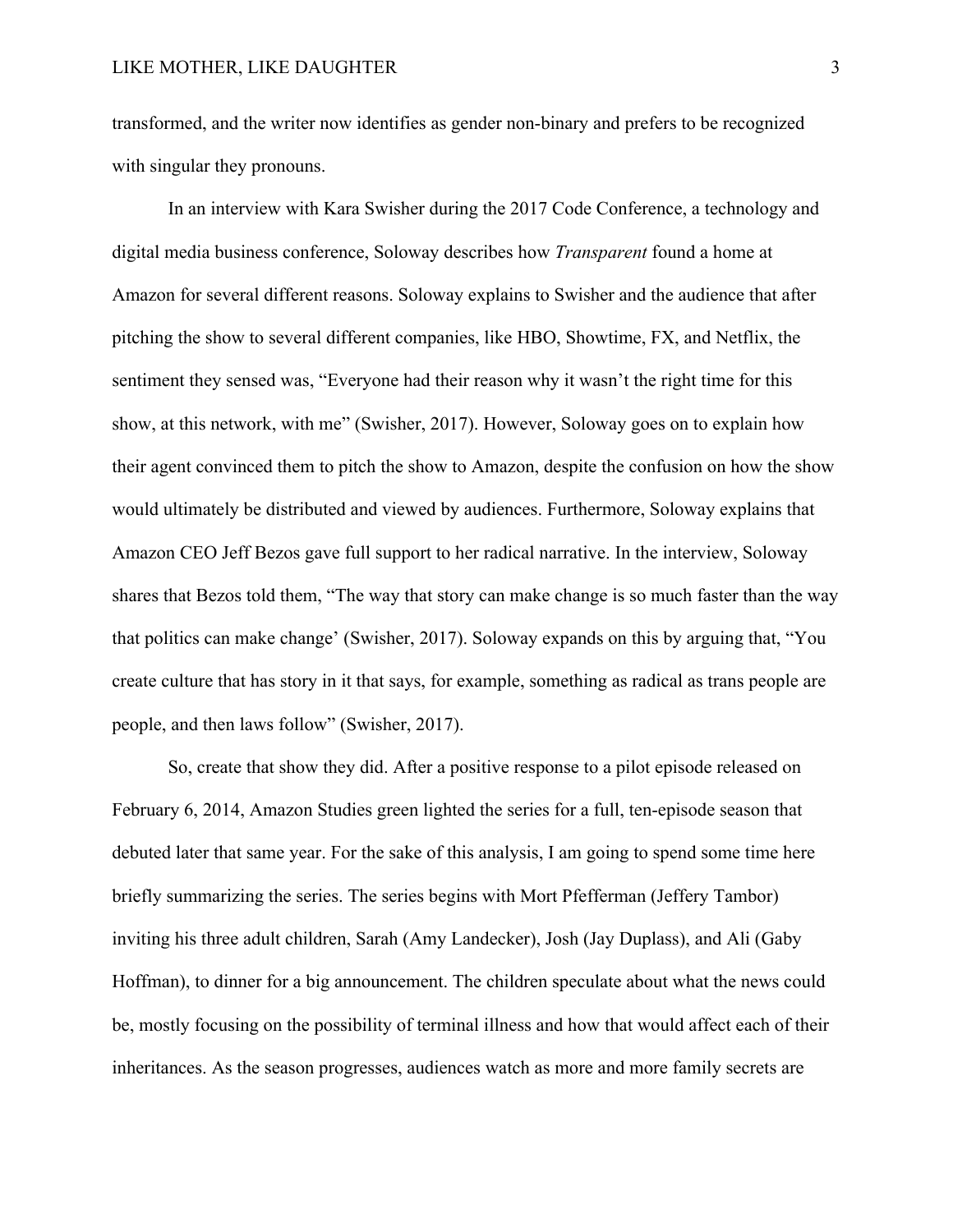exposed in the wake of Mort's announcement to transition. Mixed in with those newly discovered realities are flashbacks to Mort's decades long struggle with identity, and his attempts to become his "true self," a woman named Maura.

Following that lead, season two continues to give glimpses into the past by returning, over and over, to 1930s Berlin, where audiences are shown a parallel narrative about Maura's mother, Rose, and her family's struggle as the Nazis rose to power. In these flashbacks, audiences learn about a Pfefferman family history of transgenderism and tranvestism in which Rose's brother Gershon lives openly as a trans person named Gittel. Interestingly, the actress that plays the young Rose, Emily Robinson, also plays Ali's younger self in previous flashbacks, which bolsters the notions of Maura and Ali's relationship that I will speak on more in subsequent sections of this critical analysis. Additionally, I will address seasons three and four and the implications of new revelations in those episodes later in this project. For now, the stage has been set to illustrate the importance of this show.

To some, this story of transgenderism could not have come at a better time. For example, Jeffery Tambor, who plays Maura, answers a question from CNN interviewer Samuel Burke about the effect Caitlyn Jenner, arguably the most famous contemporary trans person, has had on the show: "Imagine an arrow, and we were like this arrow, being shot into this zeitgeist that was already there, and it just blew up. Our timing was ineffable. It was just perfect timing (Burke, 2015). In addition to Jenner's very public transition due to her recurring role on the reality television program *Keeping Up with the Kardashians*, Tambor and those who agree with him can further illustrate the significance of the timing of a show like *Transparent* by pointing to the political atmosphere surrounding the trans movement.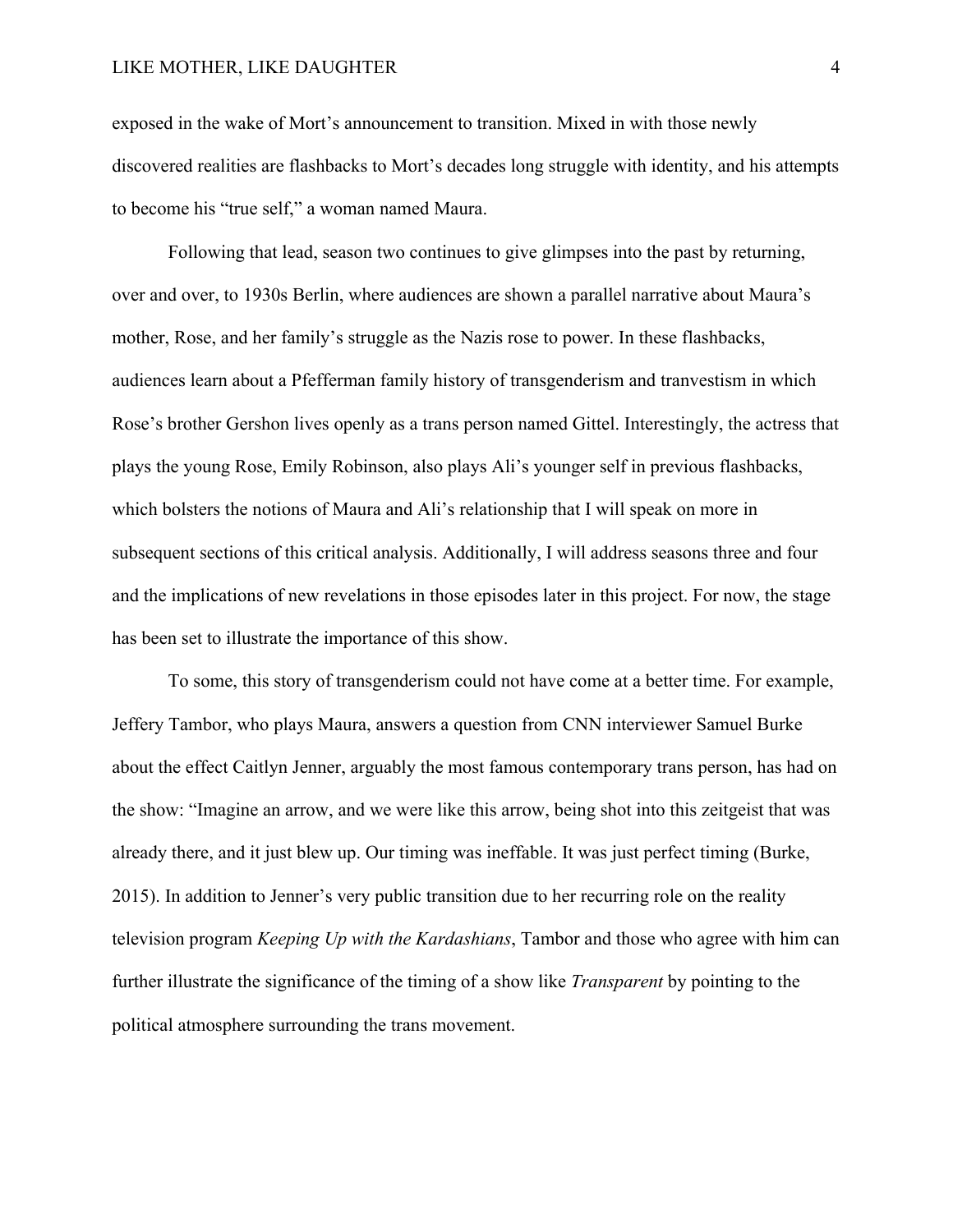While the concept of transgenderism is not new, public and political discourse about trans issues have increased in frequency. Much of these recent discussions have stemmed from debates over controversial interpretations of non-discriminatory laws. Perhaps, the most famous of these debates is on what have come to be known as "bathroom bills," which are the result of trans individuals wishing to use public bathrooms for the gender with which they identify. Much of the opposition to these efforts to protect the trans community from discrimination come from people who conflate trans identity with sexually deviant, and often criminal, behaviors. Unfortunately for the trans community, Americans across the country have expressed mixed feelings about the issue of public bathroom use by trans people. According to a Pew Research Center Survey, public opinion on the highly contentious topic is split, more or less, right down the middle, with 51% of adults supporting the use of a restroom that aligns with gender identity and 46% of adults feeling that trans people should use the bathroom matching the gender they were born into (Lipka, 2016).

However, the discriminatory practices and policies concerning the trans community go beyond the infamous bathroom bills passed in states like North Carolina. For example, just this past July, President Donald Trump announced that transgendered individuals would no longer be allowed to serve in the United States military through a series of tweets. In those posts, Trump argued that in order for the military to be successful, it could not "be burdened with the tremendous medical costs and disruption that transgender in the military would entail" (realDonaldTrump, 2017). More recently, the topic of transgender discrimination was discussed by Attorney General Jeff Sessions just last week when he released a memo from the Department of Justice stating that, "Although federal law, including Title VII, provides various protections to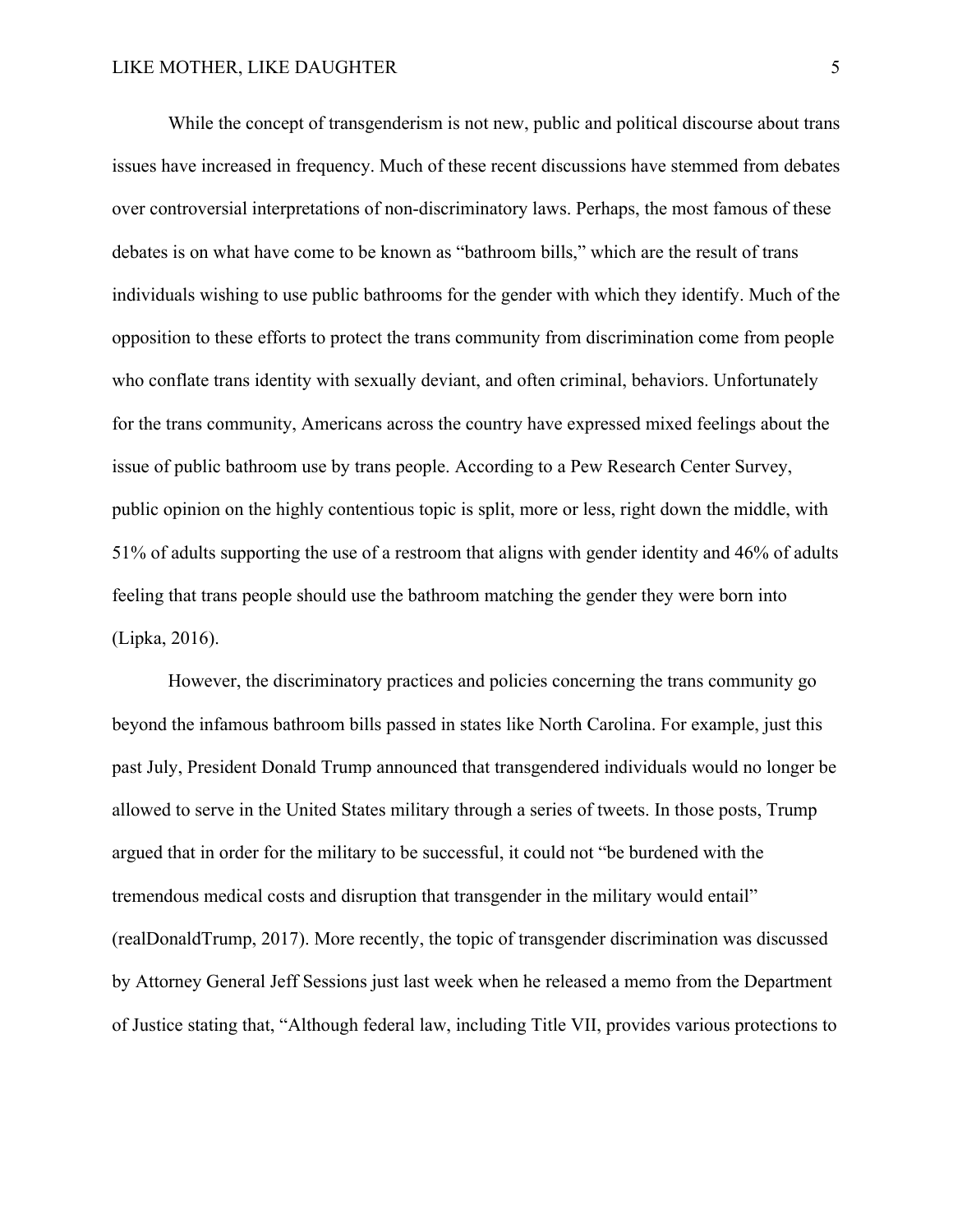transgender individuals, Title VII does not prohibit discrimination based on gender identity *per se*" (Moreau, 2017).

Bringing this discussion full circle, consider Jill Soloway's remarks during their acceptance speech at  $67<sup>th</sup>$  Primetime Emmy Awards in 2015. Soloway argued that, "We don't have a trans tipping point yet, we have a trans civil rights problem" (Mischer, 2015). These comments, made in response to an article published in a 2014 issue of *Time Magazine* that explored the new and more robust visibility of the transgender experience in America, expressed Soloway's dissatisfaction at the policies still allowing people to discriminate towards the trans community; and provides more context to the importance of studying Soloway's work in *Transparent*.

### **Theory**

In this section, my discussion turns to the post-structural theories on the production of identity, especially in terms of gender and sexuality. First, we will examine the French philosophical historian Michel Foucault's *The History of Sexuality* (1978). From there, we will move onto theorist Judith Butler's *Gender Trouble* (1990). Finally, our discussion will explore cultural critic Marjorie Garber's *Vested Interests* (1992). Through these texts, I will establish how gender essentialism came to be understood, and how this understanding gave rise to the problematic conceptualization of a gender and sexuality binary; and was then rebuked by more contemporary constructivist notions of identity.

Writing on the heels of the sexual revolution, Foucault (1978) argues that Western cultures are not the sexually liberated societies that we believe ourselves to be. Rather, he suggests that we continue to live in an age dominated by a prudish "Victorian regime," producing in ourselves a "restrained, mute, and hypocritical sexuality" (Foucault, 1978, p. 3).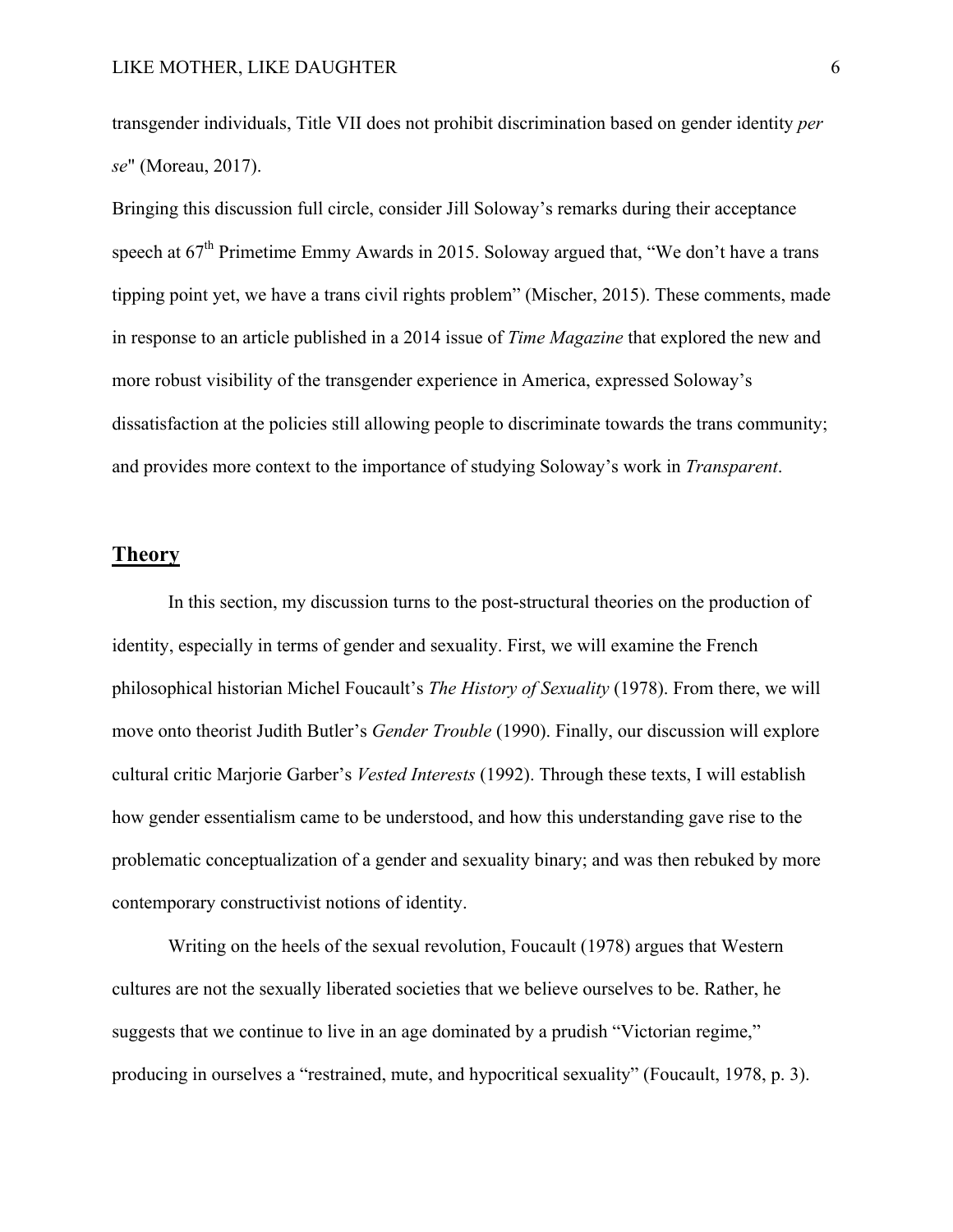However, this muted sexuality does not necessarily mean that the dialogues on sex were silenced. In fact, according to Foucault (1978), "when one looks back over these last three centuries with their continual transformations, things appear in a very different light: around and apropos of sex, one sees a veritable discursive explosion" (p.17). However, this proliferation of discourses on sexuality was, in Foucault's mind, another mechanism of social control. By exploring the different ways that people were incited to speak about the truth of sex, especially through the self-scrutinizing acts of confession and psychoanalysis, Foucault demonstrates how powerfully we govern our own behavior and the behavior of others.

Speaking on the genesis of this authority on sexual practices, Foucault (1978) suggests that "canonical law, the Christian pastoral, and civil law" became the three chief informants of what society considered appropriate (p. 37). At the heart of each one of these were concerns of marital affairs. These codes insisted on sexual practices outside of the procreational endeavors of heterosexual married couples, such as adultery, debauchery, and sodomy, as being perverse, deviant, and unnatural. However, Foucault (1978) posits "that if [discourse on sex] has carried with it taboos and prohibitions, it has also, in a more fundamental way, ensured the solidification and implantation of an entire sexual mosaic" (p. 53).

Further illustrating the machinery of this continued governance, Foucault (1978) contends that sex came to be understood in two different ways; "a biology of reproduction, which developed continuously according to a general scientific normativity, and a medicine of sex conforming to quite different rules of formation" (p. 54). Those rules on the medicine of sex, according to Foucault, were adopted from the prior laws imposed by religious and economic forces. One of the procedures adopted in this medicalized age to produce the truth of sex, psychoanalysis, closely mirrored the age-old practice of confession. Foucault (1978) addresses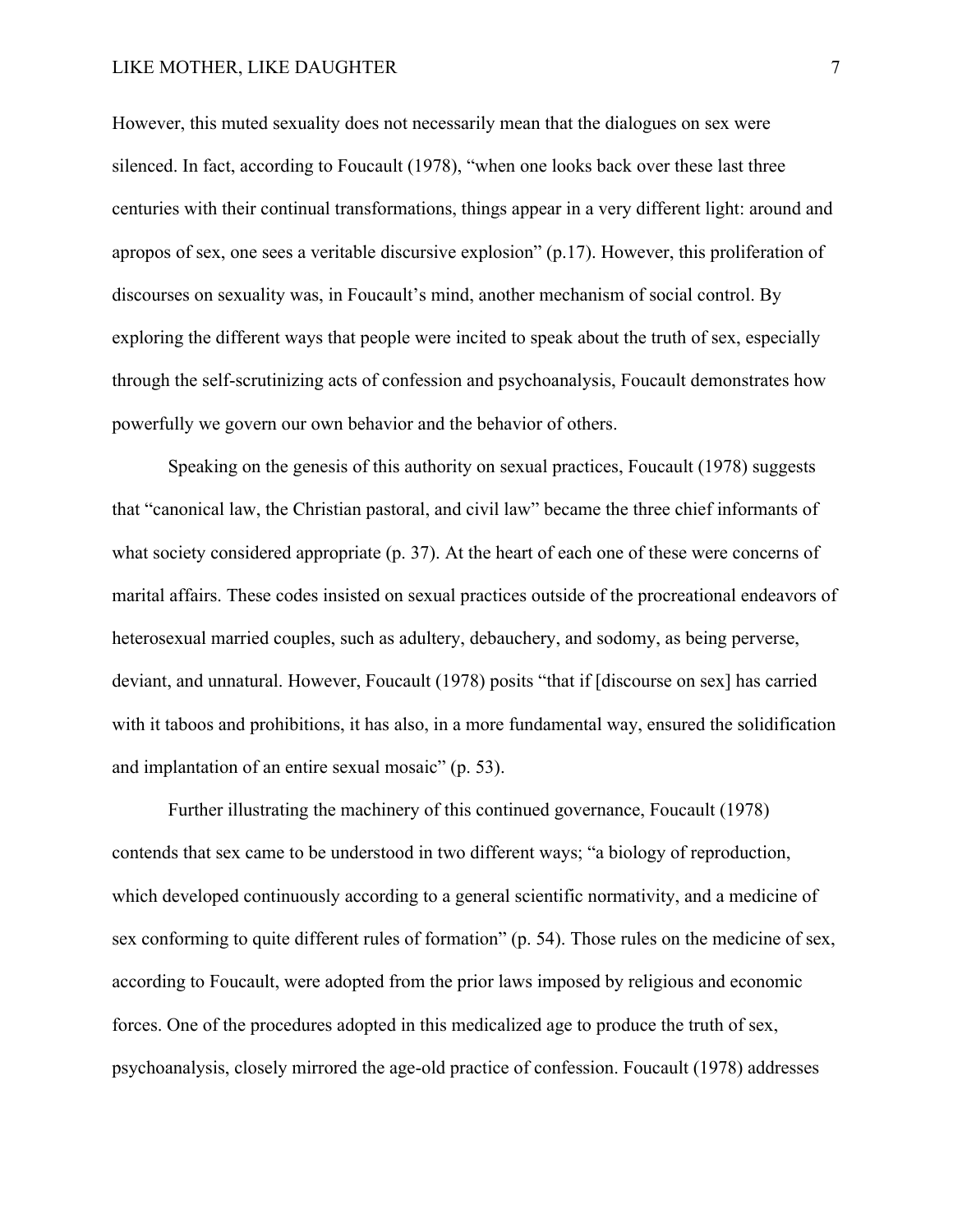how this religious practice came to be "constituted in scientific terms" by suggesting that one of the ways this happened was "through a medicalization of the effects of confession" (p. 65,67). He goes on to argue that, "[s]ituated at the point of intersection of a technique of confession and a scientific discursivity, … sexuality was defined as being 'by nature'" (p. 68) In other words, sexual practices of pure pleasure became linked to mental illness and pathologization, which indicated that those practices were the behaviors of sick and unnatural individuals; while sexualities that aided in the reproduction of labor power were celebrated and normalized.

Ultimately, Foucault balks at this essentialist understanding of sexuality and, instead, maintains that sexuality is nothing more than a social construct. He writes:

> "sex" made it possible to group together, in an artificial unity, anatomical elements, biological functions, conducts, sensations, and pleasures, and it enabled one to make use of this fictitious unity as a causal principle, an omnipresent meaning, a secret to be discovered everywhere: sex was thus able to function as a unique signifier and as a universal signified. (p. 154)

That is to say, the truth of sexuality lies far beyond the reproductive organs on our bodies and how we use those organs in our expressions of desire. Rather, Foucault suggests that our identities, especially in terms of sexuality, are the consequence of an extensive progression of power relations throughout the history of civilization.

Building on this notion, Butler (1990) carries Foucault's non-essentialist claim further into a discussion of gender by proposing a performative theory of gender. Like Foucault, Butler (1990) emphasizes that gender identity is not the expression of some prior self, or essence, but instead, the result of signifying actions and behaviors, or performances, of an individual within societal norms. She writes, "There is no gender identity behind the expressions of gender; that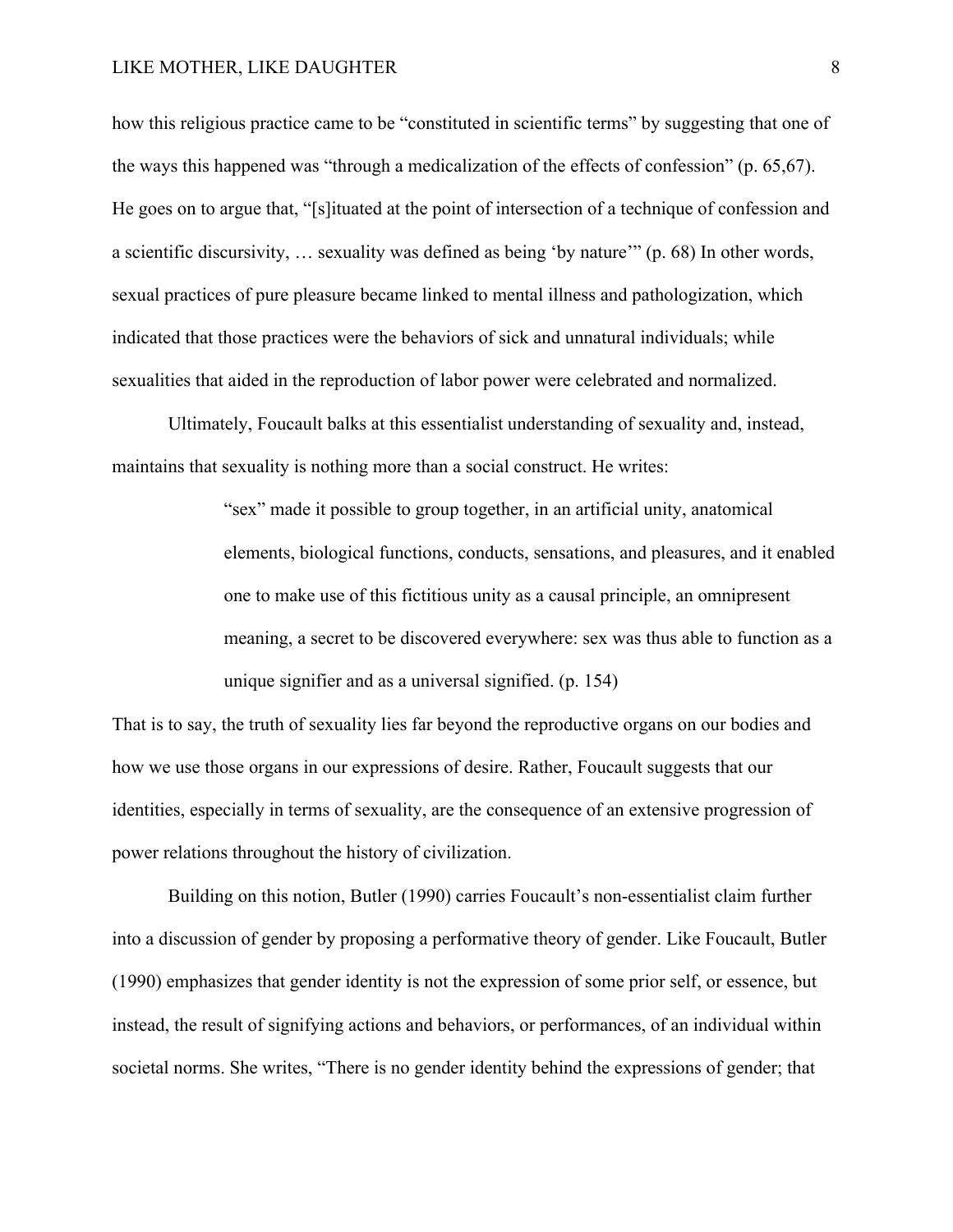identity is performatively constituted by the very 'expressions' that are said to be its results" (p. 34). In other words, gender is manifest in each and every moment through our routine behaviors, patterns of speech and gesture, and certain sartorial codes.

To demonstrate this theory of gender performativity, Butler (1990) investigates the ways in which drag queens expose the fallacy of an essential masculine or feminine identity, congruent to one's sexual body. She writes, ""*in imitating gender, drag implicitly reveals the imitative structure of gender itself- as well as its contingency*" (p. 187). Thus, drag performance reveals gender to be something that lacks any original or authentic source by the appropriation and exaggeration of the cultural codes associated with femininity. Furthermore, through this revealing, gender is shown to be unstable, something that can be disrupted, disordered, defied and distorted.

It is worth noting, that in the preface of a 1999 reprinting of *Gender Trouble*, Butler acknowledges certain oversights in her original text. She writes:

> "my theory sometimes waffles between understating performativity as linguistic and casting it as theatrical. I have come to think that the two are invariably related, chiasmically so, and that a reconsideration of the speech act as an instance of power invariably draws attention to both its theatrical and linguistic dimensions. (p. xxvi)

Furthermore, Butler concedes that her original text wrongfully omits a discussion on transgenderism and intersexuality, both of which are highly marginalized groups of people that struggle to achieve intelligibility, and thus, a "livable life." However, before we begin a lengthy cultural analysis of transgendered identity, specifically in terms of its media representation, let's first move our discussion to the long history of transvestism, or cross-dressing, its role in theatre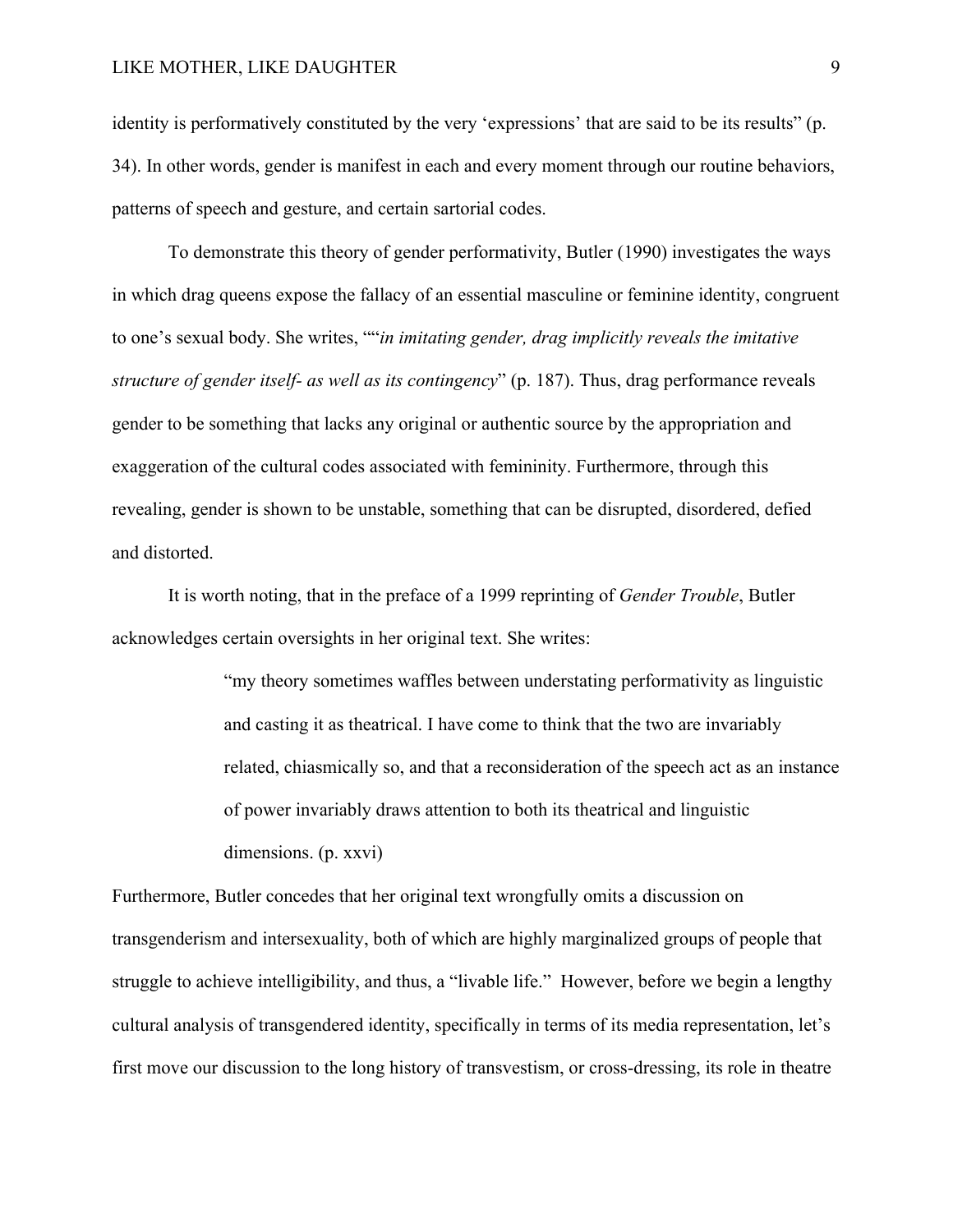and culture, and the social anxieties it creates when put into practice as presented in Marjorie Garber's *Vested Interests*.

In her text, Garber (1992) investigates the extensive and interesting relationship between clothes and identity, and the numerous ways in which these sartorial codes help to construct culture. Garber (1992) argues that "*transvestism is a space of possibility structuring and confounding culture*: the disruptive element that intervenes, not just a category crisis of male and female, but the crisis of category itself" (p. 17). In other words, like Foucault and Butler, Garber insists that the cultural signals indicated by one's clothing, especially in instances where that clothing is attired by the wrong body, expose the constructivist, rather than the essentialist, notions of identity categorization.

Garber's (1992) inquiry into dress begins with a recounting of the sumptuary laws that have been long proclaimed by certain communities. These laws were primarily designed to regulate and demarcate identities such as class and gender by maintaining what was and was not appropriate consumption of goods by these different categories of people. Informing these laws, according to Garber (1992) were the religious and political institutions of the time, which were often times one in the same. Speaking on the divine origins of these sartorial regulations, Garber (1992) points to "the biblical injunction from Deuteronomy" that women are prohibited to wear men's clothing (p. 28). Furthermore, she demonstrates how Renaissance and Puritanical antitheatricalists, "in their debates about gender, cross-dressing, and the stage, articulated deepseated anxieties about the possibility that identity was not fixed, that there was no underlying 'self' at all, and that therefore identities had to be zealously and jealously safeguarded" (p. 32).

In a passage apropos of our own examination into the emancipatory power of a narrative like *Transparent*, Garber notes, "[m]aking a woman into a man apparently remains more difficult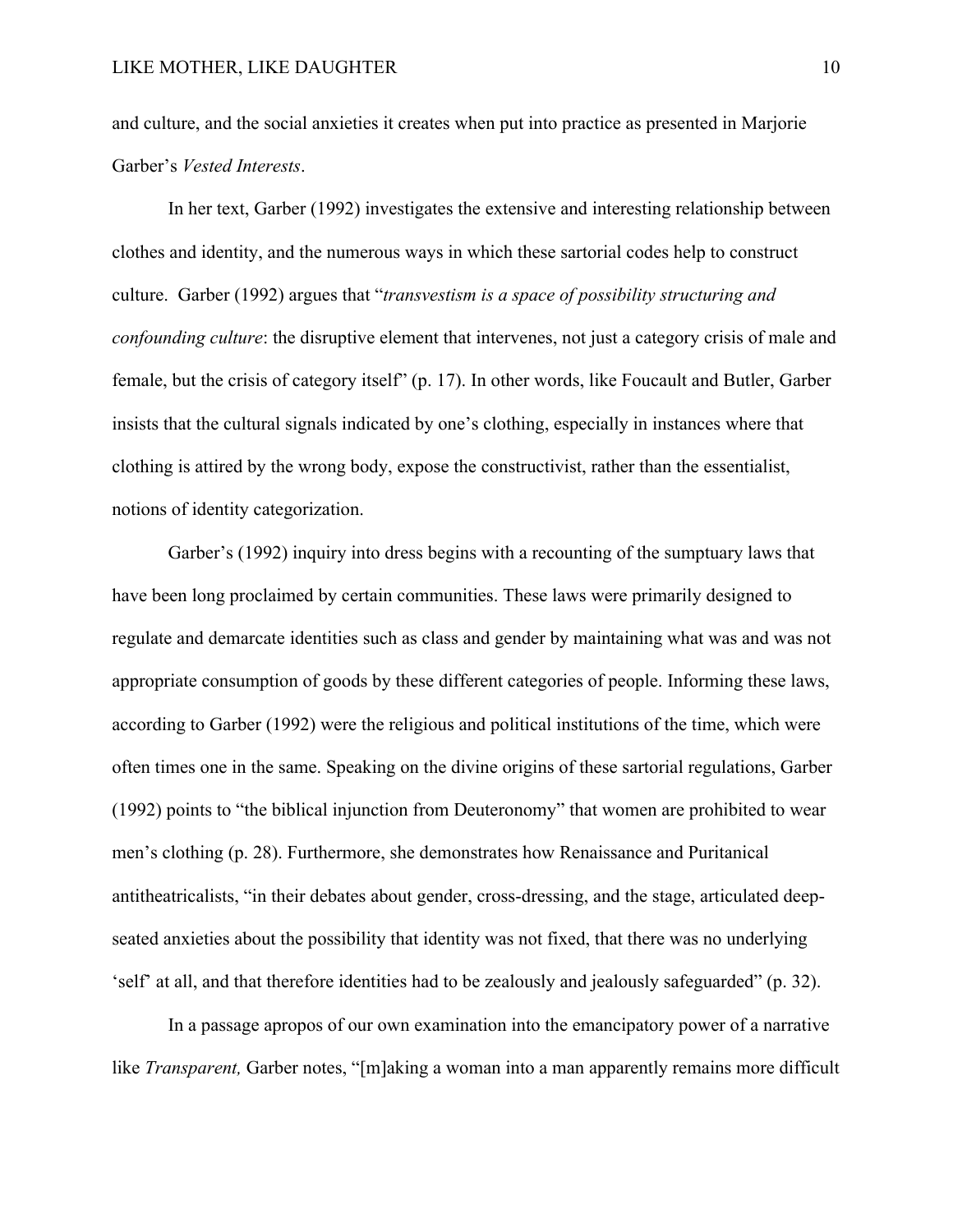– in the theater as elsewhere- than discovering the 'woman' already inside him" (p. 38) That is to say, cross-dressing has long been practiced, acceptably or not, by male actors on stage, thus giving license to men elsewhere to explore their own destabilized masculine identity. Therefore, it appears that Garber, and likely Foucault and Butler, too, would agree with our assertion that the radical narrative of the transgendered experience, and its disrupting effect, on display in *Transparent* is, yet again, another example of the patriarchal social control that has long structured the ways in which individuals create identity.

Moreover, we can find evidence of this argument in Garber's (1992) chapter called "The Transvestite's Progress" in which she critiques several media texts where cross-dressing plays a major role in the narrative. This chapter couches the discussion of the transvestite's progress as a narrative trope in a discussion of famous jazz musician Billy Tipton, who lived as a man and was "revealed" to be a woman upon examination by a funeral director after Billy's death. Writing of these cross-dressing characters, and of Billy Tipton, Garber (1992) writes, "Each is 'compelled' by social and economic forces to disguise himself or herself in order to get a job, escape repression, or gain artistic or political 'freedom'" (p. 70). To support this claim, Garber (1992) cites examples of Shakespearean cross-dressers, like Rosalind of *As You Like It,* and characters derivative of Rosalind, like Théodore de Serannes of Théophile Gautier's 1835 novel, *Mademoiselle de Maupin*, as well as other more famous contemporary examples like Barbara Streisand's *Yentl*. In a passage shared from Gautier's novel, Garber (1992) shines a light on the cross-dressing Théodore's feelings on identity quoting, "I belong to a third sex, a sex apart, which has yet no name… My dream would be to have each sex in turn, and to satisfy my dual nature: man today, woman tomorrow. (Gautier, 330)" (p. 74). In other words, Garber's argument is that the transvestite's appearance in narrative only reinforces the social norms and behaviors,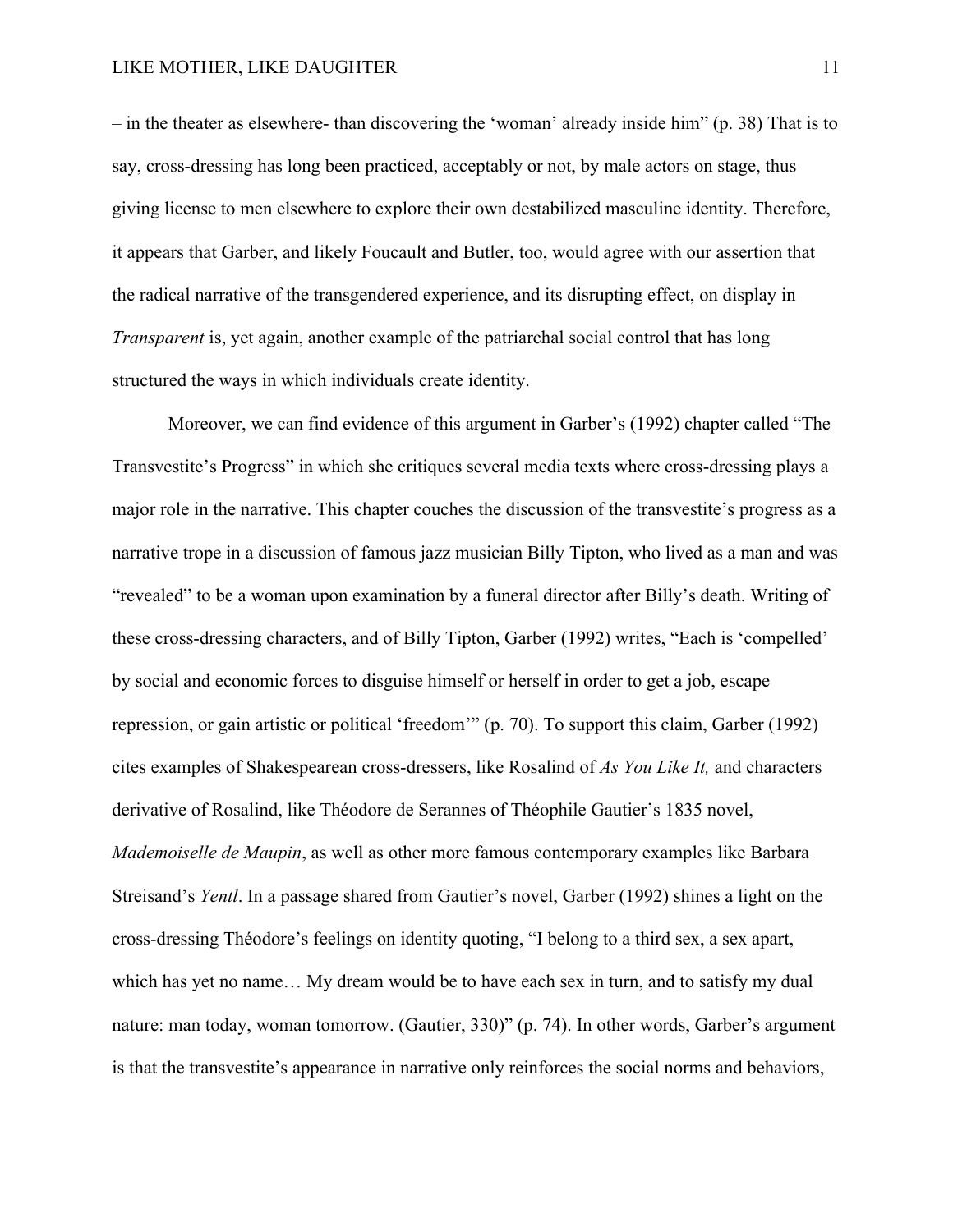or performances, that continuously produce the problematic identity binary of male/female, masculine/feminine, and gay/straight, to name a few.

### **Review of Literature**

The magnitude of the body of literature on the topic of identity, especially in regard to gender and sexuality, makes researching in this field a demanding task. In order to give a concise and cohesive examination, I will address a contemporary sampling of literature beginning with a general discussion on the importance of continued critical analysis of popular media, and then move onto a more specific investigation of transgender representation in media. Through this review, I aim to show the importance of my own examination of *Transparent* and the potential effects the show has on its audiences.

As the prior section of this prospectus indicates, my critical analysis of *Transparent* owes a great debt to the discipline of feminist studies, as that field of study helped bring discussions on gender to the forefront of media criticism. Speaking to this, Watkins and Emerson (2000) argue that gender informs an array of social norms and values that shape the media industry's production practices and conventions. Furthermore, they contend that feminist criticism has helped generate interest in a subgenre of media studies called "reception studies." The authors define that field as an exploration of how audiences become actively engaged in a process of making meaning through their consumption of mediated cultural texts. Understanding this process of meaning making reveals the extreme need for media literacy to help create an engaged and active citizenry. While my own approach of critically analyzing *Transparent* is not intended to be a reception study, the discussions I hope to provide will help demonstrate the importance of reception studies by illustrating the power of narrative.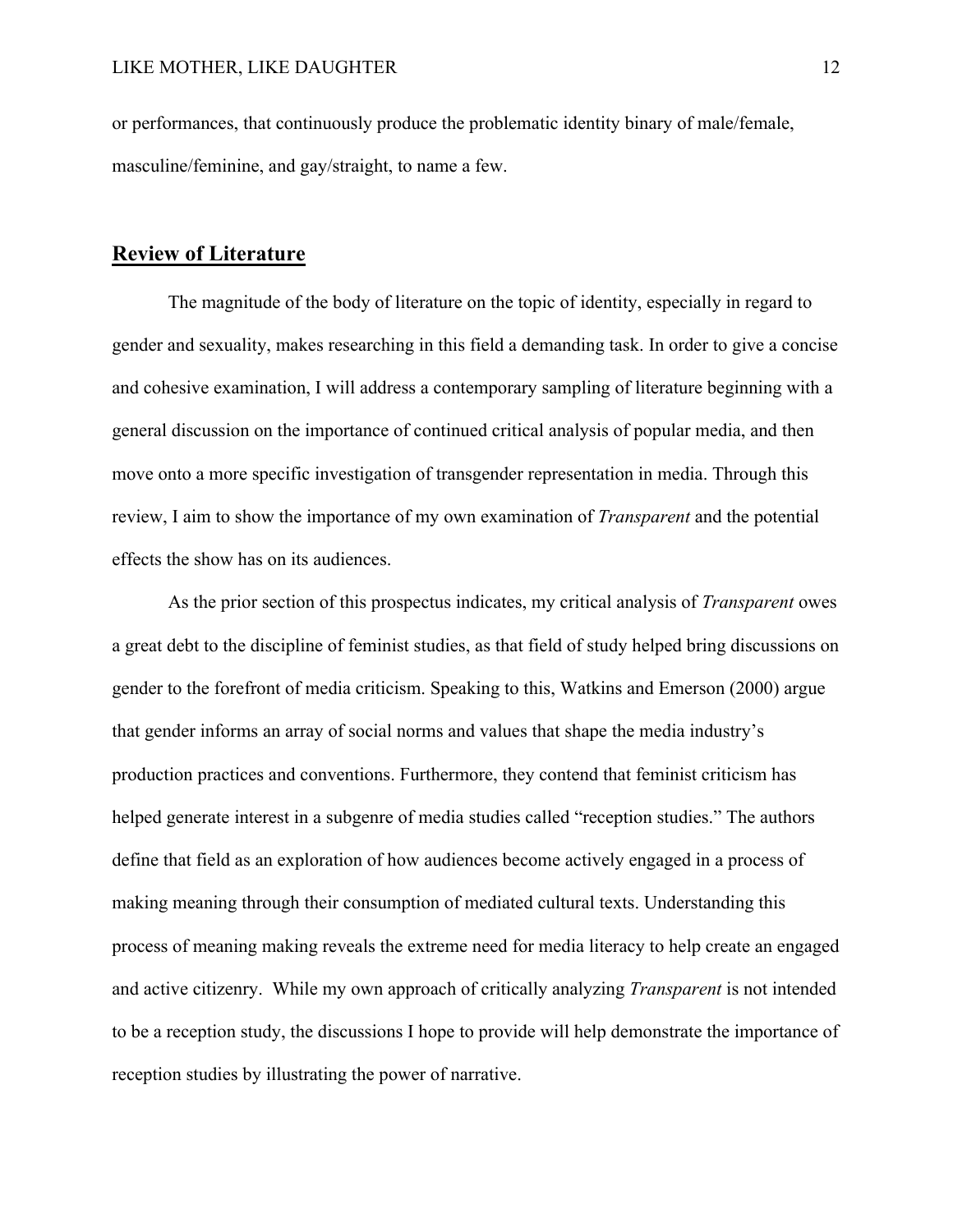Continuing the discussion, Cobb and Tasker (2016) write that the enduring legacy of feminist film criticism can be found "anywhere that feminism and visual culture meet" (p. 2). In other words, these authors recognize that concepts first brought into discussion because of feminist film criticism still provide the lens through which feminist theorists should consume all visual media. Additionally, these scholars address the continued problematic dominance of men as leaders in the filmmaking industry; one point that makes the female led production and direction of Amazon's *Transparent* all the more interesting.

The literature on the representation of transgendered life in media has expanded within the last few years, because the topic has become more and more visible in American popular culture. Kunzel (2014) suggests that, although it is at the risk of being ever-identified as "emerging," transgender studies is now a flourishing field of academic inquiry. She points to several recent publications and conferences as evidence of the discipline's continued importance. However, in addition to praising the raised awareness of an interdisciplinary discourse on transgender people and their lives, Kunzel (2014) also addresses criticisms by some researchers of a "transnormativity, whereby certain transgender bodies are valued, counted, recognized, and folded into citizenship, while others are marginalized, rendered abject, excluded, and made vulnerable to violence and premature death" (p. 287).

For example, consider Skidmore's (2011) analysis of Christine Jorgensen, a transgender woman that became a media sensation in the 1950s which elevated her to the status of a heroic figure within the emerging field of transgender studies. Skidmore (2011) explains how Jorgensen's story was used to construct what she calls the "good transsexual," and the effects this narrative has had on trans people and their communities. The author concludes by suggesting that any invisibility of the trans experience in media is due to the construction of that narrative,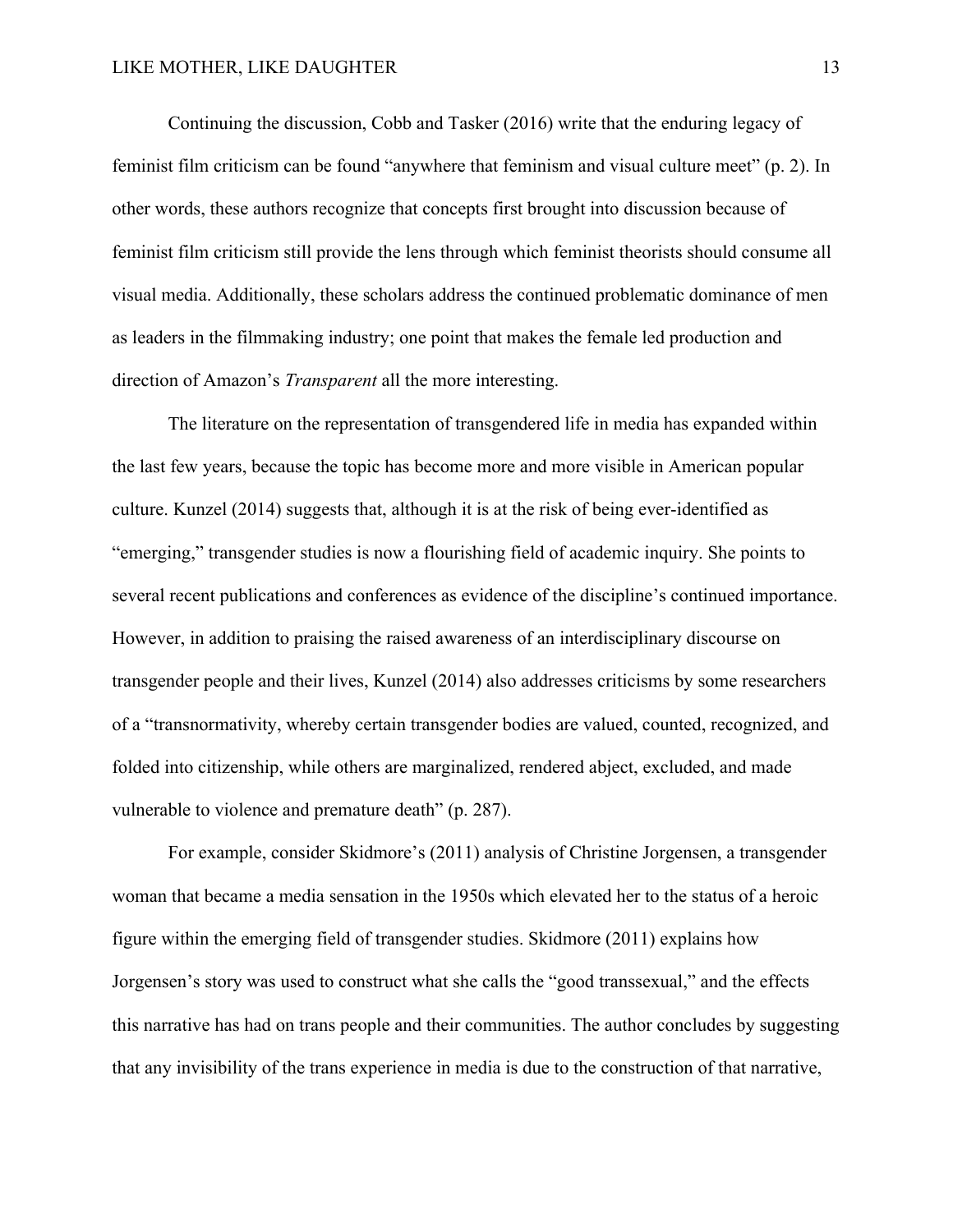and that media scholars "must pay attention to the structures regulating visibility" (Skidmore, 2011, p. 296).

The concept of transnormativity is discussed further by Johnson (2016) through an exploration of documentary films about female-to-male transgender individuals. In this article, the author argues that certain identifications, characteristics, and behaviors are accepted by medical standards, while individuals who fall outside of that medical model are marginalized, and "rendered invisible" (Johnson, 2016, p. 467). In other words, transnormativity only works to reify the existing binary of gender identity as either male/female or transmale/transfemale.

Cavalcante (2017) moves the discussion to transgender media texts called "breakout texts." These breakout texts are described as "first of its kind" representations that generate three distinct breaks: "a break into the cultural mainstream, a break with historical representational paradigms, and a breaking into the everyday lives of the audiences they purport to represent" (Cavalcante, 2017, p. 539). In this article, the breakout texts most extensively analyzed are *Boys Don't Cry* and *TransAmerica*, both of which have transgender protagonists. Using ethnographic fieldwork, Cavalcante (2017) discusses how these films were received and used by trans communities. The author demonstrates that these texts lead to a "'mediatized linked fate', or the sense that one's own everyday life experiences, chances, and potentialities - and those of their social group – are tethered to a media text or character" (Cavalcante, 2017, p. 544). Furthermore, Cavalcante (2017) expresses the importance of transgender individuals being able to act as cultural interpreters of these narratives due to a "special kind of knowledge and sensibility that comes from experience" (p. 549). In the concluding paragraph of this article, the author acknowledges the arrival of new breakout texts, including *Transparent* and other trans television shows. It is worth noting here, that of these new, and old, "breakout texts," *Transparent* stands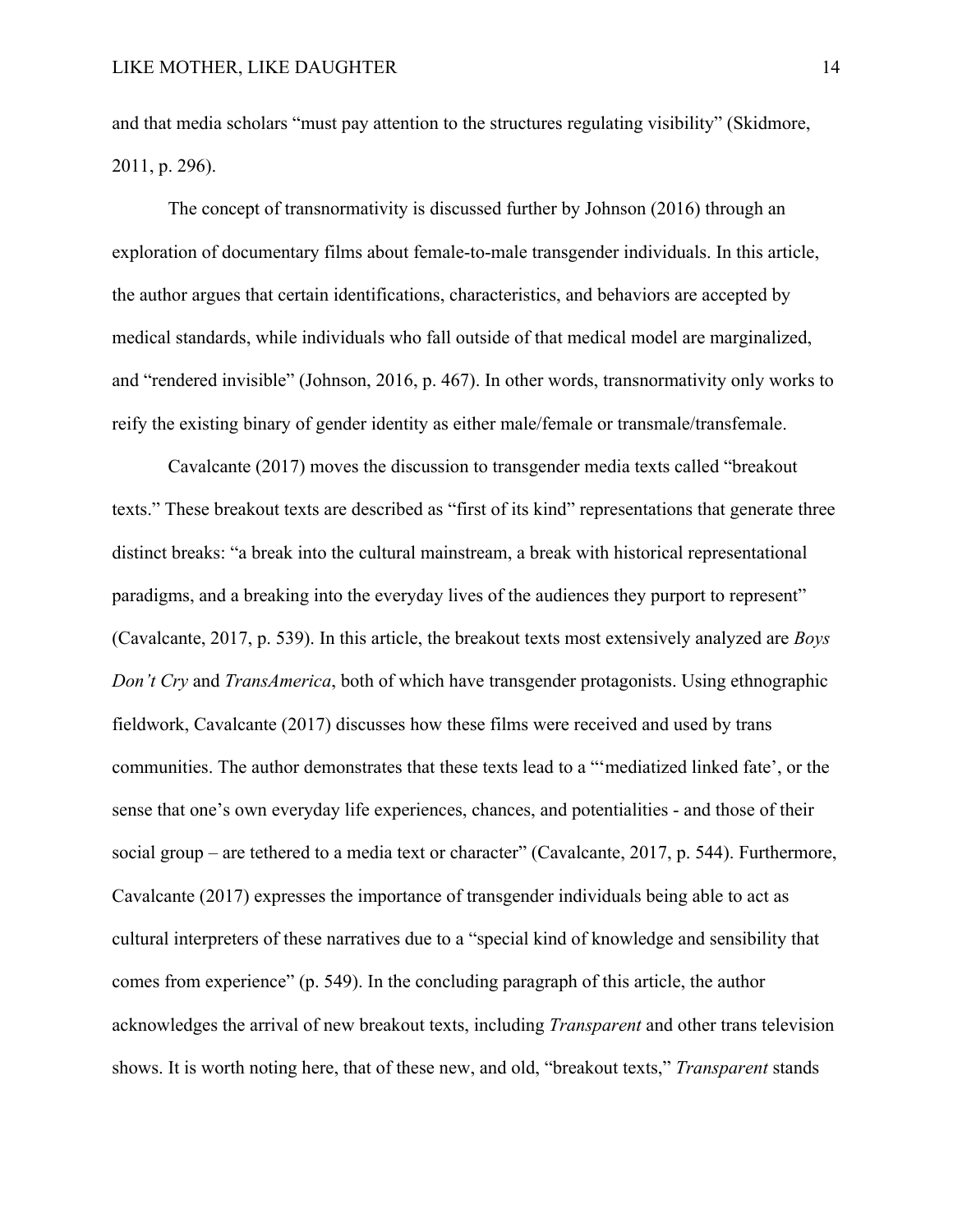apart to the extent that it is a not a narrative interpreted, but rather created by a community of transgendered individuals. This fact, in principle, should give the text a unique insight and access to experiences of the trans identity.

In fact, several members of this community of transgender talent were interviewed by Stacey Wilson Hunt of *Vulture*. In the interview, Hunt spoke to actresses Alexandra Billings ("Davina"), Trace Lysette ("Shea"), and Alexandra Grey ("Elizah Edwards"); producers Zackary Drucker and Rhys Ernst; director Silas Howard; and the writers Ali Liebegott and Our Lady J who all identify as transgender. In the interview, Hunt (2016) writes that their conversations allowed the group "to reflect on how the series has changed the way we tell trans stories, the hopefulness they now feel for trans children, and why they disagree on how important it is to cast trans people in transgender roles".

However, some scholars are not impressed with *Transparent*, specifically, is Funk and Funk's (2016) article that critiques the show for a problematic use of the historical "coming out" narrative. These researchers contend that *Transparent*, as of season two, does more work hypostasizing the accepted gender binary than it does disrupting cisgender privilege. Particularly troubling to the authors is the idea that "trans\* people who do not "come out," or fully disclose their birth and medical history are deceptive and dishonest" (Funk & Funk, 2016, p. 901). In my analysis, will show that this assessment of Transparent is not entirely accurate.

### **Preview of Thesis**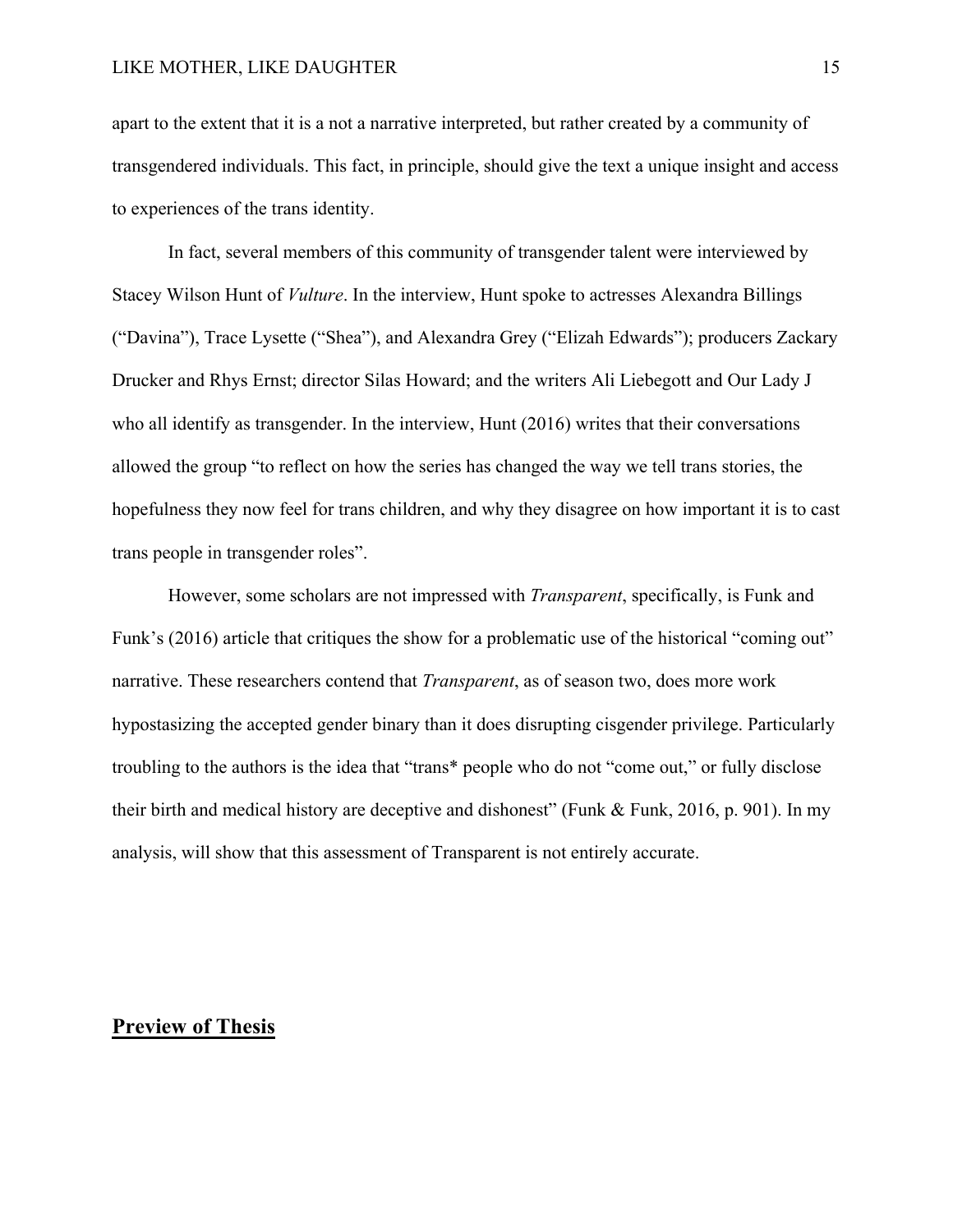While Funk and Funk (2016) may be right about Maura and the use of the "coming out" narrative, their analysis does not consider other important characters that further challenge the historical conception of the gender binary. That said, my own investigation of *Transparent* will address similar observations on the reductive elements of the show. However, these observations will be centered on the characterizations of Maura Pfefferman and her family through the entirety of the show's four seasons. Specifically, this study will address how Maura's transition within her family dynamic is problematized by class, religion, and sexuality.

Furthermore, I will pay special attention to the juxtaposition of the characters Maura and Ali, her youngest daughter, played by Gabby Hoffman. The relationship between Maura and Ali is an important one in the show, and is made evident in the pilot episode when Maura (still dressed and performing identity as Mort) tells Ali, "You know, out of all my kids, you're the one. You can see me most clearly" (Soloway, 2014). As the series progresses, this bond between Maura and Ali is strengthened as Ali begins to question her own identity, very much mirroring the real-life experiences of Jill Soloway. It is my contention that in *Transparent*, Maura can be understood as representative of a modernist, thus essentialist, understanding of gender identity while Ali represents a post-modern, constructivist understanding.

By studying each of these characters we can begin to evaluate how effective *Transparent* is in showing its viewers an authentic narrative on gender. Furthermore, we can assess how well the show does in teaching audiences about the true nature of gender and identity, especially in terms of the competing notions of essentialism and constructivism.

### **CHAPTER 2**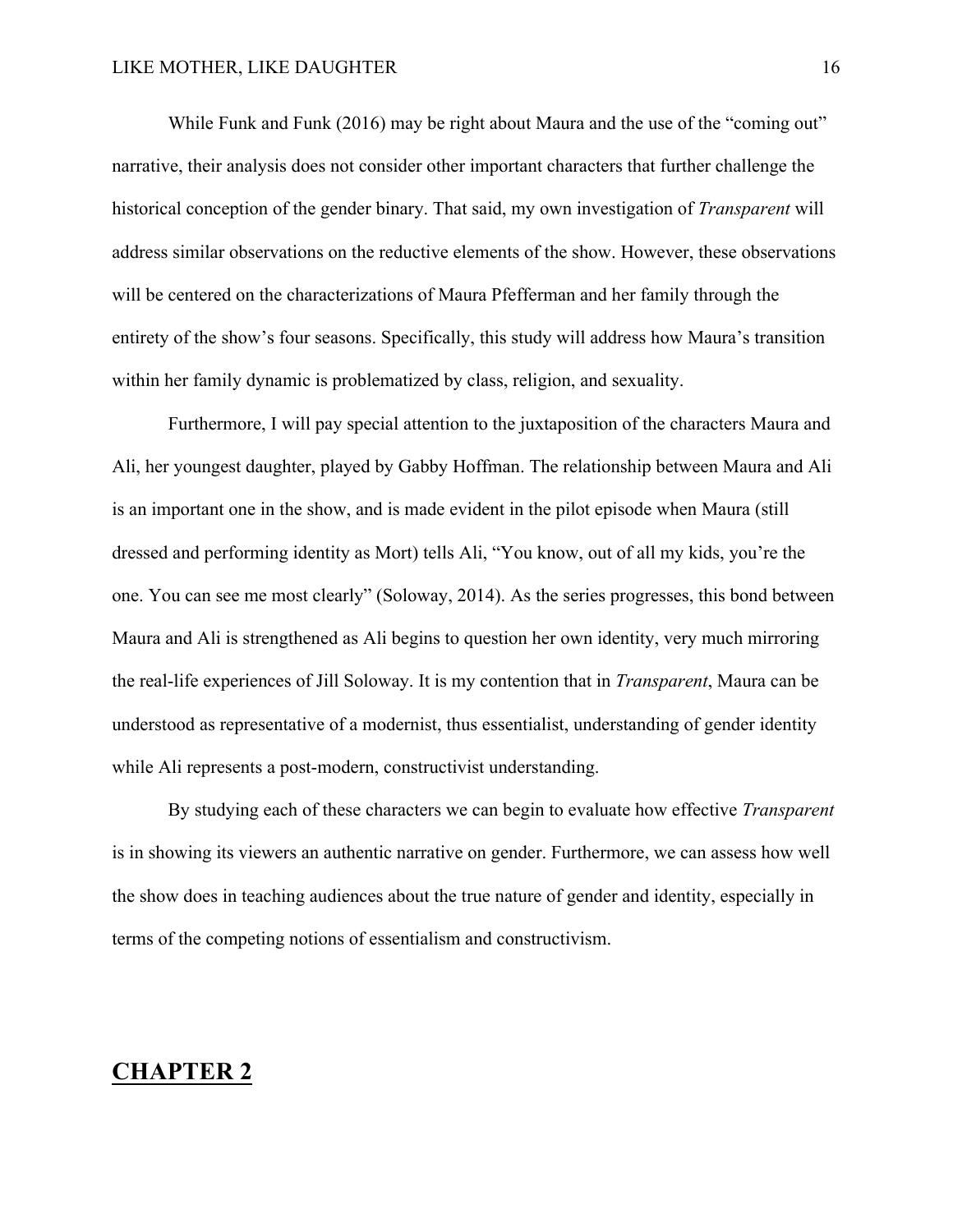Jeffery Tambor has received wide critical acclaim for his portrayal of Maura (formerly Mort) Pfefferman, a retired professor who, after years of closeted transvestism, is now transitioning publicly from male to female. Tambor's performance has been called "careerredefining" (McNamara, 2014, p. 4) and "a revelation" (Poniewozik, 2014, p. 1) by some critics who praise the show for its power to address complicated issues of identity. More recently, however, Tambor has come under scrutiny for allegations of sexual misconduct, which will be discussed at greater length in later chapters. For now, I will focus on a reading of our primary text, making the argument that Tambor's character, Maura, can be seen as representing the modernist, thus essentialist, understanding of gender identity. However, that notion of gender essentialism is challenged numerous times throughout Maura's journey to become the woman she feels to be inside. These challenges, ultimately, lead to a shift in how Maura, and the characters around her, conceptualize gender identity. In the following sections, I will identify key moments in the shows narrative that correspond to the subsections "Coming Out," "Passing," "Gender Confirmation Surgery," and "Judaica and Fatherhood."

### **Coming Out**

In the pilot episode, the audience isn't introduced to Tambor's character until after meeting his three adult children. I want to note that I will be referring to Tambor as Mort and using *he* and *him* pronouns prior to the point in the show's greater narrative when his "female" identity is revealed. The episode begins on the day that Mort plans to 'come out' to his children, however this is not clear right away. After each of them have been contacted about gathering for a dinner announcement, the Pfefferman children speculate on what the announcement could be, guessing that it's likely cancer, or some other type of terminal illness.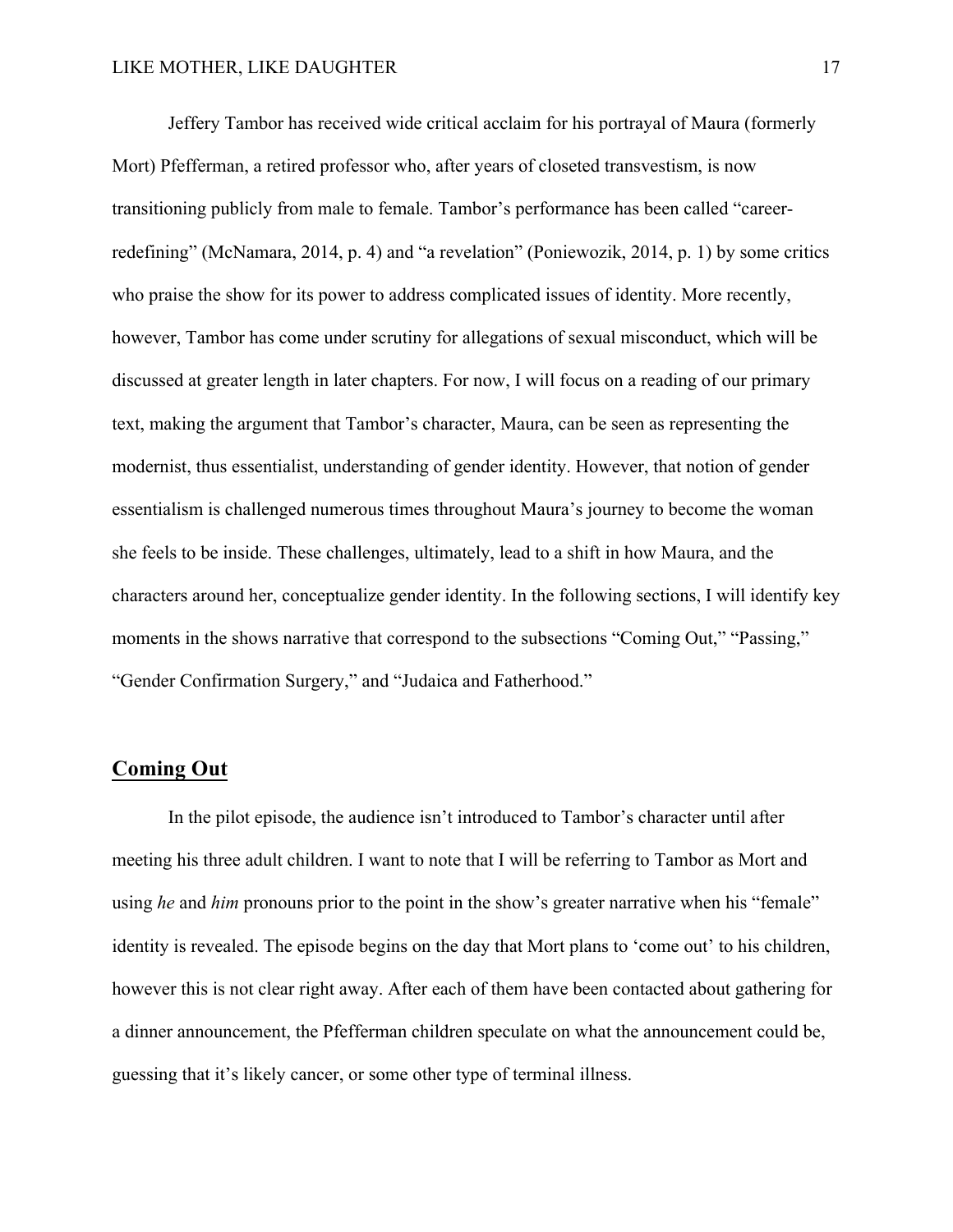As the Pfefferman siblings and their father eat dinner, the conversation begins to devolve from mocking each other about table manners into rather vulgar claims about the location of barbeque in need of clean up. Mort interrupts by saying, "Hey, guys! Listen, I need to talk to you about something. There is a big change going on." Before he can say what he is trying to he stops, puts his head in his hands, and repeats, "I love you kids. I love you kids. I love you kids." After a beat, the children disrupt Mort's announcement with validations of their hypotheses of terminal illness. Mort becomes frustrated and discontinues his original plans by informing everyone that he will be selling the family home. This announcement sends Mort's children into yet another argument, which leads to Josh's abrupt departure.

In a scene that follows is our first clue at what Mort is struggling to tell his children. As he and Ali speak about her financial situation, Mort writes Ali a check and the dynamic of their relationship is revealed through dialogue between the two. After giving Ali money, Mort tells her that "You know, out of all my kids, you're the one. You can see me most clearly." He speculates that this connection is because of their shared "depressive gene," a statement which causes Ali to scoff defensively. Foreshadowing the scene that follows, Mort says to Ali, "Boy, it is so hard when someone sees something that you do not want them to see."

After Mort's daughters depart, the audience watches as he places a phone call to an unknown person and strips down to his underwear. As Mort walks down the hallway, he explains that he could not do what he had intended to at dinner. Mort enters a bedroom still on the phone. The shot cuts to a low angle of the clothing Mort has just removed in the foreground and in the background, we can see Mort emerge dressed in something long and flowing, perhaps a dress. The shot cuts again to a bedside table and begins to pan toward the bed. As the camera pans, it's clear that Mort has changed into a nightgown and we watch as he lets his long hair out of the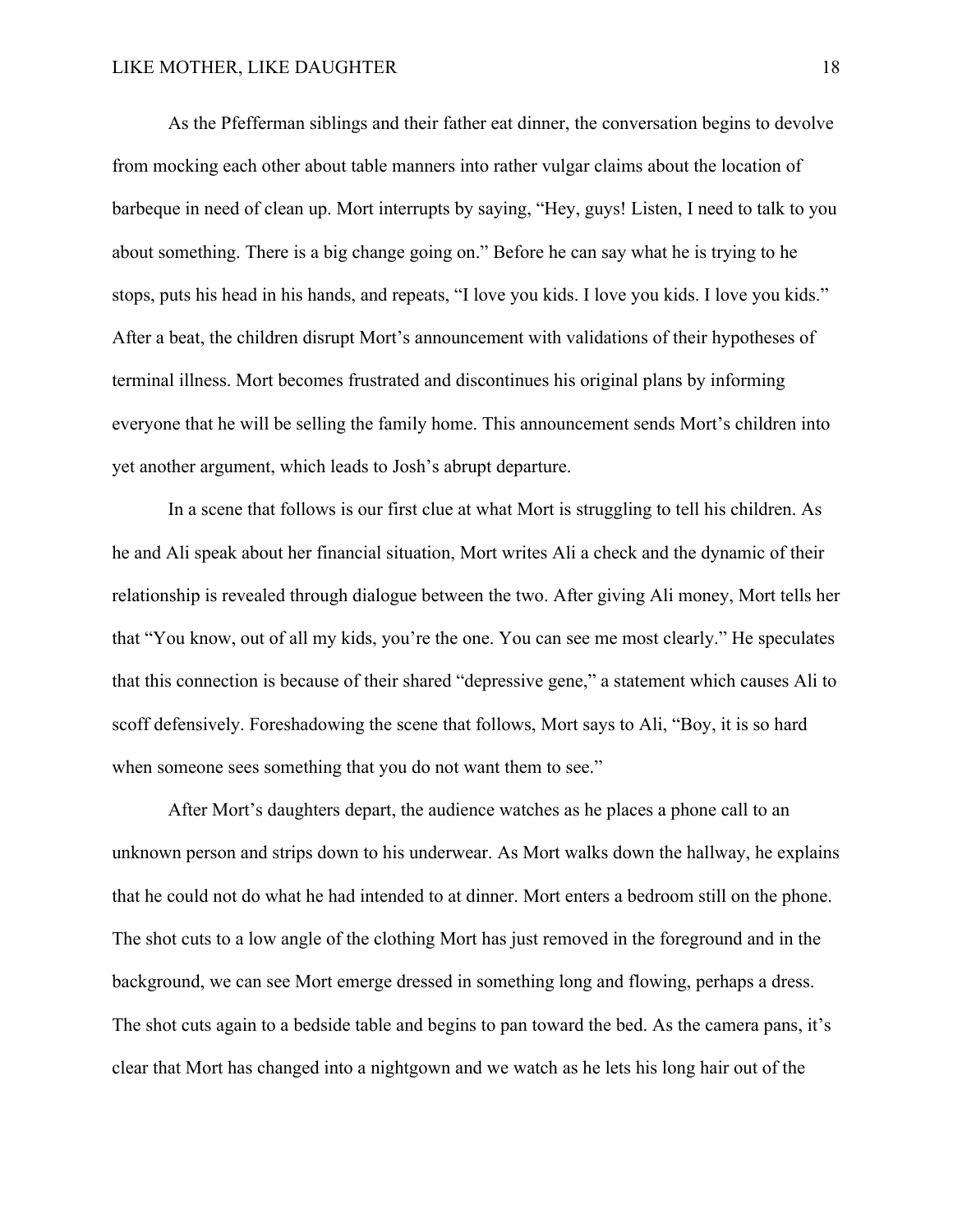ponytail he had been wearing. As the lyrics to the song playing over this scene, and several of the following scenes, say, "We're building us a new horizon;" and, quite literally, Mort's sartorial change in this scene sets in motion the show's central narrative and our primary concern- the construction of gender and sexuality in our culture.

By changing clothes and letting down his hair, Mort introduces for the audience what Garber (1992) calls the "disruptive element" of transvestism upon the very conceptualization of a male/female gender binary. While this may not be clear right away, this issue of vesture is addressed directly in a scene that begins at the end of the pilot and concludes in the opening of the second episode, where Mort's eldest daughter, Sarah, and former lesbian partner, Tammy, are engaged in a passionate, adulterous kiss only to be discovered by an unsuspecting Mort dressed entirely in female attire. As one can imagine, Sarah is confused at this sight and asks her father what he is wearing.

As the scene continues in the opening of the second episode, Mort begins his coming out process with Sarah, doing his best to explain the drastically different person he appears to be at this moment. In, perhaps, the most insightful exchange of dialogue between the father and daughter, Sarah asks, "Are you saying you're going to start dressing up like a lady all the time?" Mort replies, "No, honey. All my life- my whole life I've been dressing up like a man. This is me." In other words, Mort has long felt an incongruity between his inner self and his outer self, an incongruity that he is finally confronting in the open. Morgan and Stevens (2008) explain that this feeling, in which a transgendered individual's internal gender identity does not match the biological sex of their physical body, can be thought of as "a sense of body-mind dissonance" (p. 587). Additionally, Spencer (2013) contends that "these feelings can cause anger, conflict, confusion, and frustration for transgender adolescents, as well for their parents" (p. 115). As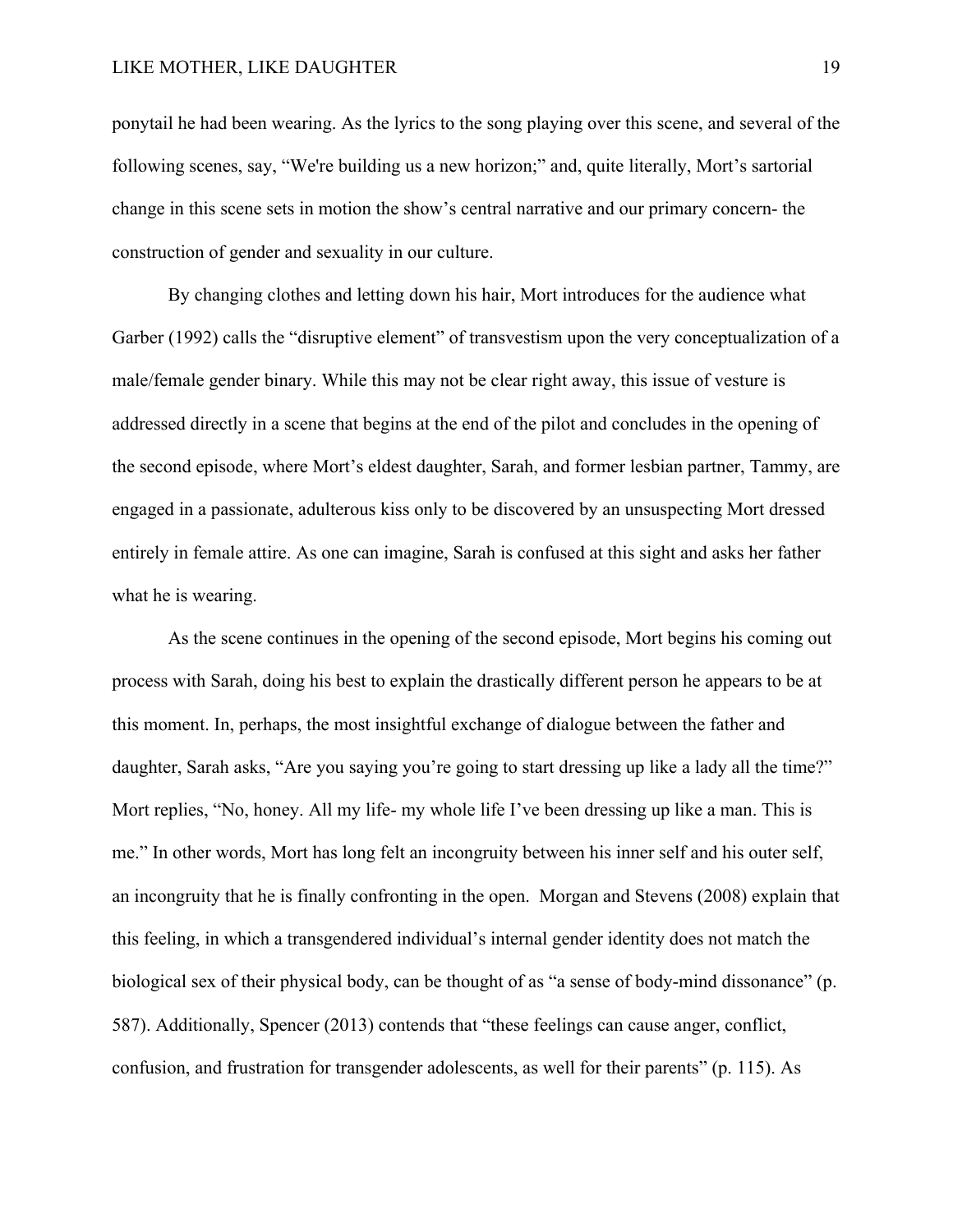continued reading of *Transparent* will illuminate, those same frustrations have the ability to problematize a transgendered parent's relationship to their children and others.

It is interesting to note here that this dialogue between Mort and Sarah was inspired by a conversation that *Transparent* creator Jill Soloway had with a close friend after Soloway's own father decided to transition. Furthermore, in the audio-commentary that accompanies this episode, Soloway expresses a transformation in their thinking about their parent and the "dressing up" that helps construct gender identity. Soloway says, "I think a lot of people think about 'transness' as you're changing from one to another. I used to be a boy, now I am a girl. But instead, it's like 'No, I've *always* been a girl." In other words, in these early episodes gender is undoubtedly being presented as something essential to one's nature, something fixed or static. However, as we will see, this notion of essentialism in terms of gender identity is challenged more and more as the series progresses, especially through the youngest of the Pfefferman children, Ali. I will discuss her character at much greater length in the next chapter.

Following the continued scene that begins episode two, there is a cut to the show's opening credits. Immediately after the credits, the narrative begins to diverge from a linear, chronological order of events, showing Mort in 1989, presenting as male. In this scene, Mort walks hurriedly towards his office, enters, then locks the door behind himself. While sitting in the dark, Mort opens a desk drawer and pulls out a shopping bag that contains a brightly-colored blouse. Mort begins to undo his tie, presumably to put on the blouse, but is interrupted by a student knocking on his office door. These flashbacks continue throughout season one to provide context to Mort's journey toward a self-realization of trans identity.

A primary narrative of these flashback scenes is a budding relationship between Mort and Mark (played by Bradley Whitford), a man he meets while browsing through a pornographic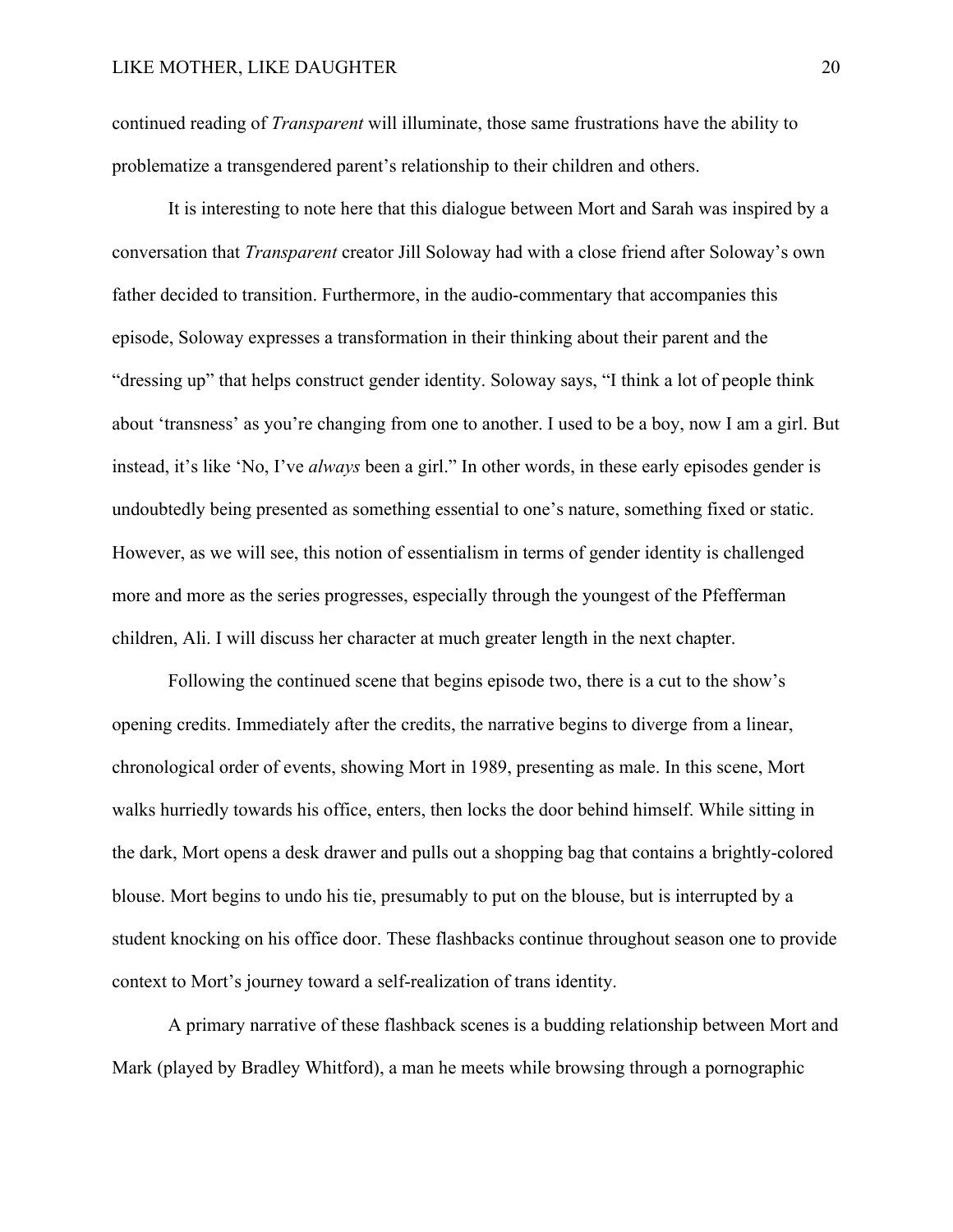trans magazine. The two men bond over an affinity for cross-dressing and make some trips together to explore the practice in relative anonymity. On the first trip, Mark, dressed as Marcy, helps Mort pick the name "Maura" for his female presentation of self, after Mort's self-given name seems too "stripper-y." The next trip these two make together is to a cross-dressing retreat called Camp Camellia. This plotline provides interesting insight into trans history. Specifically, the connection between *transvestites* and *transsexuals*, and the anxiety over the conflation of cross-dressing with homosexuality.

The trip is documented in season one's episode eight, entitled "Best New Girl." At one point, Maura and Marcy (née Mort and Mark) sit with a group of cross-dressers during a meal. As they eat, the group discusses an incident from the year prior in which one of the camp attendees was caught injecting herself with hormones. The group's response is fairly uniform in aversion to this type of behavior, and may best be summarized when one character says, "We are cross-dressers, but we are still men." As the others around the table cheer to such a proclamation, Maura sits silently, totally aware of her "otherness" even within this marginalized group. The separation is discussed again moments later when Maura, Marcy, and the wife of one of the cross-dressers discuss the incident again. During the conversation, Marcy insists, "Transvestites are not transsexuals. Never the twain shall meet."

These anxieties are explored in Garber's (1992) chapter titled "Breaking the Code." In her text, Garber discusses an organization called Tri-Ess, or the "Society for the Second Self." Much like the exclusionary feelings expressed by the cross-dressing campers in *Transparent*, Tri-Ess restricts its membership to heterosexual males. As Garber acknowledges, this policy came under scrutiny by a member of Tri-Ess, Eileen McCleary, and author, Joann Roberts, who called the exclusion of gay transvestites "discrimination" and "homophobia," and argued that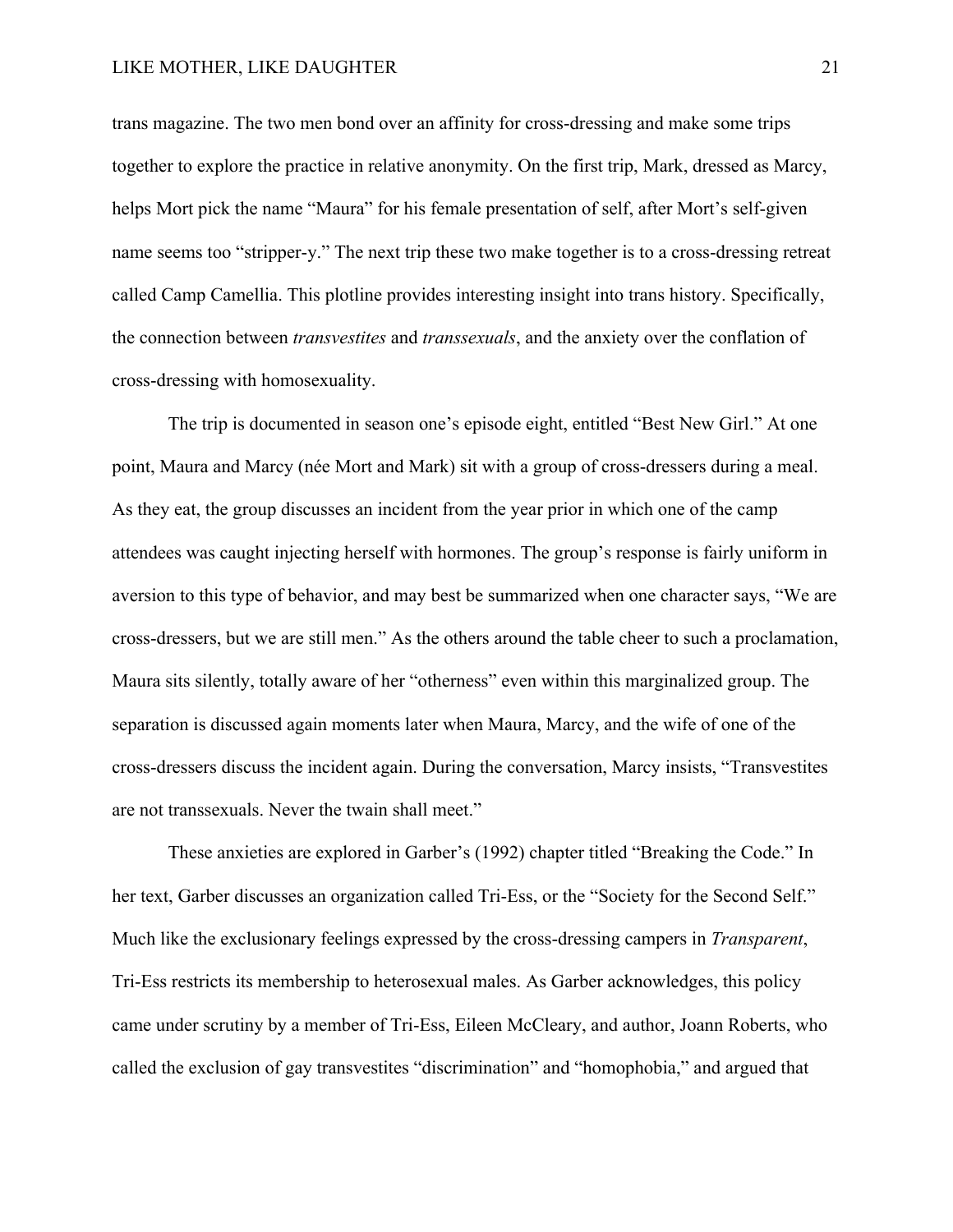these "closed" groups feared admitting gay transvestites because, "If they are seen to associate with gay TVs, then somehow that is an admission that transvestism is sexual" (Garber, 1992, p. 133). This thought points to the complexity of gender construction and sexual preference that often confounds members of a heteronormative culture. Garber goes on to conclude her discussion on Tri-Ess by explaining, "The transsexual may wish to literalize that fantasy [crossdressing] through an alteration in the body; the transvestite keeps the fantasy in play, though often in a ritualized way, by deploying a rhetoric of *clothing, naming,* and *performance* or *acting out*" (Garber, 1992, p. 134). In other words, there is an important distinction between these two marginalized identities; where transsexuals may be interested in physical changes to the body that reflect who they feel to be "inside" and align with culturally acceptable readings of their bodies, transvestites are merely interested in subversion of the sartorial codes that dictate gender categorization.

Our protagonist, Maura, undoubtedly a product of what Butler (1999) calls "the heterosexual matrix," subscribes to an essentialist approach, believing that she has a "core" gender identity based on a binary of male/female or masculine/feminine. Because of her strong feelings toward this notion, passing or *reading*, as a woman is very important to Maura. In order to achieve the reading of her body that she wishes for, Maura befriends another transwoman, Davina (played by an actual transwoman named Alexandra Billings), from the Los Angeles LGBT Center where she attends support group meetings. Davina becomes a sort of mentor for all things trans to Maura throughout the show's narrative, giving her lessons in "femininity" and warning her of difficulties that could very well present themselves on this particular path. Funk and Funk (2016) contend that this gender coaching and the warnings of "inevitable" familial alienation can be linked to feelings of internalized transphobia, which they argue is very much at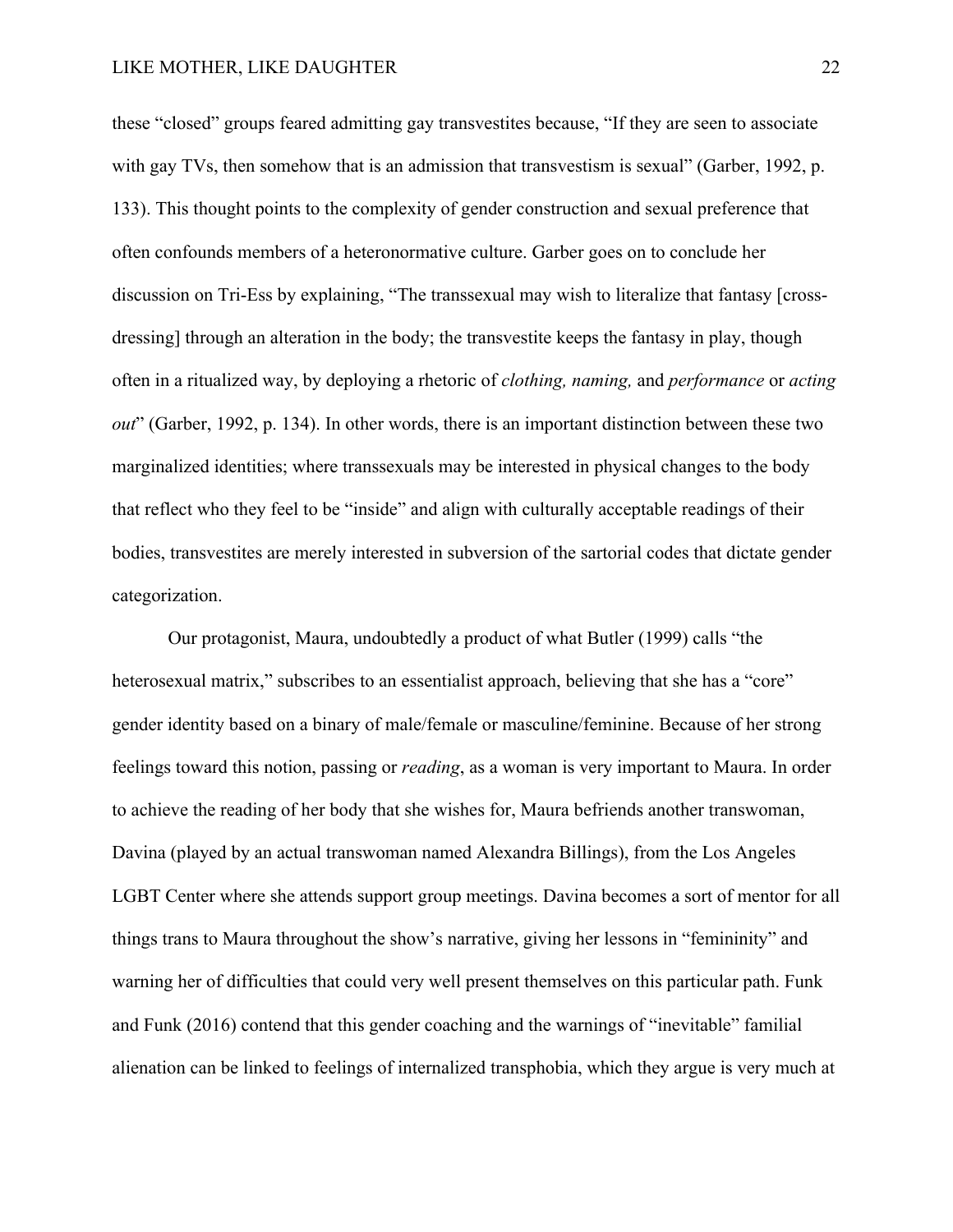play in *Transparent*. Evidence of this can be found in the numerous over-the-shoulder shots of Maura gazing into a mirror, seeming to "long for something different, or abhor what looks back at her" (Funk & Funk, 2016, p. 884). Furthermore, Funk and Funk (2016) assert that these mirror shots of Maura, and flashback shots of Mort feeling a need to isolate himself from family in an attempt to find solace before preparing to "play an inauthentic role at home," normalize trans loathing for both cisgender and transgender audience members. In fact, in an interview with Stephen Colbert for his late-night talk show, Tambor tells a story of preparing for the role of Maura with one of the transgender producers of the show, Zackary Drucker, that illustrates this normalization. Tambor says:

We were walking down the grocery aisles, and I said, 'Well, how would Maura shop?' And, Zackary left me alone and then there was this man and he just looked at me. I'll never forget the look because it was the look of absolute hatred, and it was a smirk of absolute phobia, and I went, 'That's— you know. Don't ever forget this because that's what Maura is every day of her life" (CITATION).

In other words, the actor responsible for portraying the primary trans experience on this show has internalized and normalized feelings of shame and resentment toward "the identity markers that once encoded her as male" (Funk & Funk, 2016, p. 887).

### **Passing**

As the show progresses through seasons two and three, Maura's desire to pass for female becomes stronger and stronger. In season two, specifically, this desire is challenged very directly in several scenes. I will analyze two scenes in particular that seem to problematize the trans experience as an authentic presentation of gender. The first scene takes place at a lunch meeting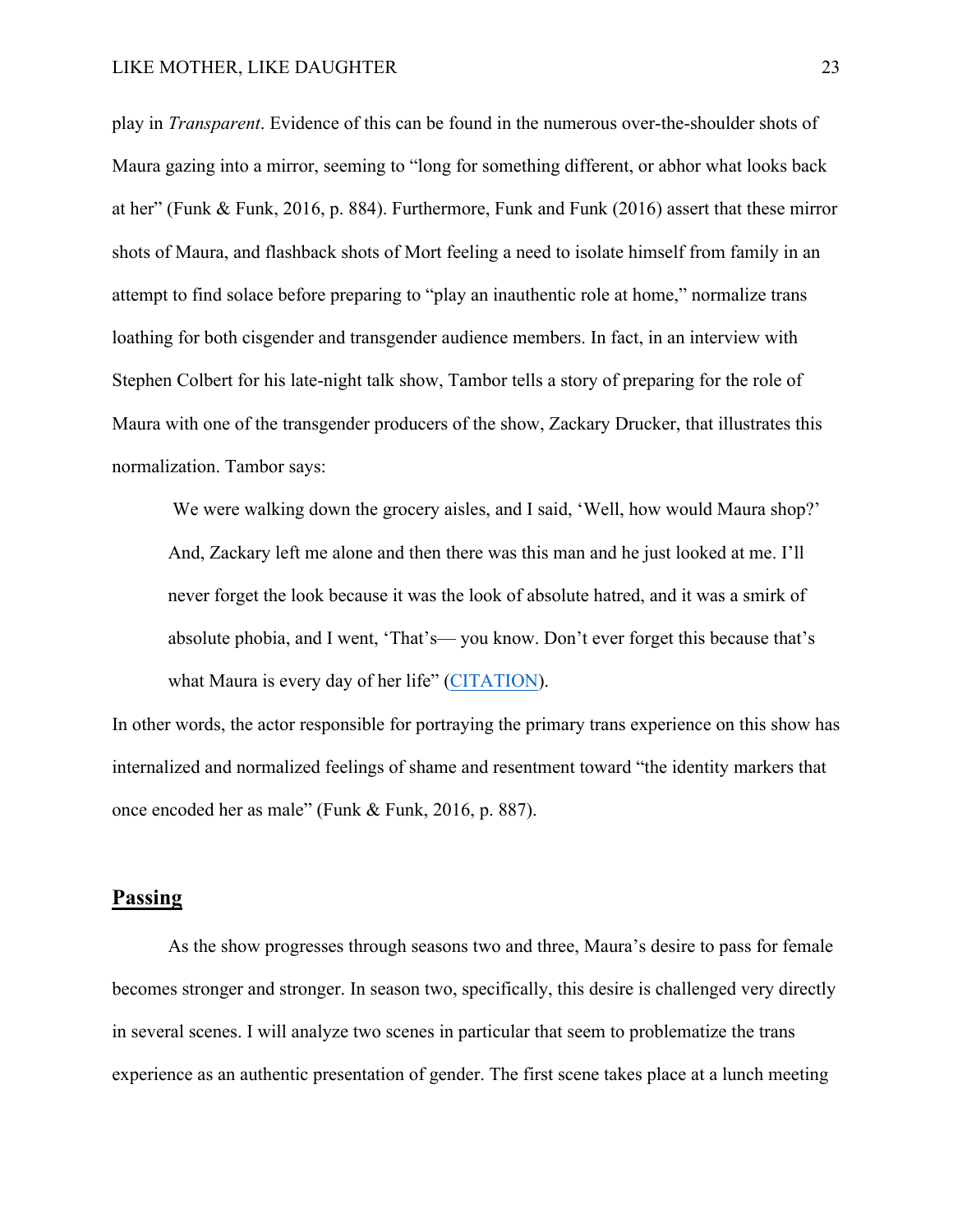organized by Maura and an old colleague from her tenure as a college professor. The meeting is planned as an informational interview of sorts between Maura's daughter Ali and a professor in the Women and Gender Studies program at UCLA, Leslie Mackinaw (played by Cherry Jones). Over the course of the meal, it is revealed that Leslie and Maura had a loose affiliation in the past while they both worked at Berkley. In an uncomfortable moment, Leslie acknowledges that she and Maura have history by explaining the adversarial relationship between herself, her "sisters in arms," and the editorial board that Maura ran while presenting as Mort. After feeling attacked for her prior actions, ones that Leslie described as misogyny, Maura insists that her actions were never meant to be sexist. At one point, Maura admits that she does not remember that time in her life very well, to which Leslie responds, "Why would you?" This response is obviously a critique of the ignorance or unconscious oppression that cisgender men often impose onto women and other marginalized identities.

Maura's prior positions of power are discussed again later in the season in an episode entitled "Man on the Land." In the episode, Maura and her two daughters, Sarah and Ali, visit a women's only festival in the woods. Shortly after arriving, Maura is made aware of a festival policy that indicates this event is for "women born women" by a festival attendee named Vicki (played by Angelica Houston). In other words, transwomen are not allowed in this exclusively female domain to ensure a safe place for the attendants. Meanwhile, Ali is made aware of the same policy when Leslie, who has become Ali's most recent romantic interest, informs her that bringing Maura "may not have been the wisest choice." Upon learning of the policy, both Maura and Ali become concerned about the ramifications of Maura's presence.

In fact, Maura's disorientation upon learning of this policy can be seen as she walks around fully aware of her "otherness;" worried at the possibility of being exposed as a "man on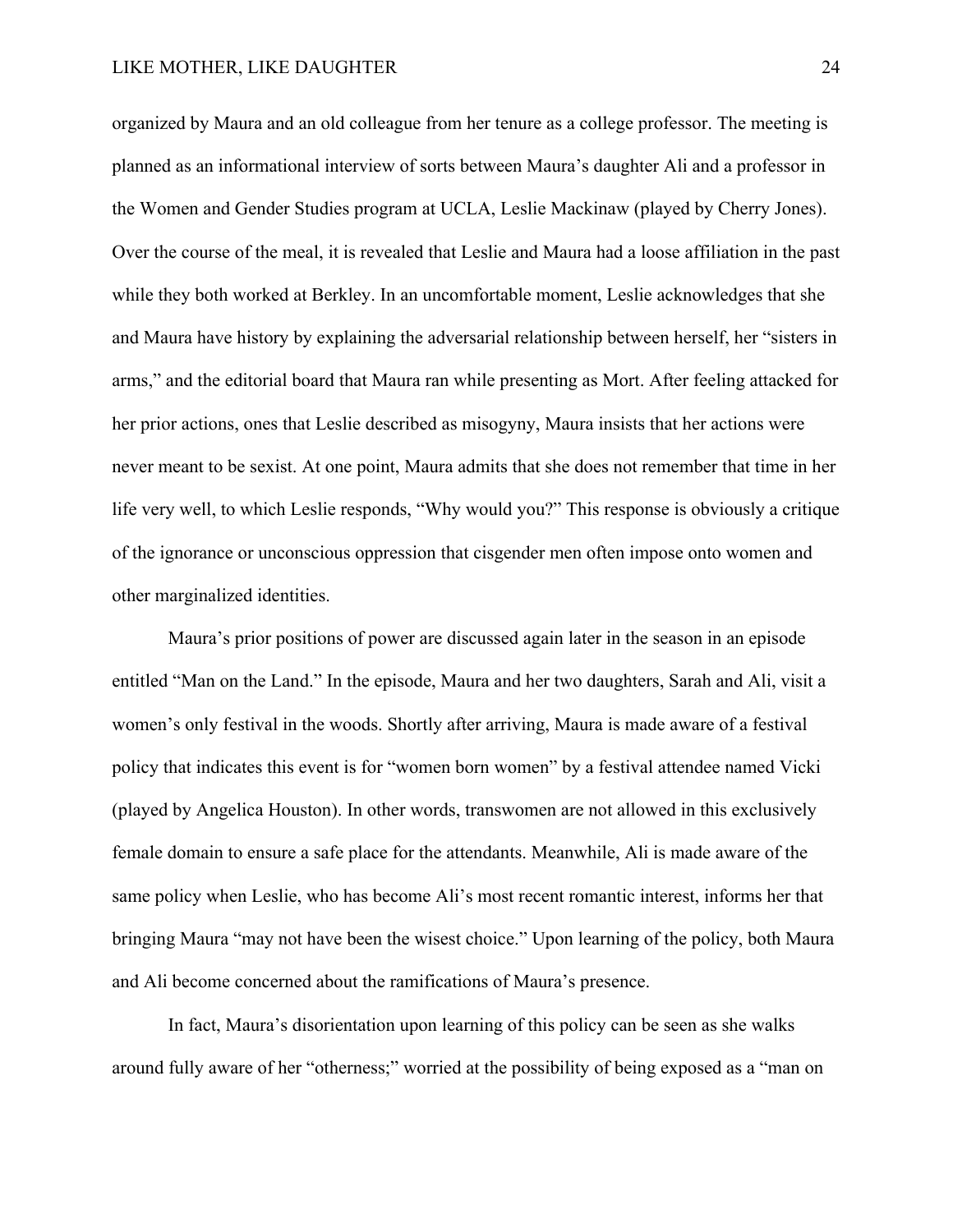the land" at any moment by one of the seemingly suspicious women walking around her. After several hours of searching, Maura finds Ali sitting with Leslie and a group of the festival founders and regulars just as the group is expressing frustration at women's constant fear of predators, or more pointedly, men. Despite reluctance to stay at the campfire, Ali convinces Maura to take a seat. As the group talks, Maura's history as a "man" is challenged, again, by an incitement from Leslie about the festival policy. In response to Leslie's comment, Maura asks what exactly that policy is and gets her answer from one of the festival founders, "Simple. Women born women." A debate ensues about the politics of female identity and the biological factors that help construct that identity.

It is worth noting here that these debates are not unfounded narrative choices, rather a very real dispute amongst early feminists. In their 1972 paper, "Socialist Feminism: A Strategy for the Women's Movement," the members of the Hyde Park Chapter of the Chicago Women's Liberation Union wrote:

> Objectively, men as a group have vested interests opposed to those of women as a group. We will, for example, cut into their jobs,challenge their position of comfort in the family, and take personal power away from them. In the short-run, and in some ways, men are an enemy. (p. 25)

However, the group does address separatism within women's liberation as having "two meanings." First, the group contends that feminist separatism can be understood as an "ideological position ideological position arguing for the separate development of men and women as fully as possible;" second, it can be seen as "a tactical position, arguing for separate organizations or life alternatives" (p. 26). The group's paper concludes that while separatism can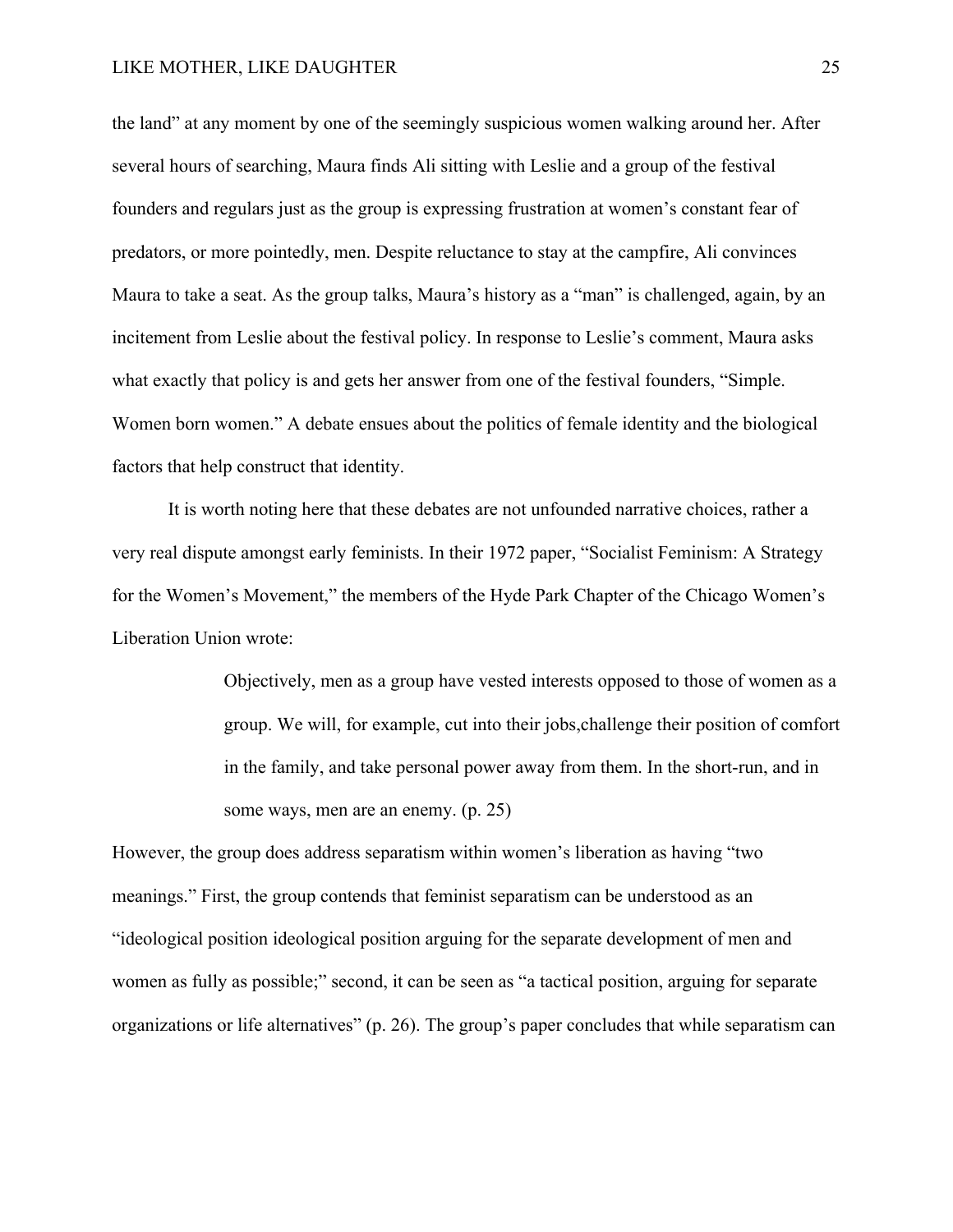be beneficial, it is ultimately an argument that has primarily caused controversy "within the movement (p. 26).

After one of the women in the group suggests that the policy is chiefly concerned with nudity, in as much as "Penises are triggering." Maura grows more defensive and argumentative. The conversation devolves further when the same woman who clarified the policy moments earlier exclaims, "I don't care about your goddamn penis! It's about the privilege." Maura replies in a way that dismisses this claim and portrays herself as a victim in "pain". She is quickly corrected by Leslie who says, "Your pain and your privilege are separate, and Berkley is a great example of that." Ali tries to explain further to Maura how Leslie's comment is true, suggesting that Maura was compensated as a man at Berkley, amongst a litany of other benefits she enjoyed while presenting as male, which leads to Maura's departure from the campfire. As Maura begins to pack her things, she becomes increasingly belligerent, shouting "Man on the land!"

During this climactic point in the episode, another narrative from this season reaches its own crescendo. Throughout the season, much like in the first season, we follow a dual narrative timeline; this time it's Maura's ancestors living in 1930s Berlin. Audiences watch her young mother Rose (played by Emily Robinson), Rose's transgendered sister, Gittel (played by Hari Neff), and their mother, Yetta (played by Michaela Watkins), struggle to cope with the onset of Nazi control over the Weimar Republic. Before discussing the juxtaposition of these narrative climaxes, we should address several elements of the flashbacks to "the cosmopolitan city's flourishing gay subculture" (Liebman, 2015, p. 1).

In an episode entitled "Cherry Blossoms," Ali and her friend Syd (played by Carrie Brownstein) make a trip to see Maura's mother, Rose, at her assisted living residence. During this visit, Rose mistakenly identifies Ali as Gershon, when she sees an old pearl ring that Ali is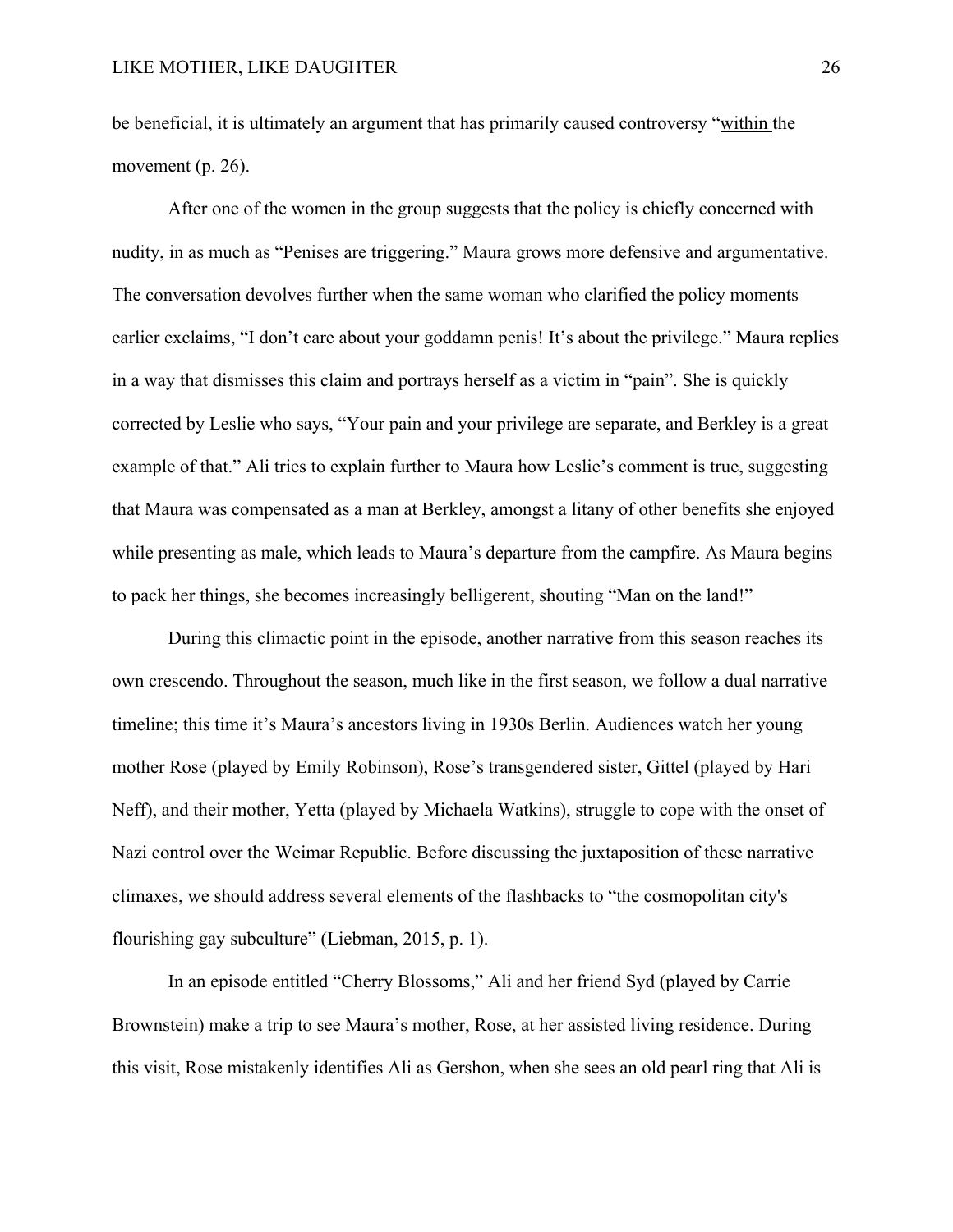wearing on a necklace. However, this misidentification leads Ali and Syd to the Malibu Public Library so that Ali can "get some family 'deets' into this essay." As Ali and Syd read in an aisle of the library, a flashback sequence begins with a lingering shot of signs posted at the entrance to Dr. Magnus Hirschfeld's "Institut für Sexualwissenschaft." The shot cuts to Rose as she approaches the building, pays for a ticket, and enters the building. Now inside, a tour guide begins to describe what this place is, saying "we believe that a wide range of sexualities, including homosexuality, are normal." The guide goes on to explain that this is a "safe haven" for people who "are neither male nor female, as *you* understand them." Next, the group is directed to a portrait of the institute's founder, Dr. Magnus Hirschfeld, a German physician and sexologist who advocated intensely for "sexual minorities" in the early twentieth century. This introduction to Hirschfeld, and a connection between him and the Pfefferman family, provides *Transparent* with its most obvious nod to the historical attempts to conceptualize gender identity and sexuality.

For the purposes of this paper, I will not discuss Hirschfeld's extended contribution to the understanding of gender and sexuality, but it is important to acknowledge his inclusion into the narrative of *Transparent.* Much of Hirschfeld's research on sexuality was done in an attempt to emancipate individuals that seemed to defy the limited categorization of sexuality and gender. In his book *Die Tranvestiten*, Hirschfeld offers his "theory of intermediaries." In the book, he challenges the "dualism of the sexes" by suggesting that, in Hill's (2005) words, "we are all inherently bisexual (in terms of personality, not sexual orientation) because we all have male and female qualities" (p. 319). Hill (2005) goes on to summarize Hirschfeld's thoughts on transvestism, and his conflation of that with transsexualism, as "the creation of a sexual category premised on a theory that disavowed categories" (p. 320). Furthermore, Garber (1992) notes that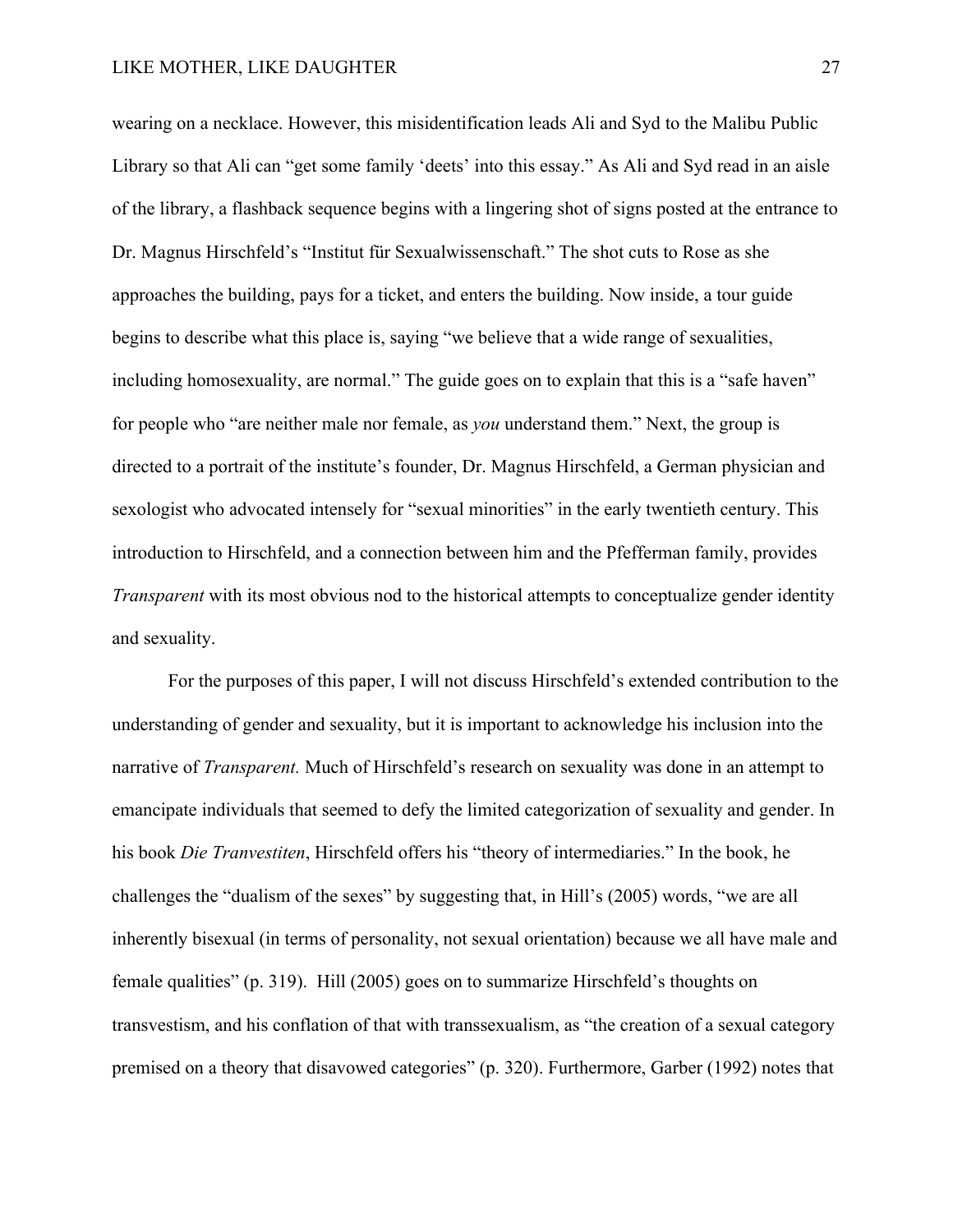Hirschfeld "strongly argued that transvestism was a 'thing in itself,' quite different from sexual orientation" (p.132).

Getting back to the show, Rose decides to leave the tour group. In the next scene, the audience is introduced to Rose's sibling, who she calls Gershon, at first, while discussing their mother's wishes to leave Germany and find their father in America. Several episodes later, we open on the flashback narrative showing Rose and Gershon arriving to Yetta's home with money for the passports. Upon seeing her young cross-dressed son, Yetta asks, "You walked over here like that, and no one beat the fuck out of you?" Gershon replies that he has a government-issued "transvestite pass" that he credits Hirschfeld with helping him acquire. After a tense conversation about what transvestism is, where Yetta makes the connection between cross-dressing and being "feygeleh," or Yiddish slang for queer, Rose tells Yetta that she is going to leave with Gittel, the new self-given name of Gershon. After an extended montage of partying and performance at the sexual research institute (with much focus on the pearl ring that leads to Rose's calling Ali by the wrong name) there is a quarrel between Gittel and Yetta about the name that was put on the visa. When Gittel sees that Gershon is that name Yetta used, she refuses to leave the institute.

As I mentioned before, the flashback narrative culminates simultaneously with the climax of the episode "Man on the Land." If you will recall, the episode ends with Maura feeling extremely attacked following an argumentative encounter with women at the feminist music festival. As Maura grows increasingly aggressive, shouting "man on the land," Ali begins to experience a hallucination initiated with the vision of "Jew shoes" on her feet. Next, she sees Yetta walking hurriedly along the path. The scene cuts back to 1933 Berlin, where Rose, Gittel, Hirschfeld, and several others sit quietly. As one cross-dressed individual reads near the window, the audience watches as a group of Nazis arrive to ransack the institute. As the Nazis begin to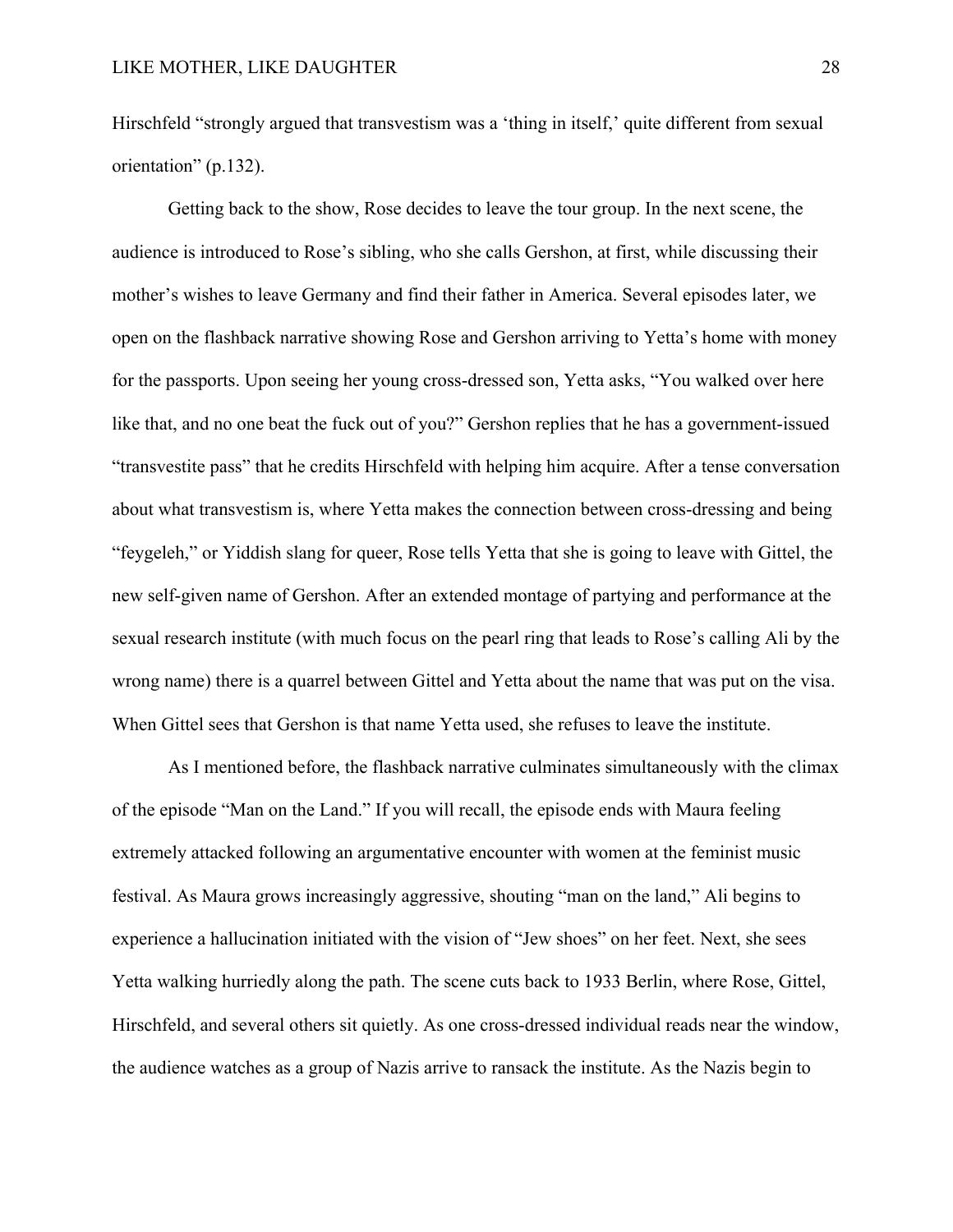corral the people inside and destroy the library, a montage juxtaposing their destruction and Maura's violent thrashing at her campsite ensues.

I do not think that this juxtaposition is accidental on the part of Soloway and the writing team. By contrasting Maura's intense emotional reaction to being challenged on her right to attend a women's only festival, due in large part to the anatomical characteristics of her body, with Nazis arriving to destroy Hirschfeld's institute, and suppress the progressive work of emancipating sexual minorities, the show conflates the intrusions of outsiders into safe spaces. I contend that this scene can be read as the decisive moment that Maura and Gittel both learn their bodies do not qualify as human bodies. Butler (1999) writes:

> Those bodily figures who do not fit into either gender fall outside the human, indeed, constitute the domain of the dehumanized and the abject against which the human itself is constituted. If gender is always there, delimiting in advance what qualifies the human, how can we speak of a human who *becomes* its gender, as if gender were a postscript or a cultural afterthought? (p. 151)

In other words, what can we make of the transgendered experience? How can we read a body marked by characteristics of the opposite gender, both seen and unseen? Unfortunately for Gittel and Maura, the answer seems to be that we cannot read that body. In Gittel's world, this notion has much more serious consequences, as the audience watches her be carried away by Nazis to what we can all imagine to be an unpleasant death. For Maura, this realization of the unintelligible reading of her body by other women once more underscores the importance of her transition.

### **Gender Confirmation Surgery**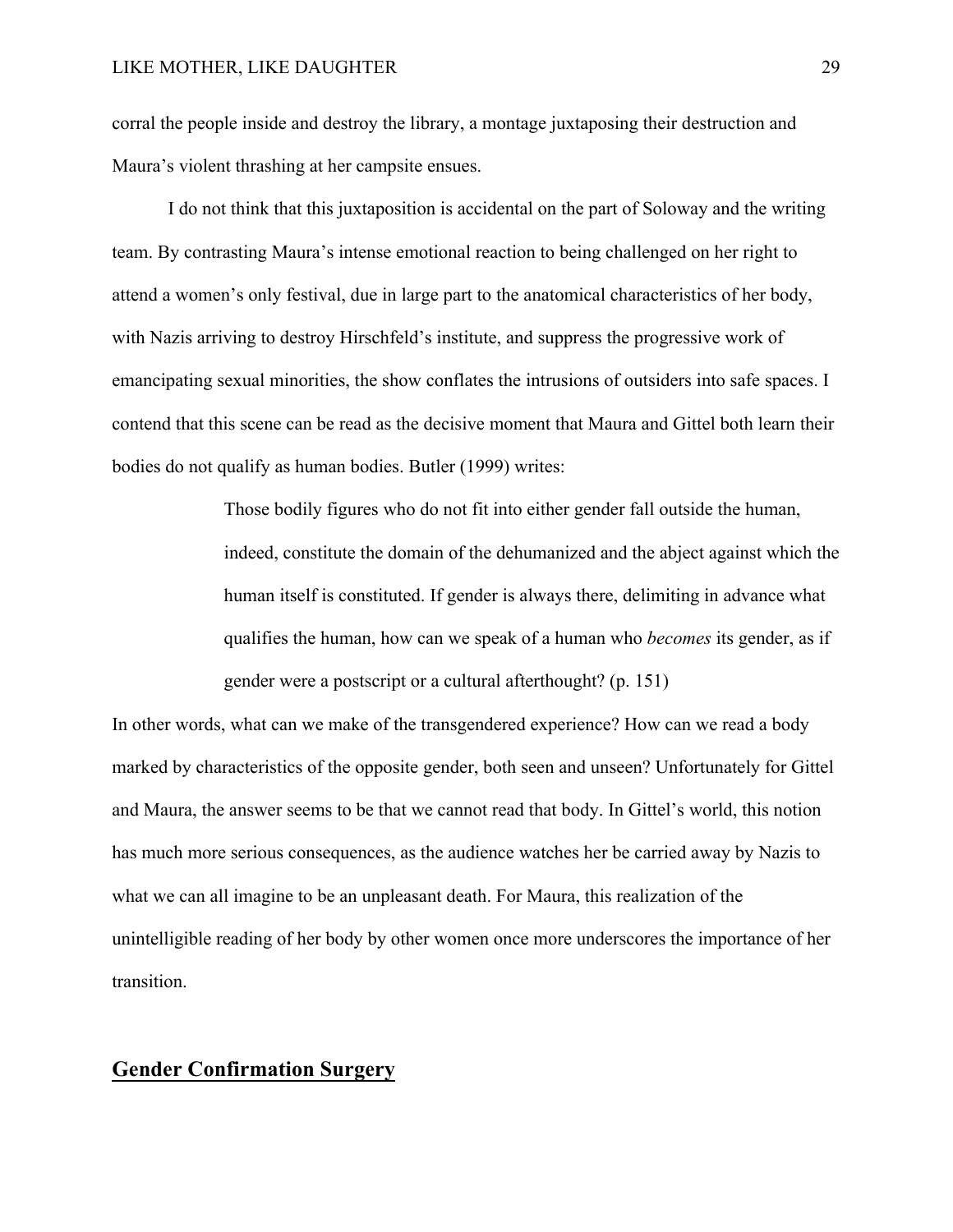In season three, Maura's desire to be read as female intensifies following a slight medical emergency that puts her in the county hospital rather than her desired destination of Cedars Sinai. While Maura is in the hospital in the, she expresses an anxiety to her new girlfriend, Vicki. Maura tells her that she thought she was going to die, to which Vicki assures Maura that she is not. Maura replies, "I am not living. I am not doing the things I could be doing, and I do not want to die with some arrogant asshole calling me Mr. Pfefferman.". Funk and Funk (2016) note that:

> Discrimination in the medical field is especially problematic because many trans\* individuals will visit doctors' offices more frequently that will cisgender individuals to undergo surgical procedures, hormone supplementation, and other treatments to alter primary and secondary physical characteristics. (p.894)

So, in the next episode, titled "To Sardines and Back," Maura begins to take those steps more profoundly with a makeover, but more importantly, with an announcement at dinner that evening.

As the family gathers at the house for a birthday party for Maura, there is much talk about Maura's new look. First, Vicki asks Maura about "something in [her] dress" which turns out to be shapewear that Maura is wearing to create a more feminine physique. Next, Josh exclaims that "somebody is stepping it up" while the rest of the family undoubtedly agrees that Maura has made great "improvements." During dinner, Maura brings up a desire to be called something other than Moppa, the endearing name given to her by Ali in season one. Describing the name as "flopsy-mopsy" the audience gets a sense that Maura no longer wants to be seen as something inbetween or in flux, part man and part woman, but rather as something stable and static. She asks to be called Grandma by Sarah's children, and Mom by her own children. In yet another challenge to Maura's authenticity as female, her ex-wife Shelley (played by Judith Light) says: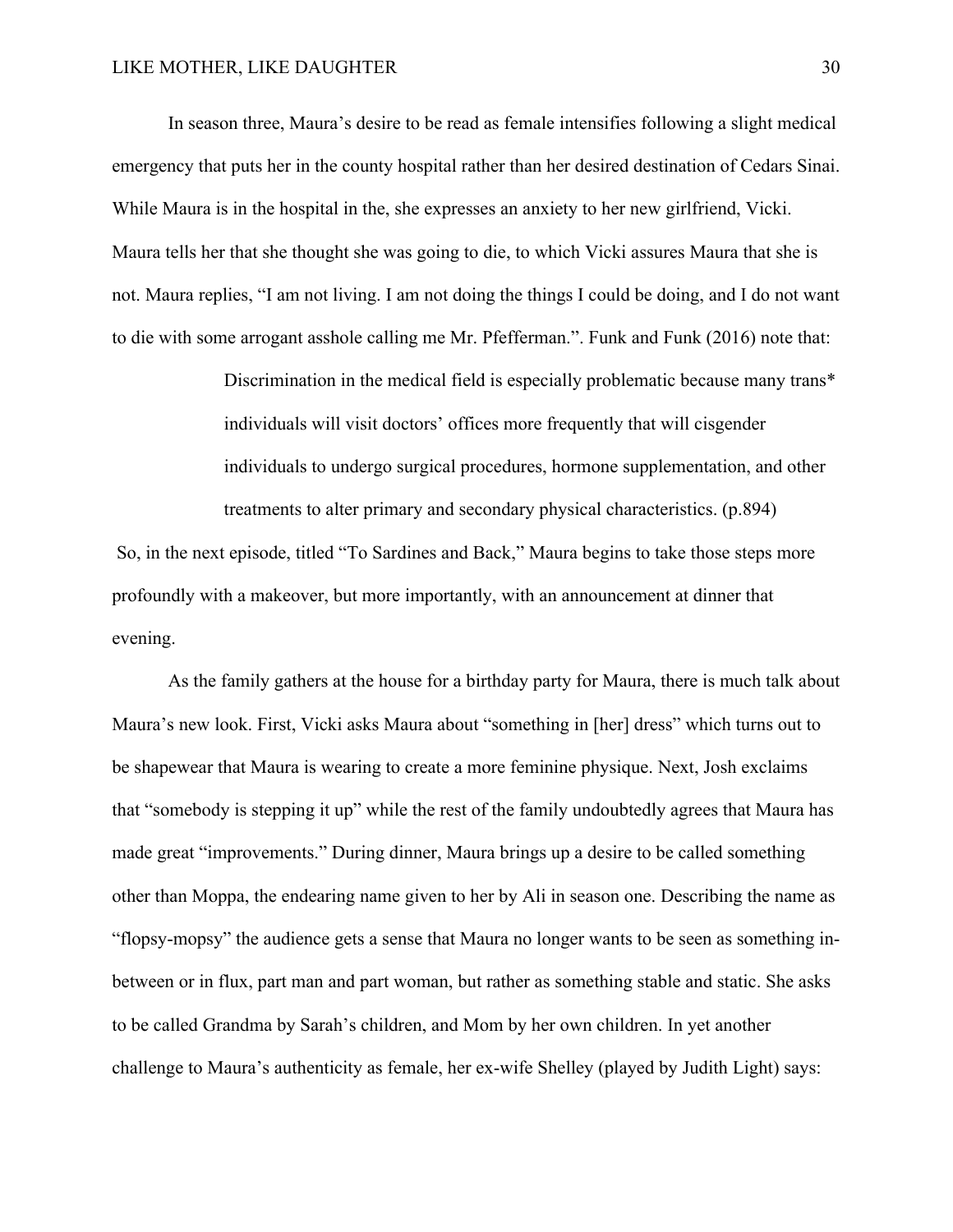Get a load of this. Mom? Hmm, okay. Well, I mean, were you there when Sarah got her period? Did you slap her across the face like a good Jewish mother? Did you show her how to put her tampon in?

Maura, obviously offended, decides this moment is as good as any to inform the family of her plans to transition medically. The announcement is met with mixed reactions, but ultimately the family and friends assure Maura that they're supportive no matter what. However, when Maura and Shelley leave the table, the three Pfefferman children begin to laugh which could certainly be said to express an absurdity at the thought of Maura's gender confirmation surgery. In other words, Maura's desire to have reconstructive surgery to be read more intelligibly as female is something worthy of mocking, even in the most supportive of families. The absurdity of their father's surgical transition is further discussed as they play a game called "Sardines." Hiding in the closet, the children discuss Maura's desire to change in relation to their own feelings about her appearance. At one point, Ali says, "Yeah, but it's not like she's a Beverly Hills housewife, you know? She just wants to feel beautiful." Then, Josh suggests, "I think I'm okay with the face. Ahem. Just... the idea of Dad's pussy". Each of the children then speak those words aloud, "Dad's pussy," as if to accept that as an assault on everything they know about that parent.

In the next episode, entitled "Just the Facts," Maura meets with her surgeon to discuss the various procedures and to see a computer simulation of what she can expect to look like when they've finished. As Maura expresses pleasure at her simulated, future self the doctor tells her that before moving forward Maura will need to provide a note from a psychologist to approve the surgery. Maura replies, "I have to ask another person for permission?" Certainly, Maura is expressing a frustration at her apparent lack of agency over her own medical decisions, but the subtext can be understood to reinforce that our identities, especially in terms of gender, require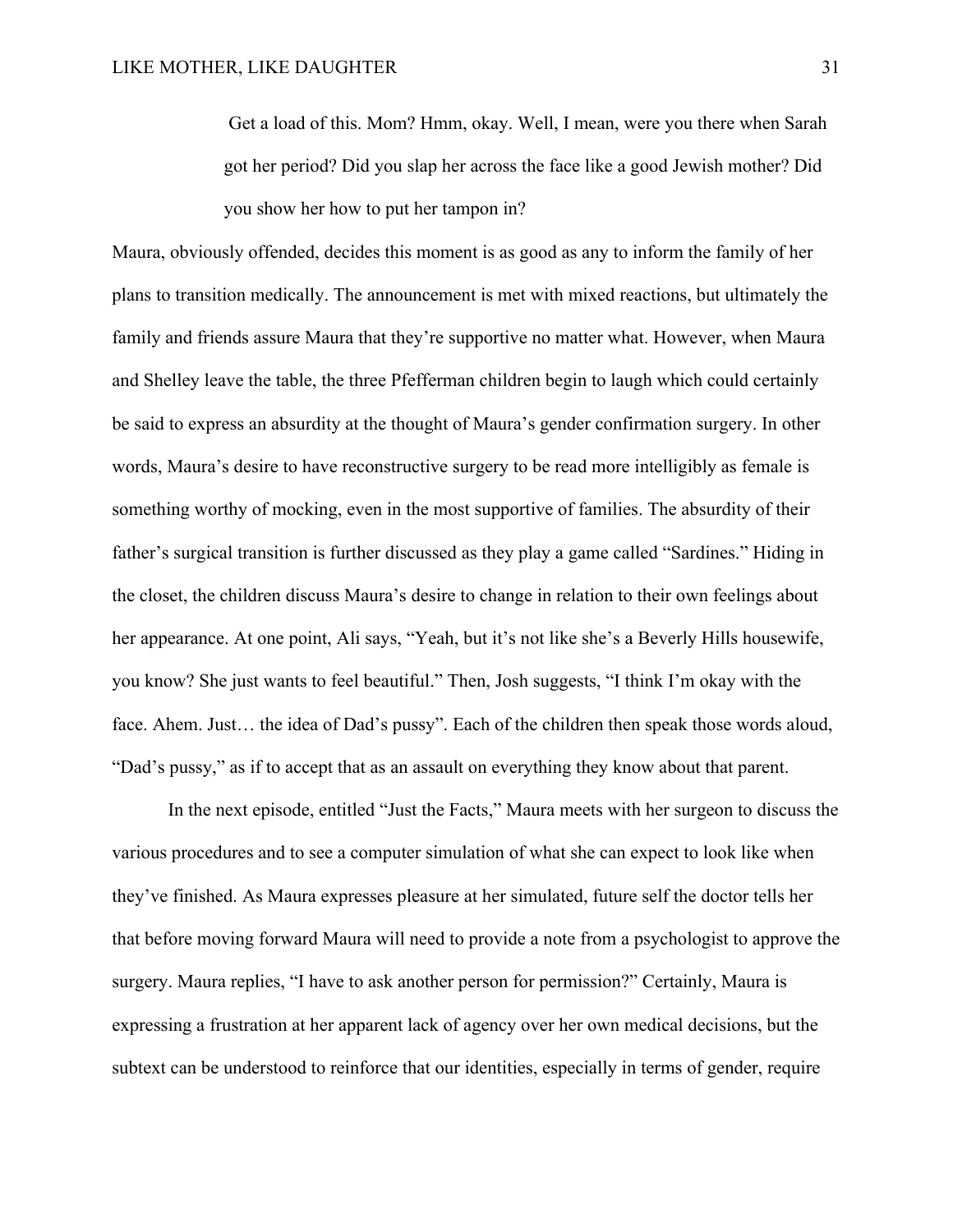us to constantly be asking permission to belong to the group we feel most comfortable. Unfortunately for trans individuals, that permission to belong is more difficult to earn without certain anatomical prerequisites.

In the stand-alone flashback episode for season three, entitled "If I Were a Bell," the audience is given a look at Maura's confusing childhood in the late 1950s. In the first shots after the opening credits, we see close-ups of a young girl, hair held in place by a barrette, wearing makeup, and dressed in a faux-fur white sweater and white skirt as she plays in the dirt. The pleasant sounds of chirping birds are replaced by the excited sounds of a little league baseball game. A voice over screams, "Mort, young man, wake up!" and as the young girl looks up, the moment is exposed as a daydream when the shot cuts to the same person dressed in a baseball uniform. As the young baseball player struggles to get back into the game, more shouting reveals that this character is a young Mort Pfefferman (played by Sophia Giannamore). Due to his obliviousness, the coach, Mort's own grandfather, Haim (played by Michael Stuhlbarg) removes Mort from the game and replaces him with another boy from the bench. While sitting on the bench, Haim continues to yell at Mort until the young boy decides to leave the ballpark.

Once Mort is home, the audience watches him remove his baseball cap and take a floral hat box into the family's bomb shelter. As his grandmother, Yetta, hangs clothes on the line outside, music can be heard coming from the shelter's ventilation. As Yetta continues with her work, Rose (now played by Gaby Hoffmann) returns home. When Yetta confronts Rose about what is happening in the bomb shelter, Rose dismisses her. Yetta replies, "It brings down God's judgement. Go talk some sense into that boy before it's too late." Rose obliges, and heads into the bunker to chastise young Mort for his cross-dressing. She warns him that his grandfather, Haim, can never find out about this before telling Mort, "You're a very pretty dancer." It could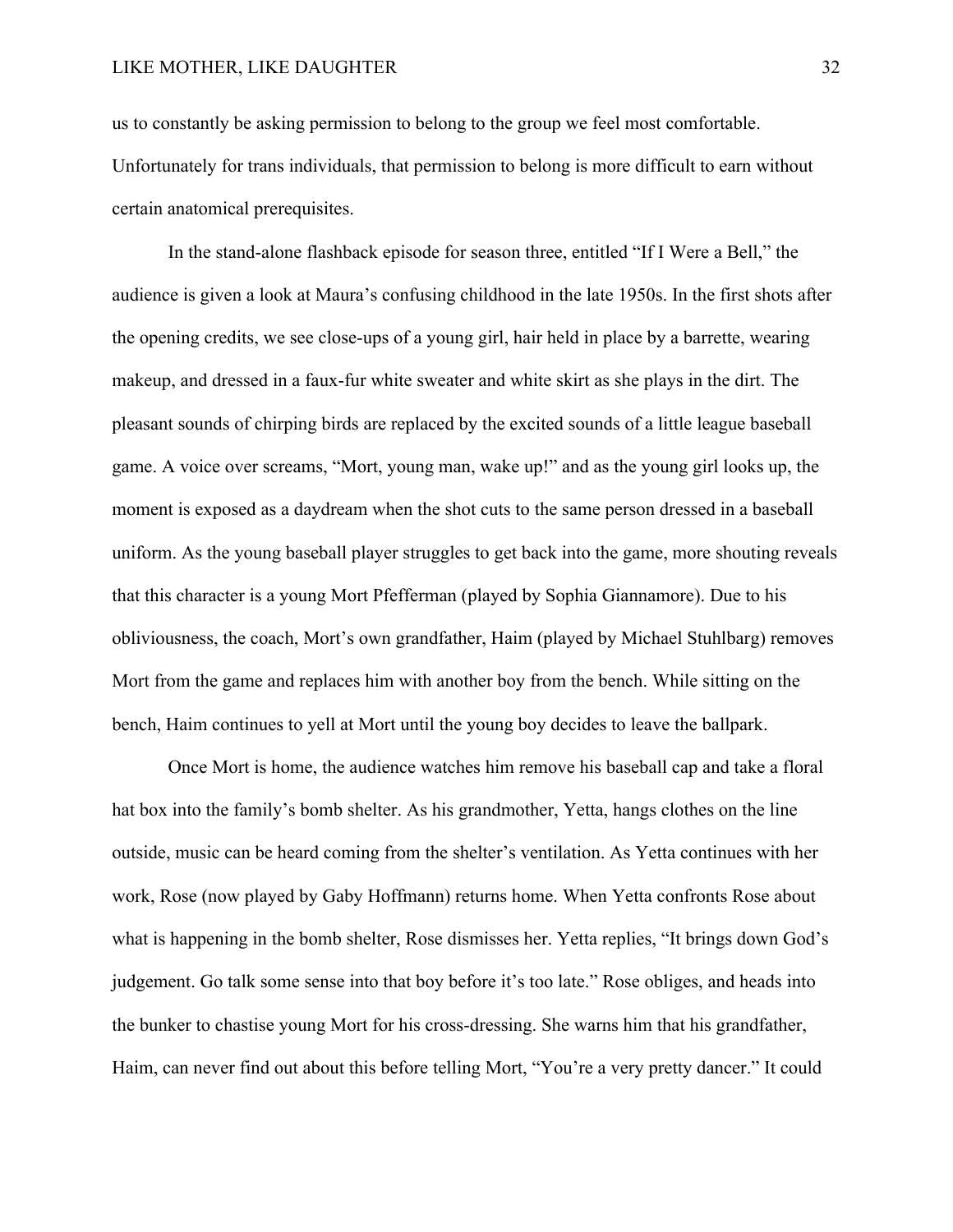be argued that this mixed message reveals an empathy from Rose, likely due to her relationship with Gittel, but her warnings to conceal the behavior from the family patriarch suggest an internalization of fear and suppression of Mort's feelings of gender confusion. This suppression is reinforced later in the episode when an airstrike siren sounds and the entire family is forced into the bomb shelter. Moments prior to the siren, Mort had been in the bunker dressed in the female clothing his mother allows him to wear in private. Unable to change quickly enough, Mort is discovered by his grandfather still dressed in a white nightgown. Haim responds with outrage. He demands that Mort stop, for good, this behavior before bringing up Gershon. From a low camera angle, one that establishes Haim as dominant and aggressive, he pulls Mort out into the room. The shot changes angles and now looks down on the pair, huddled in the bomb shelter. At one point Haim tells Mort that Gershon, "burned to death in the oven. You want to know why? Because your mother and your grandmother let him run around in a skirt." Clearly, the message to Mort was that this behavior is a matter of life and death, and that if he is to survive, he needed to adhere to the gender policing that is constantly imposed upon us all.

In the next episode, entitled "Off the Grid," Maura again meets with her plastic surgeon. During the meeting, Maura discovers that her cardiologist cannot approve her for the gender confirmation surgery due to a concern about whether she is healthy enough to be anesthetized. After hearing the news, Maura begs the doctor to allow her to sign a waiver to move forward. The doctor tells Maura, "Just because you can't have this surgery doesn't mean you can't have a happy life." However, it's clear by Maura's expression that she does not feel the same way. I contend that for a character as entrenched in the gender binary, and as indoctrinated by an essentialist conceptualization of gender, this news does, indeed, jeopardize Maura's ability to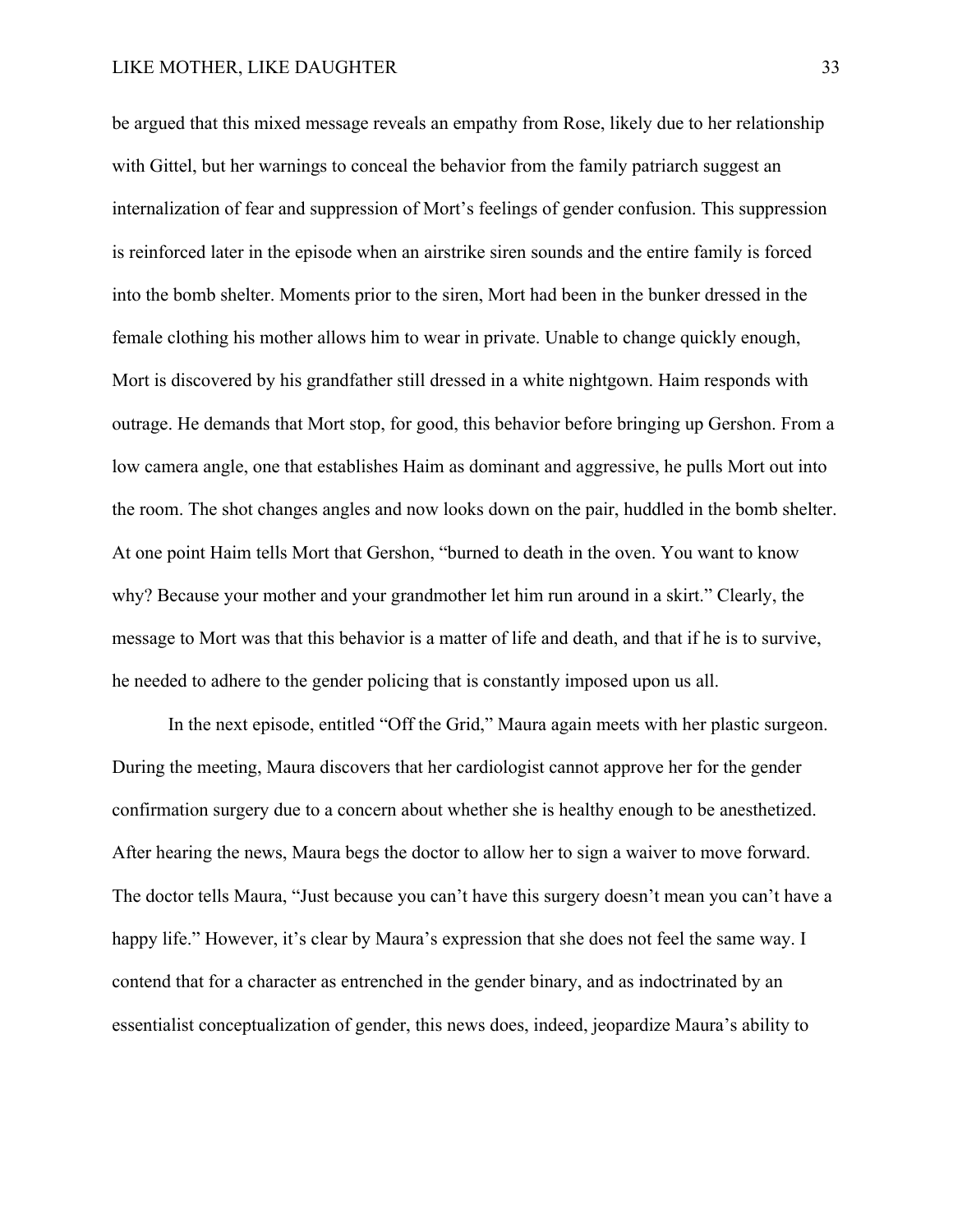feel happy and comfortable in her body. However, as the episode ends there is an interesting turn of events.

Maura, newly single after a big fight with Vicki, decides to go out with her friends for a night of drinking and dancing. While they are on the dance floor, Maura is approached by a man named Donald (played by John Getz). The audience watches this approach happen in the reflection of a mirrored wall near the dance floor, which is no mistake. The shot implies that Donald sees Maura just as she sees herself. As the two begin dancing, it is clear that Maura is facing an internal struggle. However, before the scene ends, it appears that Maura has embraced this destabilization of her sexual desire, that had previously been reserved for women. Then, the stakes are further raised as the episode ends with Donald and Maura engaging in passionate kissing and foreplay. At one point Donald says to Maura, "I want to taste that big clit" (28:18- 28:20), before performing oral sex on her. Is it possible that this linguistic reframing of Maura's anatomy could supplement her ability to accept the unintelligibility of her trans body? Does the attraction of a man help to reconstitute Maura's own gender identity?

In the next episode, the season three finale "Exciting and New," Soloway and her writers seem to have answers to those questions. The episode focuses on a cruise vacation taken by all four of the Pfeffermans. As each member of the family explores the ship, Maura finds herself in a clothing store onboard. She spots an outfit that she likes and when an employee of the store approaches to help, Maura asks, "Is this for men or for women?" The employee responds, "For both, either," in perhaps the most direct challenge to the sartorial codes that have plagued Maura's ability to perform her "core" identity since childhood.

Maura buys the outfit and in the next scene, we see her wearing it as she walks along the deck of the ship. As she walks near the railing, Ali approaches her and compliments the new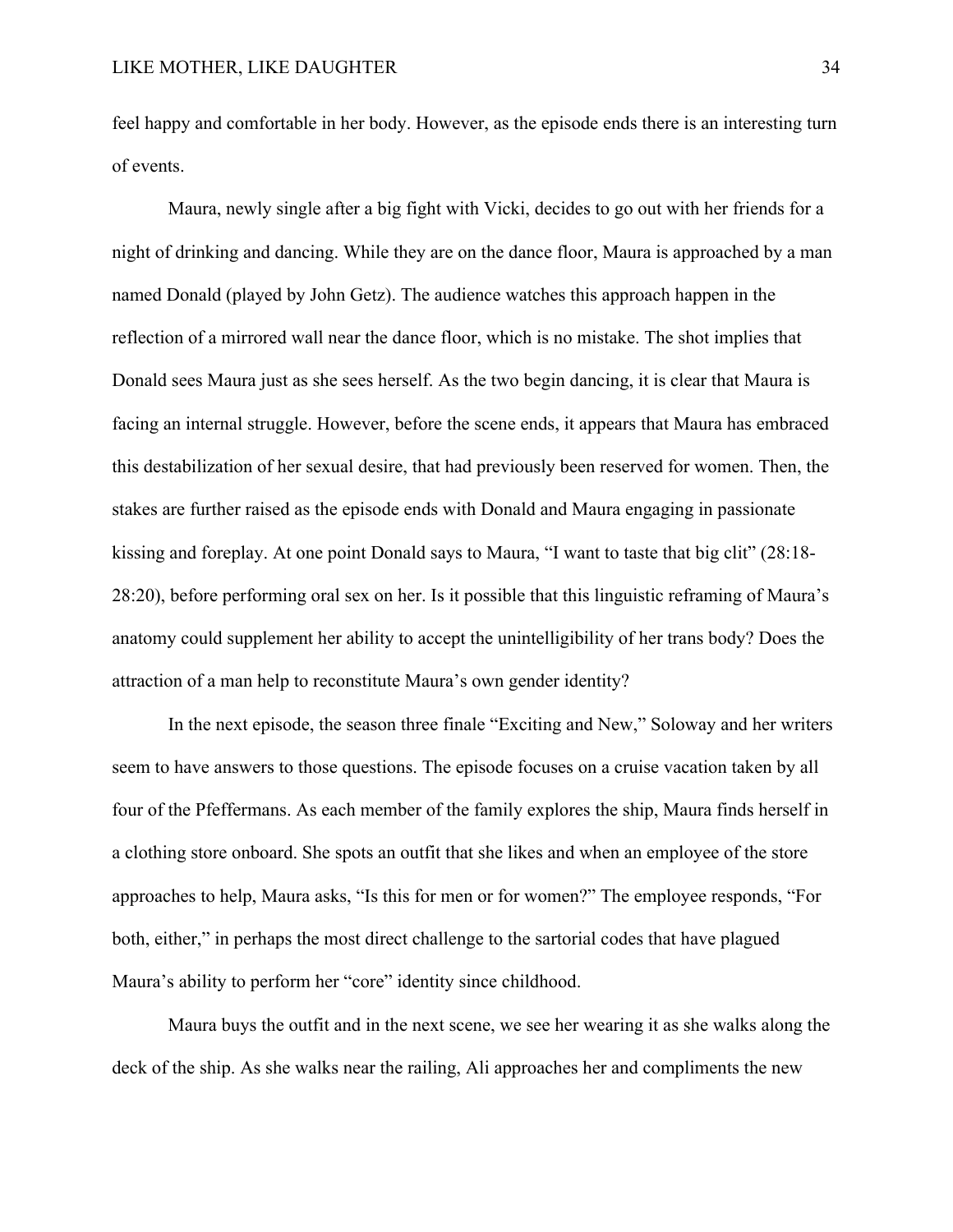purchase. As they talk, Maura informs Ali that her surgery had been denied and explains the reasons why the doctors came to that decision for her. Additionally, she tells her the she is going to stop wearing her "spandex and feminine shapewear" because, "it's one thing to wear this stuff if you, uh, know you're going to transform into a new shape, but, uh, otherwise it just feels like a costume. It feels like I'm hiding. It feels like—it feels wrong." Maura goes on to describe an empty feeling, saying, "I feel like I'm—like I'm nothing. I feel nothing. It sucks. And now I don't know what or who I want anymore." This admission of not knowing "what or who" she wants can be read to suggest that Maura is perhaps abandoning her essentialist worldview, and acknowledging the destabilization her identity in a number of ways. As the scene progresses, there is a very poignant moment between Maura and Ali, that will likely be discussed again in the next chapter.

In response to Maura's comments, Ali asks if the two can say a prayer together. Ali's prayer starts:

> Great Mystery, Goddess, let us mark this moment to say goodbye to these tight, terrible Spanx. Deliver us from feeling bunched up in the ass! And restricted and confined! Let us just be! Set us free!

Maura and Ali close the prayer by shouting together, hand in hand, "set us free!" I believe this moment marks an emancipatory moment for both Ali and Maura. We'll get to Ali later, but for Maura, this moment sets in motion an acceptance of her trans body. There is no doubt that Maura still struggles with her identity, but from this moment forward in the show she seems to become more and more comfortable in her own skin.

### **Judaica and Fatherhood**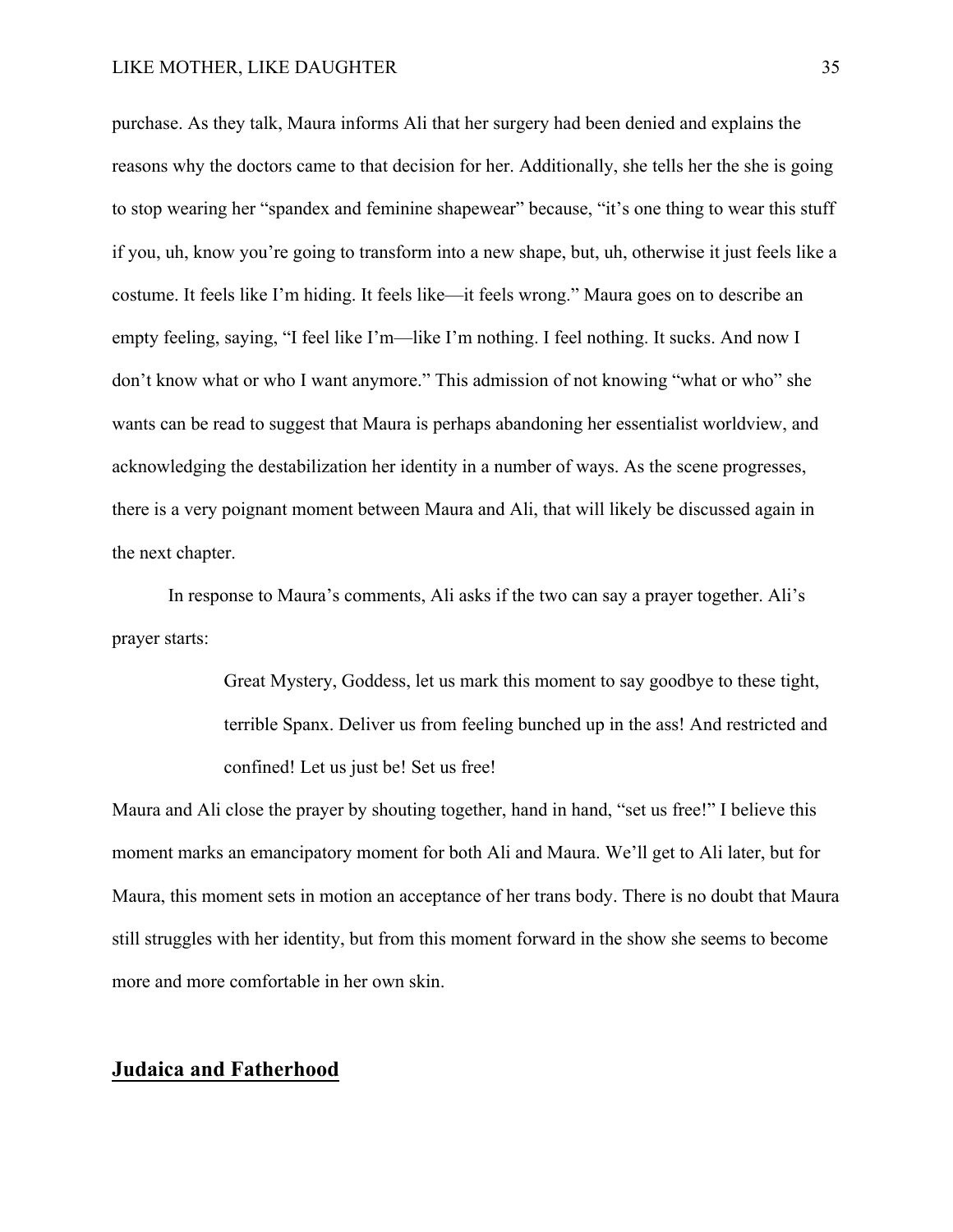The search for inner peace continues for Maura in the fourth season. In fact, much of the season takes place in Israel, further underscoring the "spiritual" journey that Maura finds herself on. Chaney (2017) writes:

> Dualities, particularly with regard to gender, have always been present in *Transparent*, but that motif is dialed up a few notches this season, via everything from various characters' shifting ideas about their own sexual orientations to arguments about whether Israelis or Palestinians deserve to occupy the West Bank. (p.5)

Without seeming flippant, or that a detailed analysis of season four is unneeded, much of Maura's journey has been completed by this season. The narrative in the fourth season, situated in the context of Israeli and Palestinian conflict, seems to suggest that Maura has accepted that she will likely never be a member of a "stable" gender category in the widely accepted binary model. In other words, there is no "two-state" solution; rather, there a fluidity to culture and identity that we must navigate on our own terms.

To illustrate this acceptance, consider a scene in the season's second episode, entitled "Groin Anomaly." Toward the end of the episode, Maura and Ali are at LAX to catch their flight to Israel. As the two move through security, Maura encounters some trouble when the body scanner picks up what the TSA agent describes as a "groin anomaly." Maura informs the security guard of her being trans, which prompts the female agent to call for a male agent to perform a pat down. This confusion leads to an uncomfortable moment for each party involved over who is appropriate to touch Maura's body. This frustration leads Maura to shouting, "If you want me to be a man to pat me down, I'll be a man. If you want me to be a woman, I'll be a woman."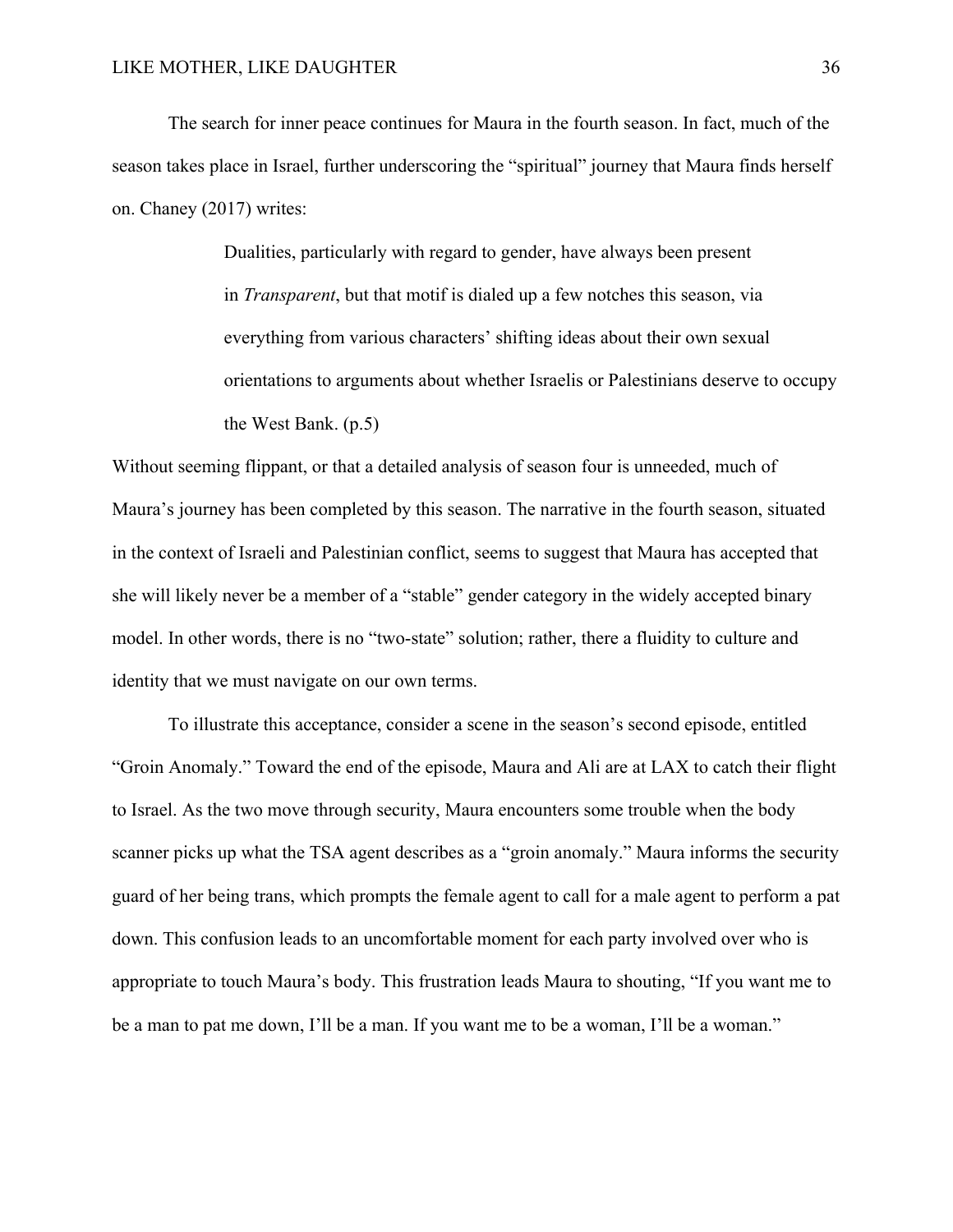Admittedly, Maura's identity does face other major challenges in season four, particularly when Maura is reunited with her estranged father, Moshe (played by Jerry Adler), and his Israeli family. Furthermore, in meeting her biological father, she learns for the first time about Gittel and the family history of transgenderism. In a scene with Ali and Maura after learning of the Gershon/Gittel family secret, Maura says to Ali, "My whole life, I thought I was alone in this. Imagine if I'd known." Which does lead us to wonder, how would Maura's conceptualization of gender changed if she had known? Would it have changed the feelings of otherness that Maura felt her whole life? It is hard to say, but I feel confident that, even armed with this knowledge, Maura would have still faced major obstacles as a trans individual in the "heterosexual matrix."

If there is one take away from this chapter, it would be that Maura's experiences shed an interesting light on the lives of transgender people in this country. Many of her hardships are hardships that have been well-documented by the media, such as bathroom bills, medical discrimination, and ignorant policies that ostracize trans individuals. Certainly, Maura is not representative of all trans individuals, especially in terms of her socio-economic status, as well as her unwavering support from family, but this character does seem to be an important one on television. Perhaps, through Maura's journey, we can call learn something about the fragility of our own identities. Furthermore, as a result of Maura's gender destabilization, another central character from show, Ali, begins to question her own identity in terms of sexuality and gender. In the next chapter, I will investigate Ali's reaction to the news of her parent's transition and her own conceptions of sexuality and gender identity becoming destabilized.

# **CHAPTER 3**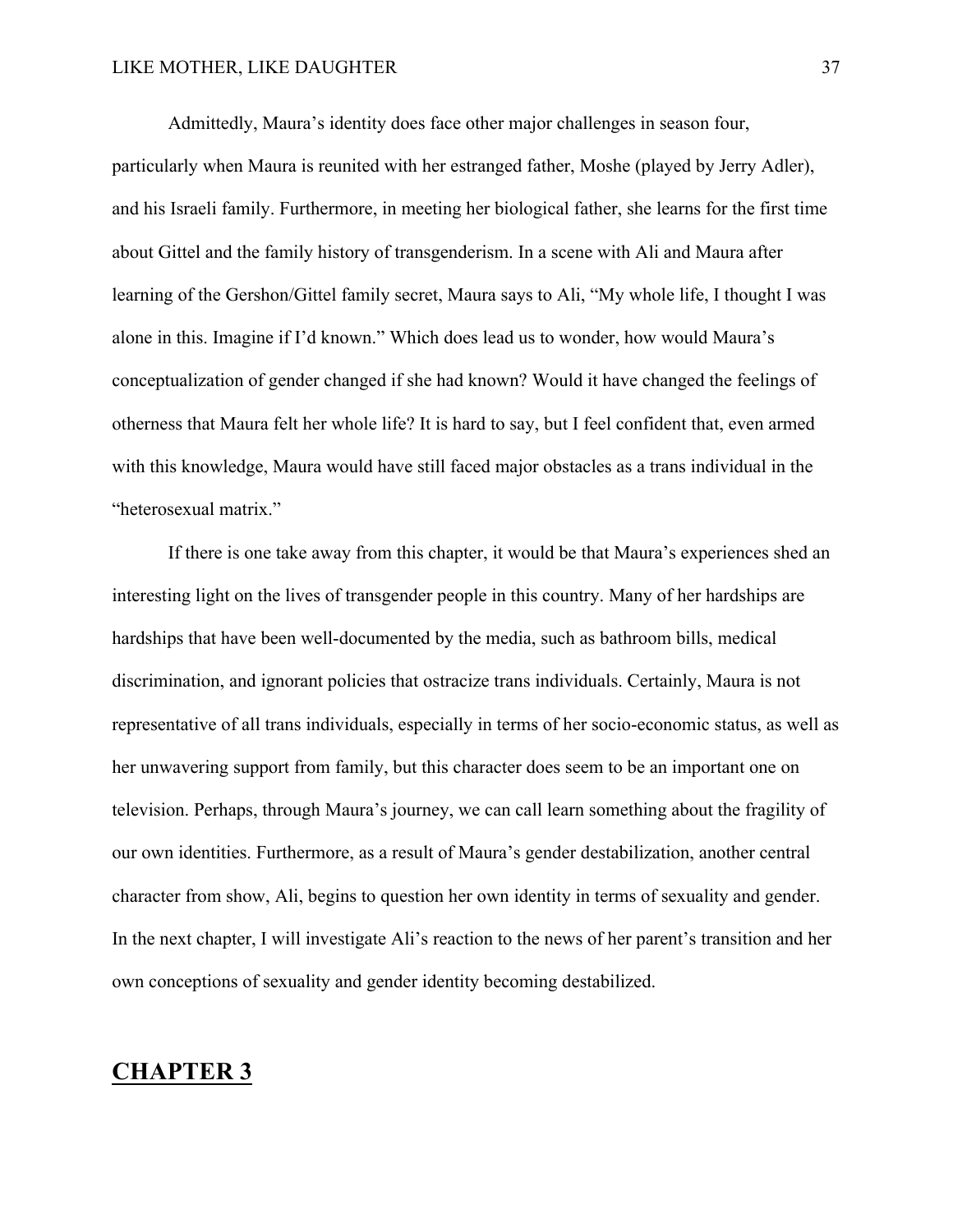As much as *Transparent* is a show about Maura Pfefferman's late-in-life transition from male to female, the show is really, as described by Levy (2015), "at its core, a family drama about California Jews who have a standing order at Canter's Deli." In other words, as important as Maura's story is to the show's overall narrative, it is not the only story that is being told. Nonetheless, her transition is certainly intertwined with each journey on which the show's other central characters find themselves embarked. In this chapter, we'll discuss one of those characters who, in my opinion, is most affected in terms of their own identity by Maura's newly revealed transgender status. Specifically, this chapter will focus on Ali Pfefferman and the destabilizing effect that her parent's transition has on her own sexuality and gender identification. However, before getting into a detailed analysis of the primary text, I think it's important to give some context to Ali's character and the actress that plays her, Gaby Hoffmann.

Interestingly, Ali is the very first of the Pfefferman family to be on screen. I believe it can be argued that this establishes her as the show's central protagonist, and representative of Jill Soloway's own unique perspective in the semi-autobiographical narrative. However, this paper is not an exploration of auteurism, though it is interesting to note the connections between Soloway and Ali. Especially, considering Soloway's own identification as gender non-binary.

In an interview done for *The Hollywood Reporter*, the creator of *Transparent*, Jill Soloway, discusses casting Hoffmann for the role. The interviewer asks "Did you write the role for Gaby?" Soloway responds, "Totally. 100 percent" (Katz, 2014). Furthermore, while discussing the costuming on the show, Soloway acknowledges that Ali is meant to be the character that most obviously experiences what she calls an "inheritance of gender queerness" (Katz, 2014). This casting choice may very well have been, in part, due to Hoffmann's unusual upbringing in 1980s New York. Hoffmann, the daughter of Andy Warhol superstar Viva, spent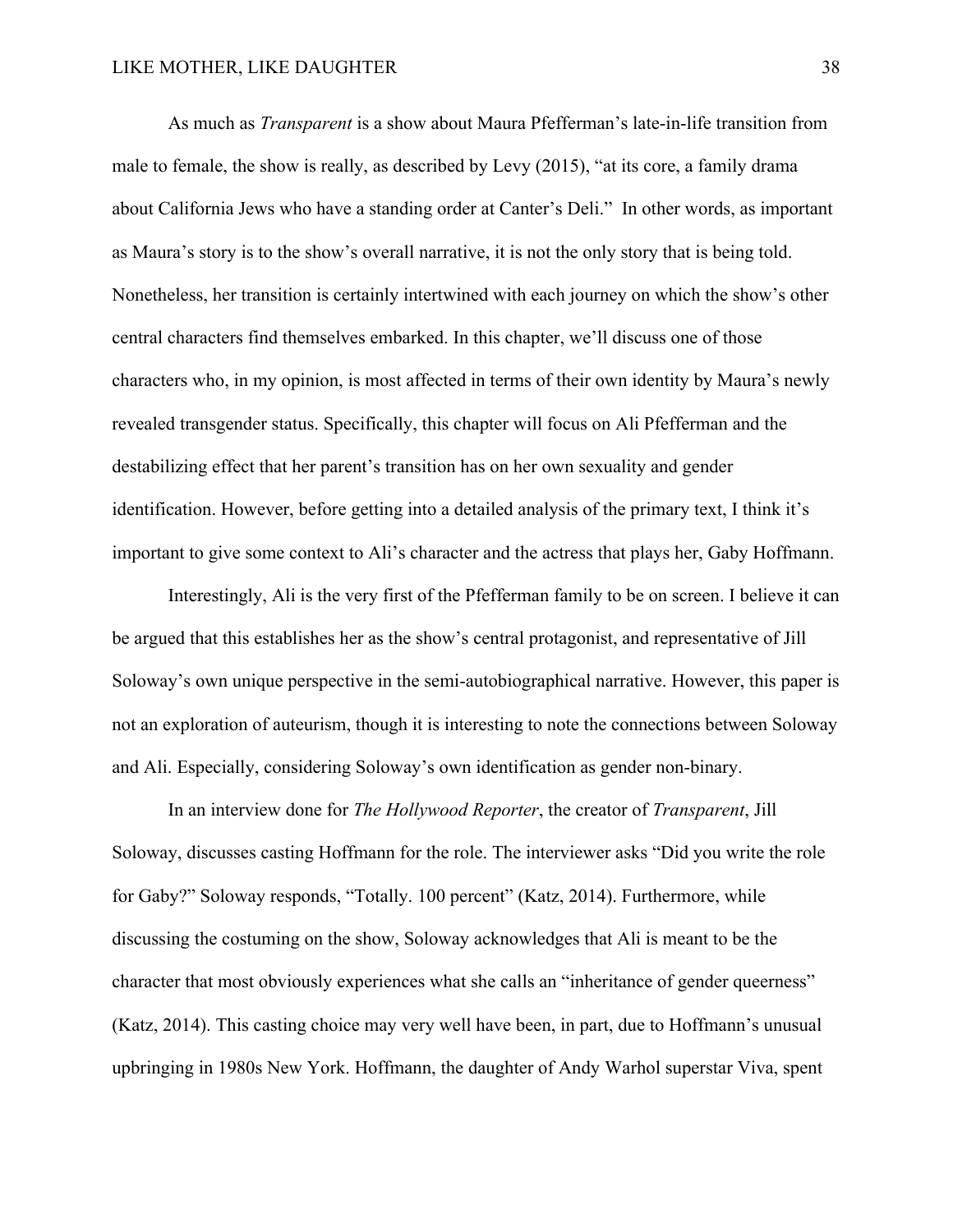much of her youth living in the Chelsea Hotel. In an article written for *Vogue Magazine*, Hoffmann shares this about the community of her childhood, "I have a friend who also grew up in Lower Manhattan, and she puts it very succinctly: If you grew up the way we did in the eighties in New York and you weren't trans, bi, queer, drug addict, or an artist, *you* were the freak" (Garcia, 201, p. 4). Hoffmann echoes these sentiments in another article done for *The Guardian* where she explains, "I was given an incredible gift growing up in the Chelsea, a space where it is completely fine to be yourself, you just had to figure out what that was" (Moylan, 2015, p.10). Furthermore, she suggests that, "Ali is coming to those questions now in life. I don't know that anyone in the family had to ask themselves these questions until Maura came out. I feel like I just had a leg-up in that department" (Moylan, 2015).

As mentioned before, this chapter will map the progression of Ali Pfefferman throughout the four seasons of *Transparent*. What I aim to show is that Ali's journey toward gender expansiveness can be read as a post-modern, constructivist conceptualization. In the following subsections, I will discuss Ali's reaction to Maura's coming out in terms of "Destabilization," "The New School Dynamics of Love," "Finding the Goddess," and "Abandoning the Binary." The sections will follow, more or less, a chronological structure and will address the major themes along Ali's path to a gender non-binary identity.

### **Destabilization**

Ali's characterization as sexually promiscuous begins within the first five minutes of the pilot episode. After brief introductions to each of the Pfefferman children, Ali and her friend, Syd (played by Carrie Brownstein), walk and talk through a park. During this time, Ali pitches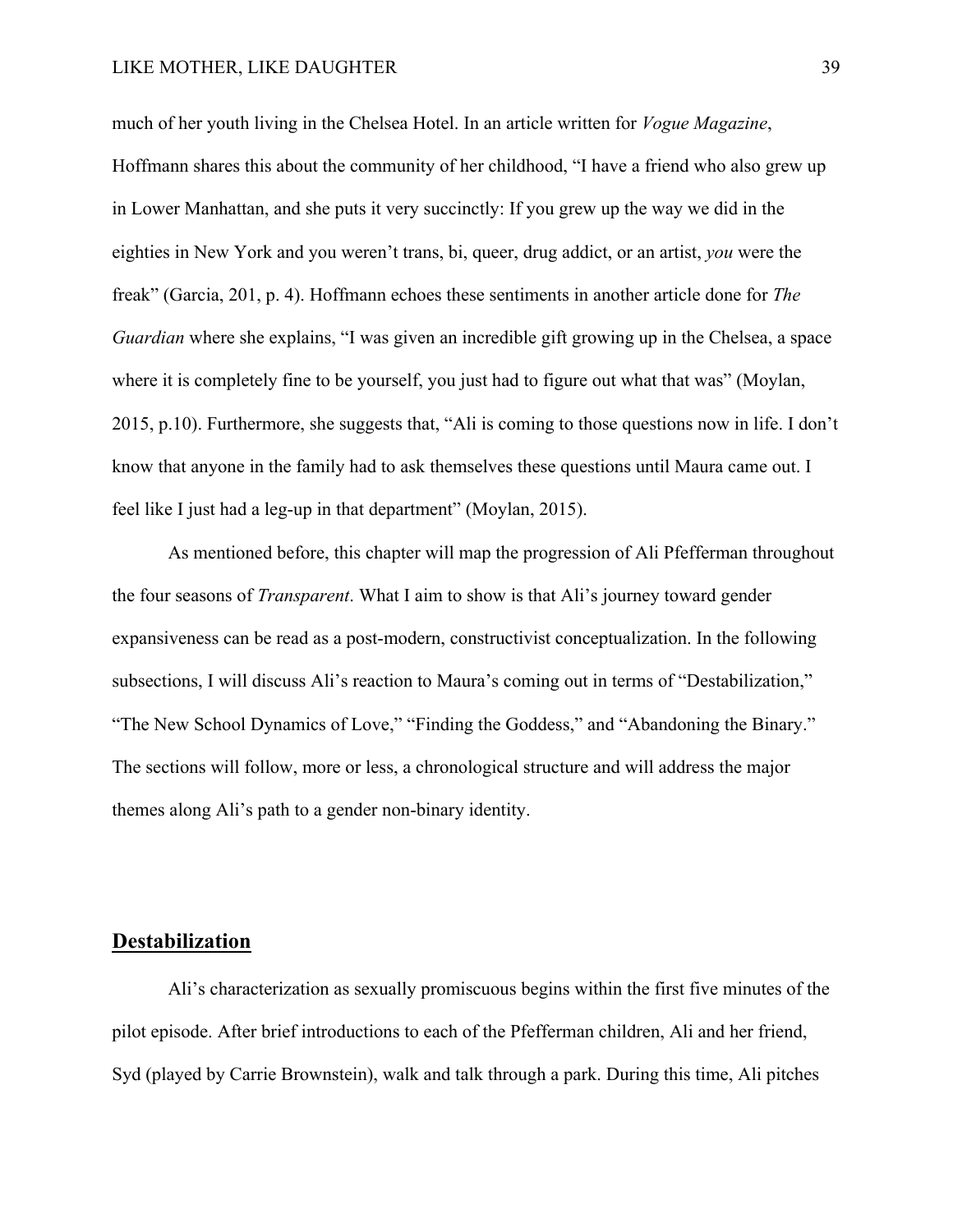Syd an idea that she has for a book parodying the children's book *Are You My Mother*. Ali describes the book as, "sort of Urban Outfitters' checkout line book… called *Are You My Soulmate*… sort of a cautionary tale about slutting around and being me." In fact, during this pitch to Syd, Ali's attention is broken when she notices a man at the park looking at her; a man that will eventually become a sexual partner for Ali. Keeping this in mind, let's move our discussion forward by examining Ali's reaction to Mort's coming out.

In the first season's third episode, Ali takes hallucinogenic drugs with the intention of engaging in sexual behavior with the man she met in the park and his roommate. The plan is foiled after Ali suggests an underlying homoeroticism between the man and his roommate in the encounter and they force her to leave. While still under the influence of the drugs, Ali is contacted by Mort and the two agree to meet up as the episode ends. The next episode, "Moppa," begins with Ali seeing Mort as Maura for the very first time. Ali exclaims, "You finally make sense to me." And she goes onto make comments like, "I see you completely. It's like I have never seen you before." Finally, just as the cold open ends, Ali asks, "Daddy, oh my God, what am I supposed to call you now?"

However, the warmth from Ali is not long-lived. Later in the episode, Ali and Sarah, who already knows about their parent's transgender status, discuss the revelation. From the very beginning of the scene, it's obvious that Ali, having sobered up, is now repulsed by the notion of her father transitioning. She mocks Maura's attempts to feminize her body, criticizing her choice to paint her toenails and "toe skin," and openly contests the appropriate pronoun that she should use in reference to Maura. Further, Ali reveals to Sarah the name that she had come up with to better identify their father during this time of transitioning, Moppa. Ali explains, "Yeah. Like momma and papa." When Sarah suggests that it's sweet, Ali argues, "It's not sweet. It's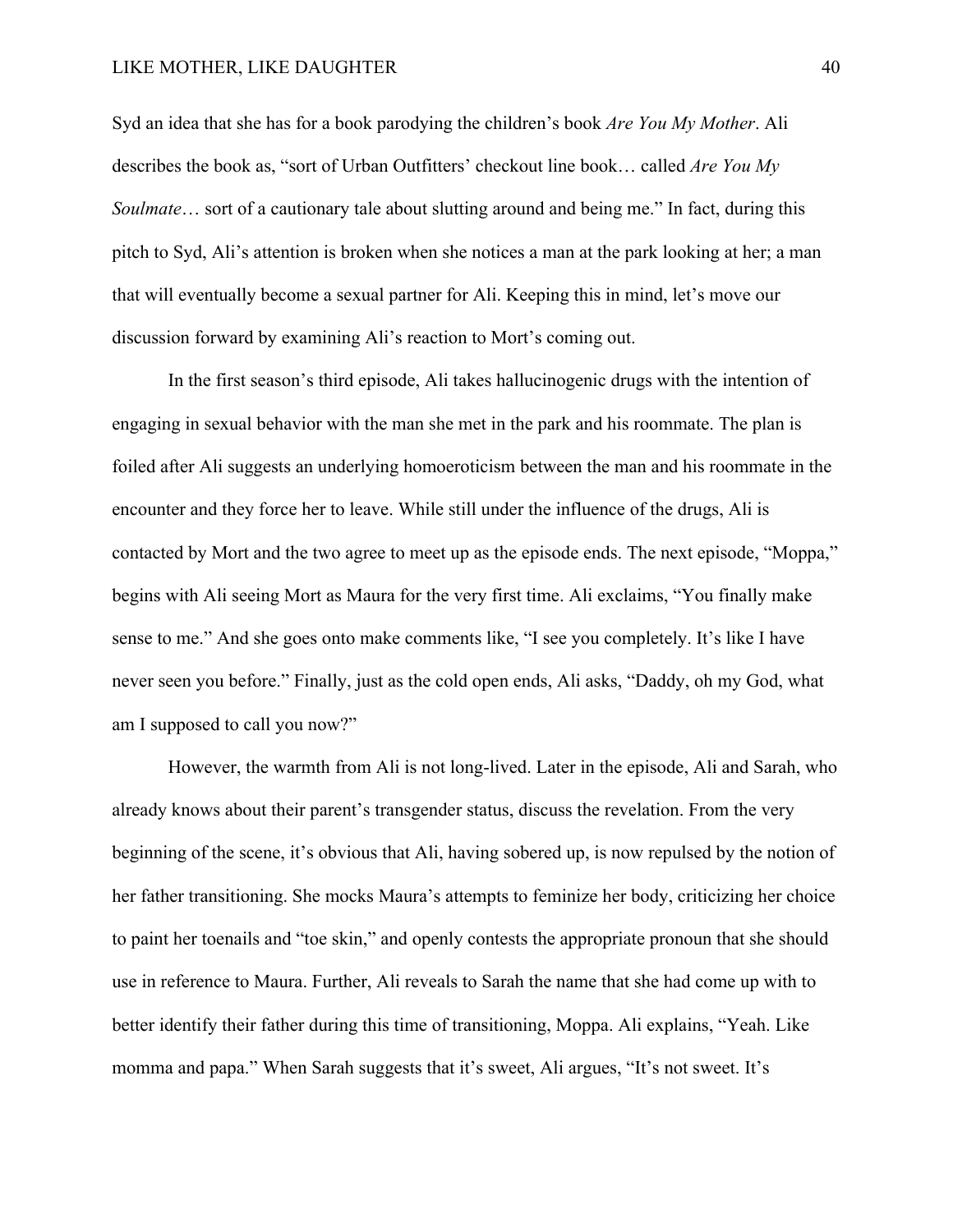insanity!" Shortly after, Maura contacts Sarah and Ali and the three go out for brunch and a shopping excursion. Ali is noticeably distant to Maura the entire day, and even manipulates her parent into buying cosmetics that she later returns for cash.

However, despite Ali's seeming disgust, Maura's coming out has initiated in her what Oswald et al. (2005) call "queering processes." As that team of researchers explains, 'queering processes refers to acts and ideas that resist heteronormativity by challenging the gender, sexuality, and/or family binaries" (Oswald, Blume, & Marks, 2005, p. 146). Evidence of this happening within the Pfefferman family can be seen most obviously in Ali. For example, consider her actions following the news of Mort's transition. As we have discussed, Ali's reaction shifts from warm and accepting, at first, to cold and suspicious the next time she and Maura interact. Beyond the way Ali treats Maura, though, let's consider a radical change in her appearance shortly after Maura's coming out.

Later in the same episode, Ali visits a barbershop to have a significant amount of her hair cut off. In the next scene, Ali is bathing in the tub and scrubbing off the makeup that she, Sarah, and Maura had applied during the shopping spree. This moment can be read as the initial steps to Ali's "queering" of her own identity. In both a literal and metaphorical sense, Ali challenges cultural expectations of femininity by cutting her hair short and washing away the makeup. However, the destabilization of her identity does not end at a surface level change to her presentation of self.

### **The New School Dynamics of Love**

In season one episode six, entitled "The Wilderness," Ali and Maura have a conversation about Ali's plans to go back to school. Ali explains, "it's women's studies and gender studies"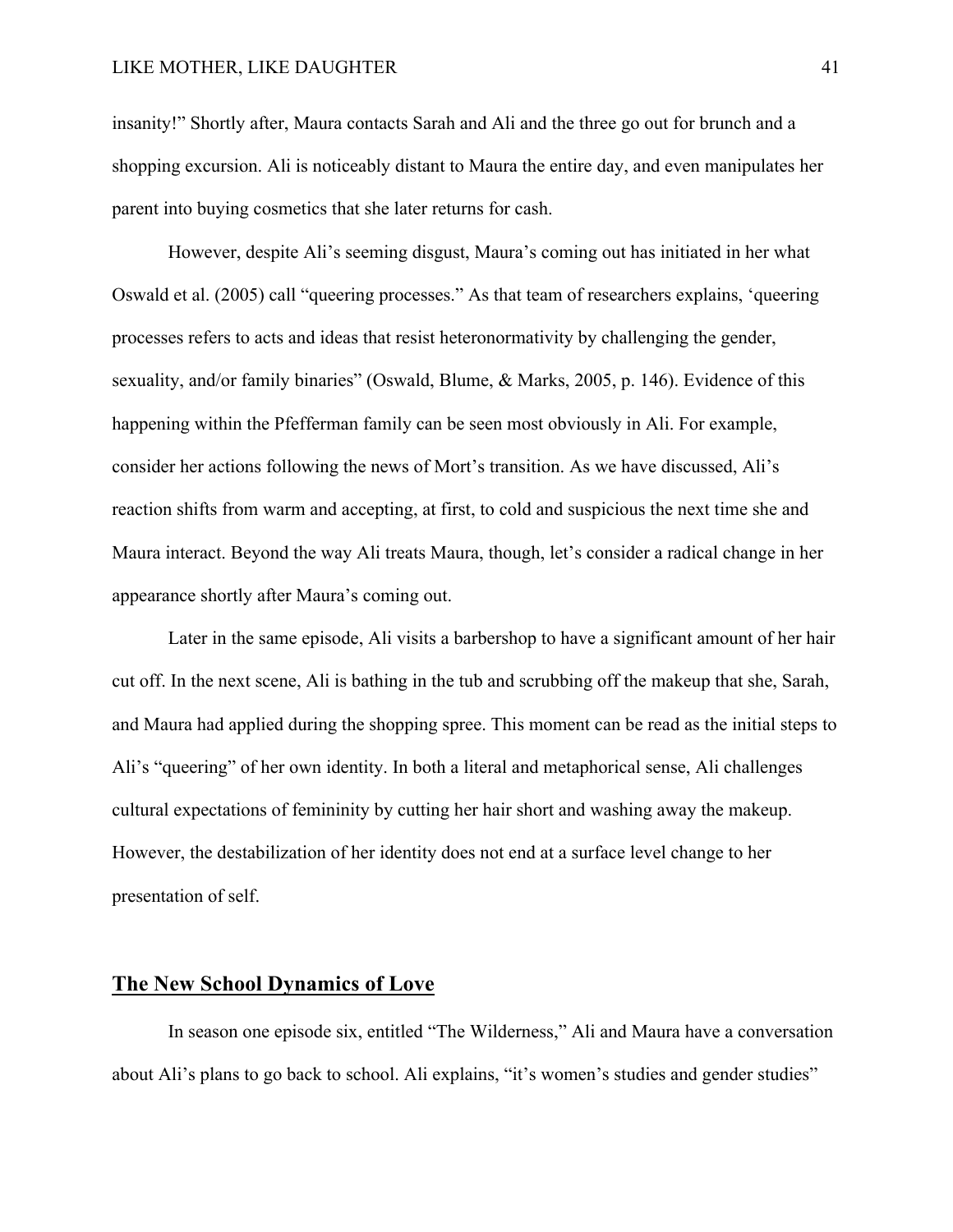and that much of her newly found inspiration to pursue this scholarship is thanks to Maura's transitioning. As the two speak about the program, Maura tells Ali, "You know, I saw so much of myself in you when you were just young and growing up and experimenting in your gender confusion." Maura goes even further to suggest that, "some people say it runs in the family." This obviously makes Ali uncomfortable, as it is perhaps the very first time that the stability of her gender identity has been challenged.

Shortly after this scene, Ali and her friend Syd audit a women's studies class, teasing the professor most of the time. After the class ends, Ali introduces herself to the teaching assistant for the class, who happens to be a transman named Dale. The two hit it off and decide to go for a walk to continue the conversation about transgender experience. As they speak, Ali's identity is challenged yet again by Dale when he asks, "You're a dyke, right?" When Ali protests this classification, Dale replies, "You kind of give off those vibes." Ali further defends her heterosexuality by claiming to prefer sexual partners that are highly masculine.

Interestingly enough, though not surprising for Ali's character, her actions following this conversation with Dale are further evidence of Maura's transgender status "decentering heteronormativity" (Oswald et al., 2005). In season one episode seven, entitled "Symbolic Exemplar," Ali and Syd search a vintage clothing store for a "high fem" look that Dale told Ali he preferred in women. As they peruse the clothing, Syd explains "high fem" and "low fem" and even classifies Ali as "middle Earth fem" to poke fun at her usual sloppy attire. The scene cuts to Ali and Syd in a dressing room with Syd tying the straps to Ali's bright red dress. The dress is undoubtedly "high fem" with plenty of cleavage to showcase Ali's "authentic womanhood." And, as if that were not enough, Ali finishes the look with hot red lipstick. Syd tells her, "You look hot as shit, Al."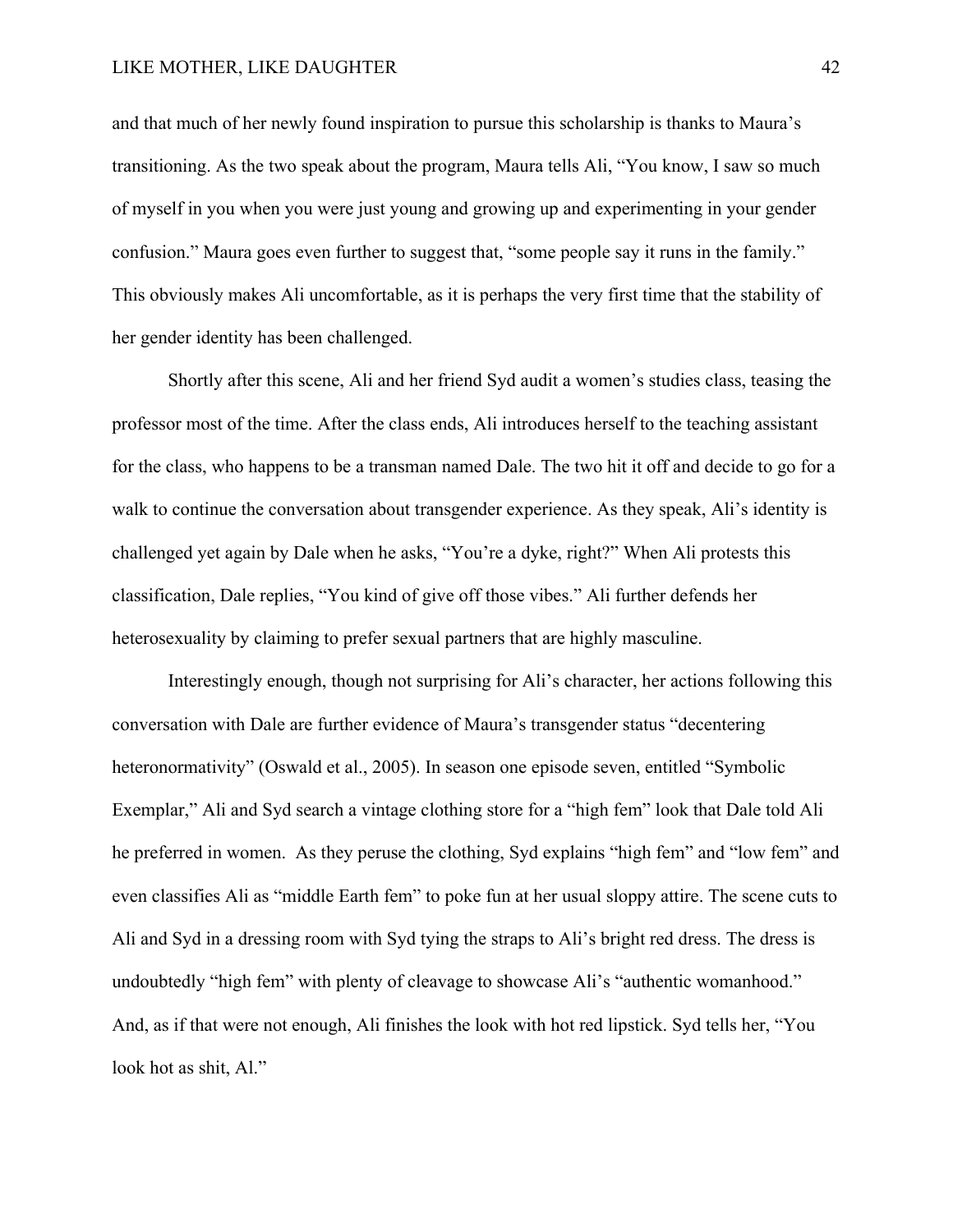In terms of the narrative, what follows this scene is important insight into Ali's childhood and her relationship to Judaism. In it, she expresses dread over having to wear a dress and participate in her bat mitzvah. However, for the sake of the structure of this chapter, we will wait until a later subsection to discuss this scene. Instead, I aim to keep our focus on Ali's present-day timeline. This timeline moves forward when Ali and Dale connect for an evening together, Ali dressed as "high fem" as she could muster. The two arrive at Dale's house, a log cabin furnished in an extremely masculine way, the aesthetic even completed with neon beer signs. During the time at Dale's house, there is an interesting power dynamic between the two. At one point, Dale insists that Ali call him "daddy." Ali allows Dale the opportunity to act dominating over her, solidifying him as the powerful, masculine presence that he presents himself to be; especially with the beard and frequent wearing of flannel shirts. Continuing in this fashion, Ali allows Dale to make choices for her body and he shaves Ali's pubic hair. Ali exclaims, "Not what I had in mind, but I have to admit it's pretty hot." Sure enough, Ali's exploration of this power dynamic is taken a step further when she and Dale make a trip to a sex shop to purchase a dildo. As they check out, Ali says that she will buy everything and explains, "This is on daddy, Daddy."

There is no doubt that this act is in direct response to Maura's transition. I contend that this sexual exploration with a transman, and particularly the willingness to be dominated by a masculine presence, happen because Ali is struggling with a perceived loss of her own father's masculinity. Ali, who acknowledges her own promiscuity in the pilot episode, seeks to understand this loss through sexual experimentation. In fact, as the episode continues, Ali and Dale, along with Ali's siblings, Sarah and Josh, attend the talent show where Maura is performing. As Ali watches, she becomes uncomfortable to the point that she feels the need to leave the room. Dale follows after her, and they wind up in the bathroom where Dale suggests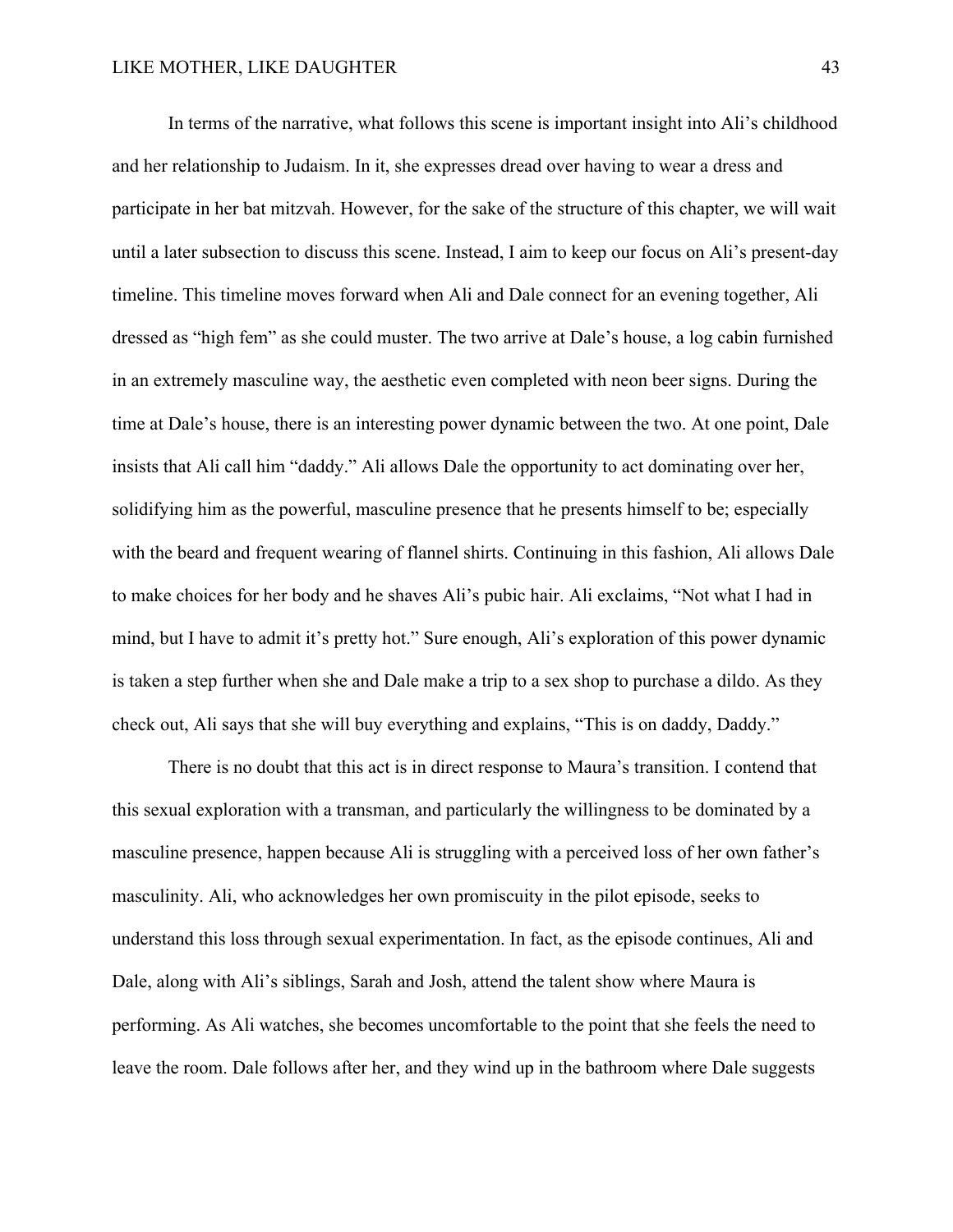moving things "into a stall" as he holds the newly purchased sex toy. Ali agrees to this nonchalantly, and the two prepare to have sex. Though, the sex never happens due to some comedic mishandlings of the sex toy and a moment of realization from Ali who is no longer thrilled by the idea of this sexual endeavor. Next, as they drive home, Dale suggests that Ali is a "trans chaser" or, "someone who likes trans people because they're trans." Ali seems perturbed by the comment and then violently adjusts her restrictive clothing. When her and Dale arrive back at his home, it is not the same place as before, nor is Dale driving the old pickup truck that he was moments ago, rather he is in a four-door sedan. This incongruity in setting and aesthetic suggest that Ali is becoming unhinged. The subtext here is obvious, Ali no longer sees the world as she once did. Her framework has been "queered."

The destabilization of Ali's gender and sexuality continue through the next seasons, especially through two lesbian relationships. The first of these relationships is with Ali's longtime friend, Syd, after they reconnect in season two following a falling out over Syd's sexual intimacy with Ali's brother, Josh. The second homosexual relationship that Ali enters is with Leslie Mackinaw, a poet and a professor of Women's and Gender Studies at UCLA, who she meets on a lunch date set up by one of Maura's old colleagues. As you may recall from the previous chapter, during this lunch meeting Maura is challenged by Leslie for her misogynistic actions in the past while presenting as Mort.

While the romantic parts of these relationships do happen at different points in the season, Ali's infatuation with Leslie coincides with her blossoming relationship with Syd. In fact, in a scene shortly following Ali and Leslie's initial meeting, Ali reads one of Leslie's poems to Syd and a group of lesbian friends at a bowling alley. As the poem becomes voice-over narration, the scene becomes a montage juxtaposing Ali's attention to the group of women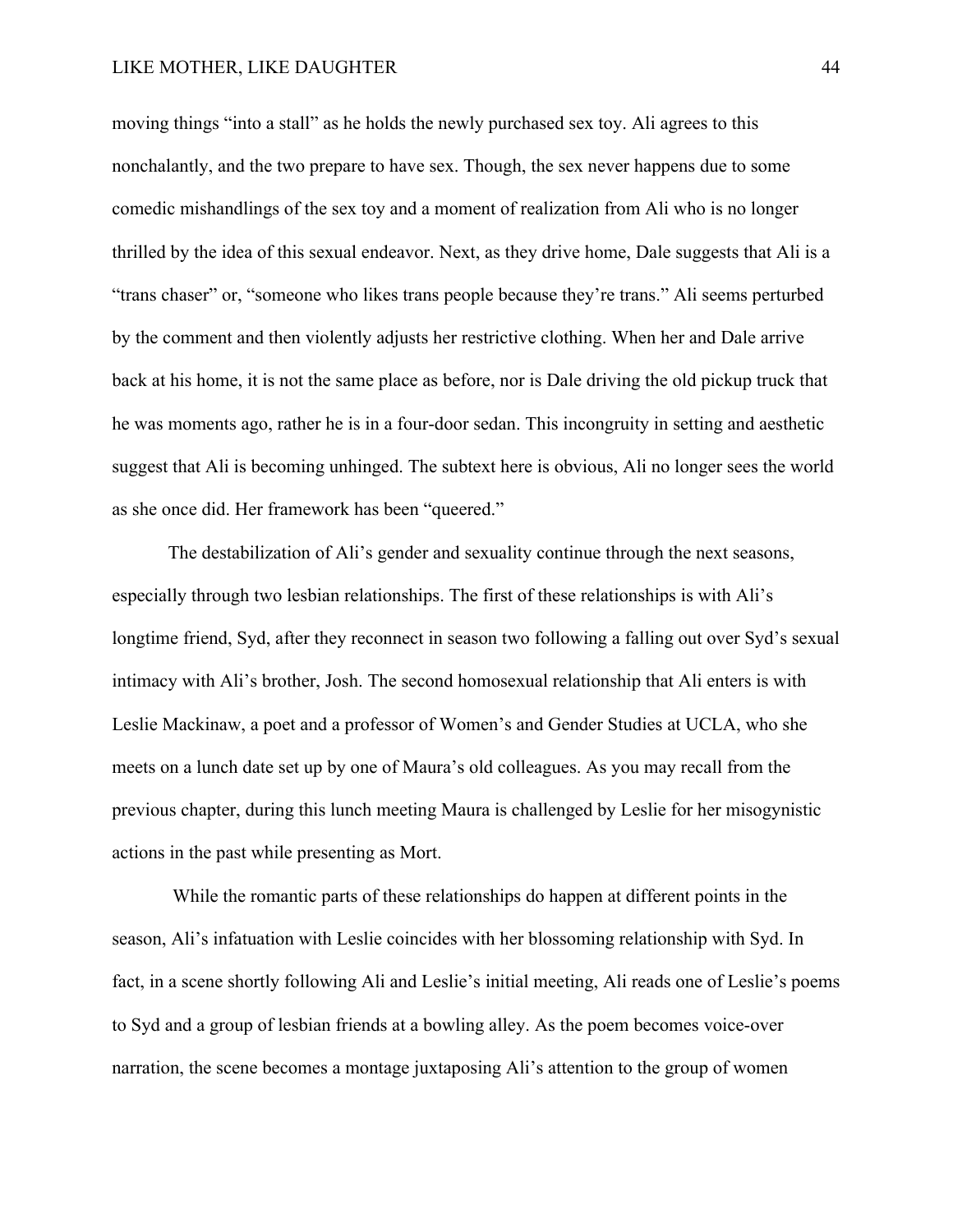around her and the group of women seeing and sizing up Ali. The scene, in an episode entitled "New World Coming," indicates a shift in Ali that transcends the changes she has made to her appearance. Not only has Ali's clothing and body become more "masculine," but now her desire is beginning to reflect her inner feelings of identity confusion. This relationship between gender performance and desire is noted by Butler (1999) when she writes that a binary gender system "presupposes not only a causal relation among sex, gender, and desire, but suggests as well that desire reflects or expresses gender and that gender reflects or expresses desire" (p. 31).

Ali and Syd's relationship progresses, and the two make a trip to see Maura's mother, Rose. As mentioned in the previous chapter, this meeting provides an interesting moment of foreshadowing when Ali is misidentified by Rose as Gershon. If you will recall from the last chapter, Gershon is the given name of Rose's transgender sibling who went by the name Gittel. At the time of this meeting, neither Ali, nor any of the other Pfeffermans, know that Gershon and Gittel were the same person. This misidentification seems to underscore the idea that Ali is on her way to identifying as trans or, more accurately in her case, gender-nonconforming.

Ali addresses this change in her identity in the opening scene of the next episode while she and Sarah sit in a steam room. Sarah asks Ali about her new relationship with Syd by asking, "So, what, you just changed?" Ali answers in a way that suggests she "finally crossed a line that I always had there for some reason." This answer indicates that Ali is willing to acknowledge the idea that she may well have had homosexual desires long before her willingness to engage in homoerotic behaviors.

In terms of Ali's rewritten rules of sexual attraction, the shift from heterosexual to homosexual behavior also initiated an openness to an array of sexual possibilities. During her relationship with Syd, Ali works on her application for UCLA and begins seeing and speaking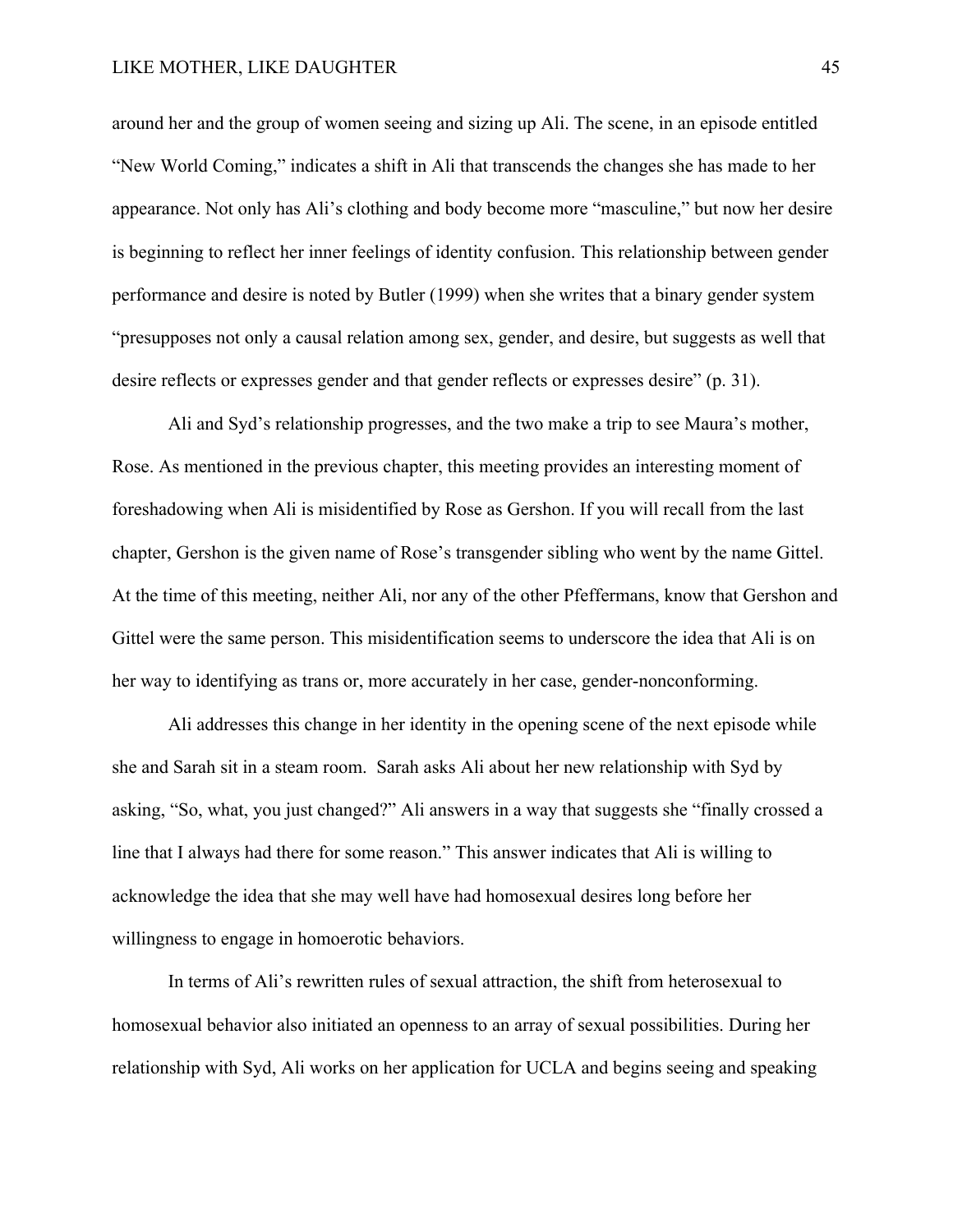with Leslie more and more. This relationship begins to interfere with Ali and Syd's budding romance when Ali spends the night at Leslie's home after going there to seek advice about her application essay. Not only does it create friction between Ali and Syd, it also pushes Ali further into a destabilized sexuality. When Syd informs Ali that she is upset about the lack of communication that has led to her jealous feelings, Ali responds by saying, "So, what if I *was*  vaguely attracted to her? What if? What if we could just talk about it, process it together, maybe even get turned on by it?" At this suggestion, Syd asks Ali if this means that she wants to engage in a polyamory, as opposed to the more widely practiced monogamy. Ali begins to respond by questioning Syd's "knee-jerk, heteronormative" reaction. Syd becomes increasingly annoyed and asserts that Ali has "only been queer for like thirty seconds." At this, Ali takes the conversation down a route of philosophical marveling at the meaning of queerness. She declares, "What is being queer, if not questioning everything, right? What it means to be in a relationship that's loving and trusting and generous… and we can do that however we want! We can make up our own rules." In this way, Ali is actively engaged in what McGuire et al. (2016) call the "dismantling" of cisnormativity and heteronormativity.

As one can imagine, despite Syd's identity as queer, her feelings and expectations for relationships are well-defined by Butler's (1999) heterosexual matrix which normalizes concepts like monogamy. Due to these deep-seeded conceptualizations of romance, the relationship between Ali and Syd ends, giving license to Ali to explore other options as a queer person. As expected, Ali sets her sights on Leslie, continuing to seek her counsel on the application process among other things. Take for example, Ali's desire to attend a women's music festival where Leslie will be reading selections of her poetry.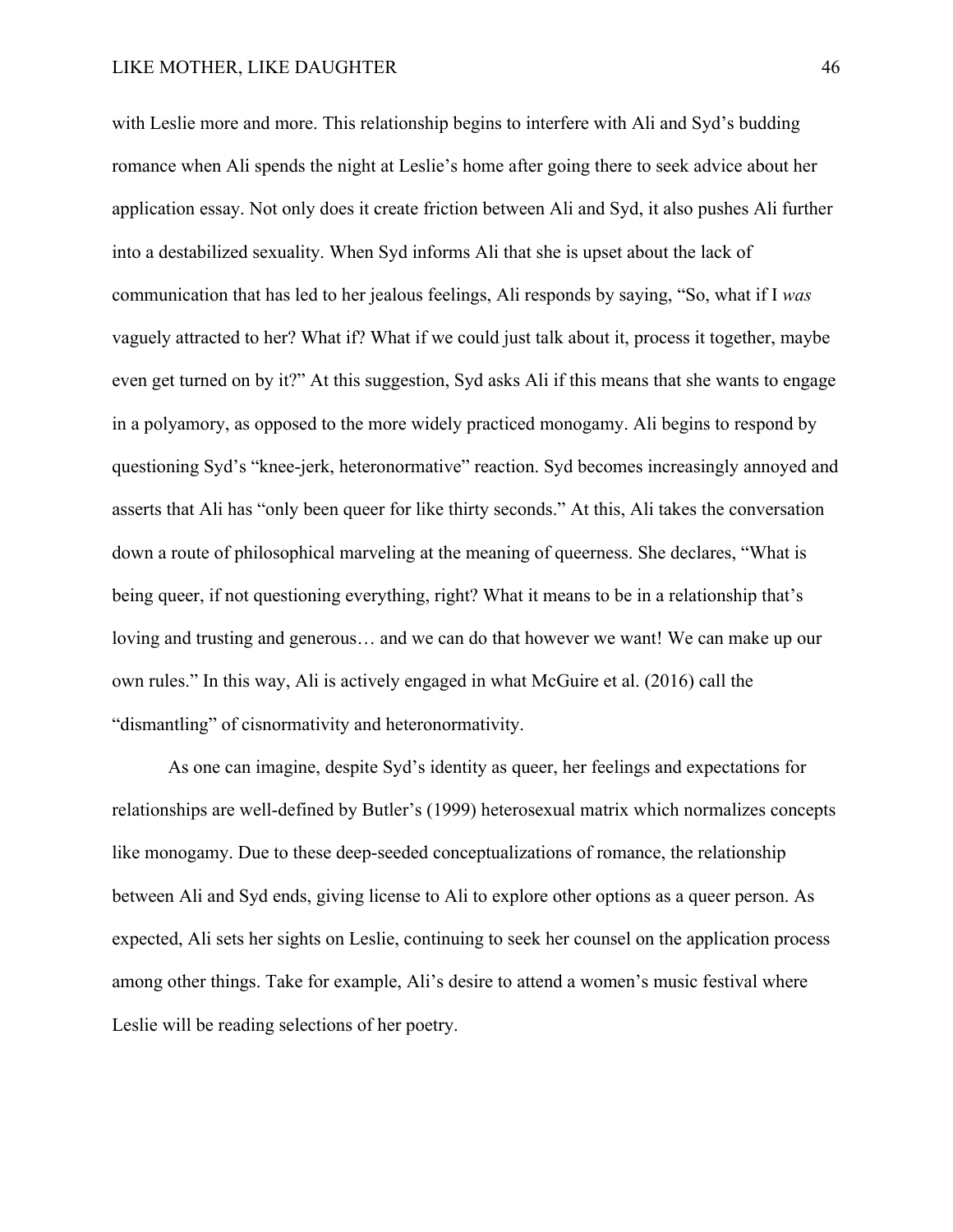During the festival, Ali spends a considerable amount of time with Leslie and her group of friends, a self-described group of "the last remaining extremists." As I discussed in the previous chapter, these "extremists" turn out to have an issue with Maura's attendance at the festival, which is supposed to be for "women born women" only. Despite this hostility toward her vulnerable parent, Ali stays in the company of Leslie and the other women. This time spent together leads to the start of the romantic relationship between Leslie and Ali, complete with a caveat from the former about relationships between teachers and students being inappropriate.

And throughout the third season, Ali and Leslie's relationship provides an arena for Ali's newly queer identity to take hold. Take for example, a conversation between the couple in the fourth episode of season three, entitled "Just the Facts," where Ali confides in Leslie about a moment of possible infidelity. When Leslie does not respond with the jealous reaction that Ali says, "I know that we have our thing, and I totally appreciate your rejection of traditional romantic relationships from a socio-political standpoint. And, I agree! But, I just… I really really like you, a lot. And I don't like having to pretend and I don't want to." Notice that this short monologue from Ali shares a commonality with the conversation that was ultimately responsible for the break-up with Syd, where the key difference between the two scenes is Ali's position of power. In her relationship with Syd, a newly queer Ali was excited by the seemingly endless ways of engaging in relationships that challenge the status quo. However, in the relationship with Leslie this is no longer the case. In this moment, Ali chooses to be vulnerable and shares that she is, in fact, not excited by a radical reformation of the heteronormative romantic ideal.

Later in the same episode, the couple again have a conversation about expectations of a relationship. The scene begins as Ali and Leslie, freshly showered and sexually satisfied, sit for coffee. Ali exclaims, "My pussy hurts!" Leslie responds, impressed with herself. However, when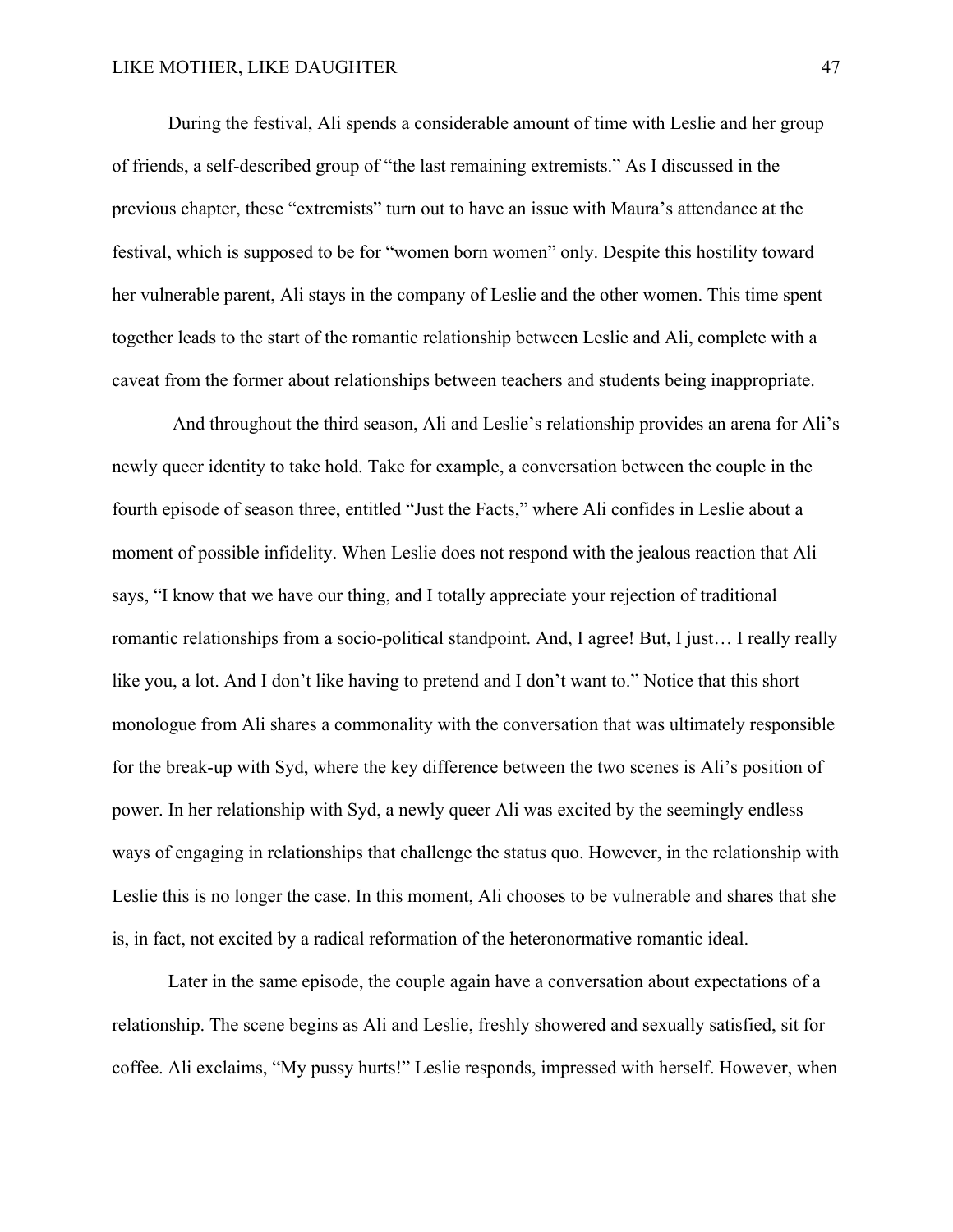it becomes clear that Ali is not sharing this as a compliment, but as a complaint, Leslie becomes concerned and mentions that Ali should have said something. The conversation becomes an analysis of the sexual experience where Ali grows annoyed saying, "This is weird. I don't want to do a post-game on our fucking." Leslie shouts back, "Why not? It's supposed to be a collective experience. There is a difference between fucking and making love." And just like that, the deterioration of this new relationship begins with Ali insisting that Leslie not call sexual engagement "love making."

As the season progresses, a distance grows between Ali and Leslie. It seems that while Ali begins to become more authentic to herself, especially in terms of her Judaism and her gender identity, the more independence she wants. Proof of this can be found in the episode "Off the Grid" when Ali decides to travel to Kansas to bring home her struggling brother, Josh. In the last scene that Ali and Leslie share, they have a heated moment where Leslie suggests that she is keen on Ali's nature. In other words, Ali is once again confronted for her inability to maintain intimate relationships with her romantic partners, and much like Syd we never again see Leslie.

While Syd and Leslie are not the last of the romantic relationships that Ali engages in during the course of the show, I think it is important to move this discussion into the other identity that Ali begins to explore more seriously following Maura's coming out, her Jewish one. In the next section, I will discuss Ali's attempt to understand Judaism and what it means to be a Jewish woman.

## **Finding the Goddess**

Ali's strained relationship to spirituality and Judaism are first introduced in a flashback scene from season one episode "Symbolic Exemplar." The scene opens with a caption indicating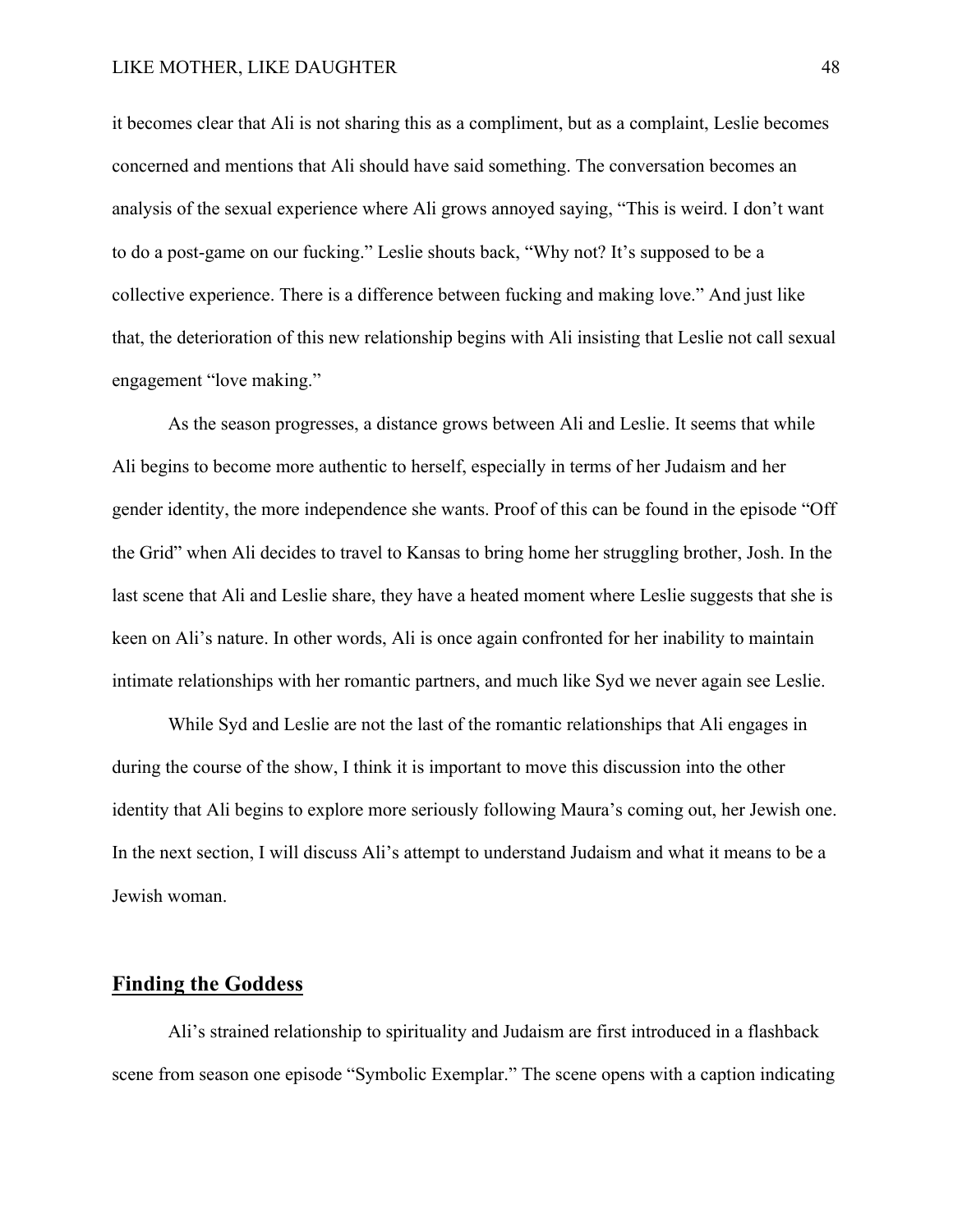the year to be 1994, and a young Ali holding a dress and complaining to her father. Indicative of the gender confusion that Maura once spoke to Ali about in earlier episodes from this season, the young girl cries, "It's torture in a dress." However, the conversation quickly moves away from discussion of costume and into a discussion about God and religion. After suggesting that she does not want to have a bat mitzvah, Ali asks Mort, "Honest, do you actually believe in God?" He responds with a moment of real honesty saying, "You know, I sometimes have conflict. You know, sometimes I wonder if there is, uh… You know, with the pain and the suffering and… I struggle with it." Though it cannot be translated well into this quotation, there is a long beat before Mort says, "I struggle with it," meant to underscore the depth of his own feelings of shame and pain for his gender confusion. This honest moment from Mort pushes Ali to challenge the idea of God and religion again by asking, "So, if there's no God, I mean, honestly, like, everything we do, no one sees it?" Mort does not respond, but sits in quiet contemplation.

The flashback scene continues with Mort excitedly encouraging his wife to allow Ali to make this decision. It is important to remember here, that Mort has selfish motives for wanting the bat mitzvah to be cancelled. Recall that earlier in the first season, during the first trip that Mort and his friend Mark take to debut their transvestism publicly, they read about the crossdressing retreat at Camp Camellia. Mort expresses disappointment in not being able to attend the camp because of the scheduling conflict with Ali's bat mitzvah.

When this flashback begins again in the next episode, "Best New Girl," the weekend of Ali's bat mitzvah has arrived and Mort is getting into the car to leave as his wife, Shelley, airs grievances once again about the how the cancelled event will affect her social life. Meanwhile, Ali and Sarah sit and listen as Mort drives away and Shelley makes plans to visit a friend. As the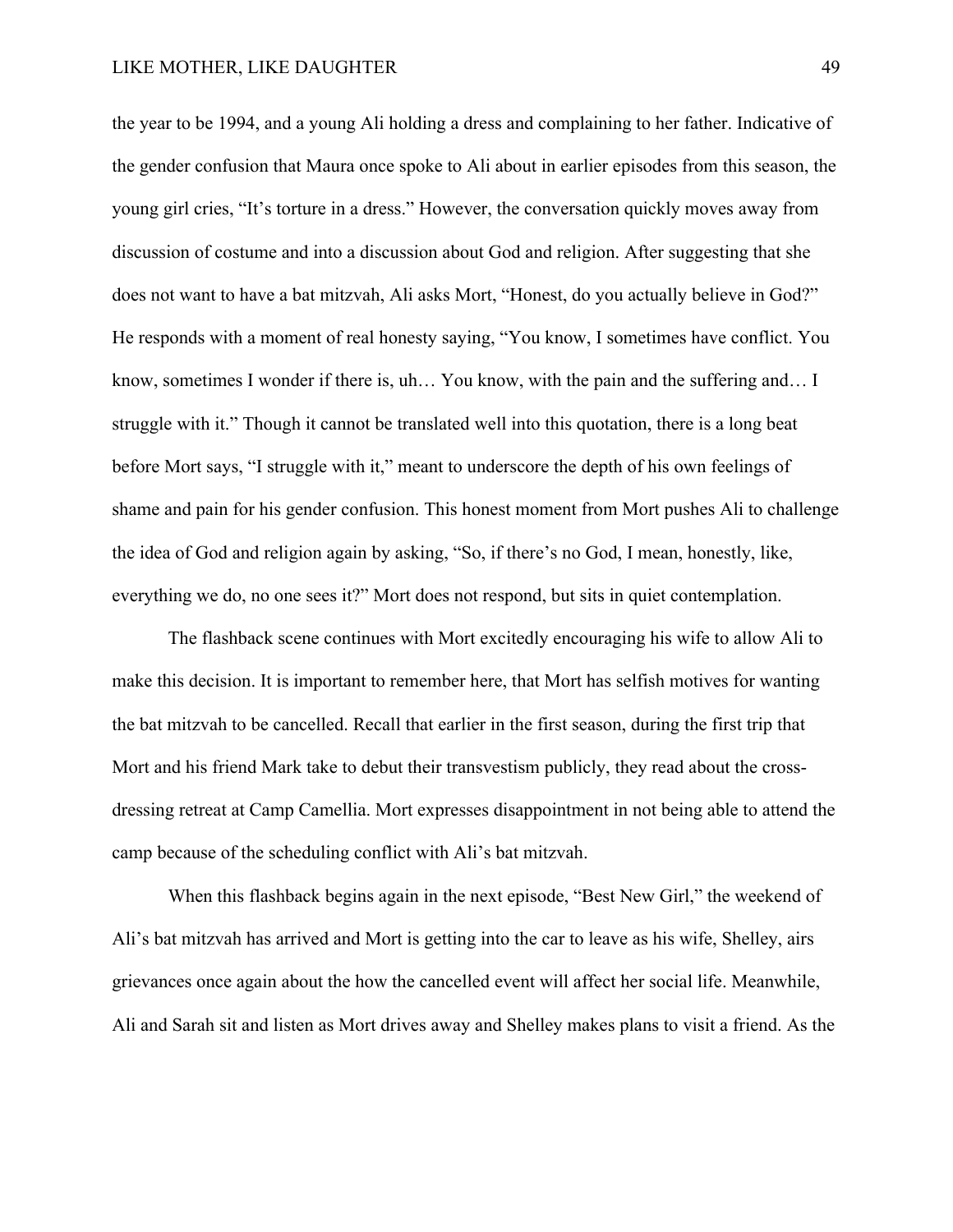episode progresses, each one of the Pfeffermans make plans that leave Ali alone for the weekend.

The abandonment, especially in the context of her relationship to God and Judaism, is explored further in the season one finale, when the Pfefferman family gathers for the funeral of Shelly's second husband, Ed. During the service, Ali confronts Maura after noticing her Star of David necklace by antagonistically asking, "Since when are you into Judaism?" It is worth noting here, that by this point in the season, Ali is directly challenging gender conventions not only with a change to her style of hair, but also in contesting sartorial codes by dressing in a suit and tie. These challenges of the status quo continue from Ali as the episode progresses and she becomes increasingly upset over not having a bat mitzvah. After conversations with the rabbi about her lack of Jewish culture knowledge, and then with Shelley, where Ali learns that the reason her father was willing to cancel the bat mitzvah was in order to attend the cross-dressing retreat at Camp Camellia, Ali angrily makes her way to Maura for a confrontation.

As the scene begins, Maura sits and talks with funeral guests. Ali enters the area and sits on a couch directly across from Maura. In her anger, Ali addresses Maura as "Dad" before asking, "Mom tells me that you cancelled my bat mitzvah to go to some dress-up camp in the woods; is that true?" When Maura responds by suggesting that it was ultimately Ali's decision to cancel, Ali insists that it was inappropriate to allow someone of her young age to make such a decision. As the conversation continues, it devolves into a shouting match between the parent and child. At one point, Maura asks Ali to keep her voice down and she responds by yelling, "Oh, keep my voice down? Because *that's* our family religion: secrecy!" Undoubtedly, this charge of secrecy is a jab at Maura's years of hidden transvestism.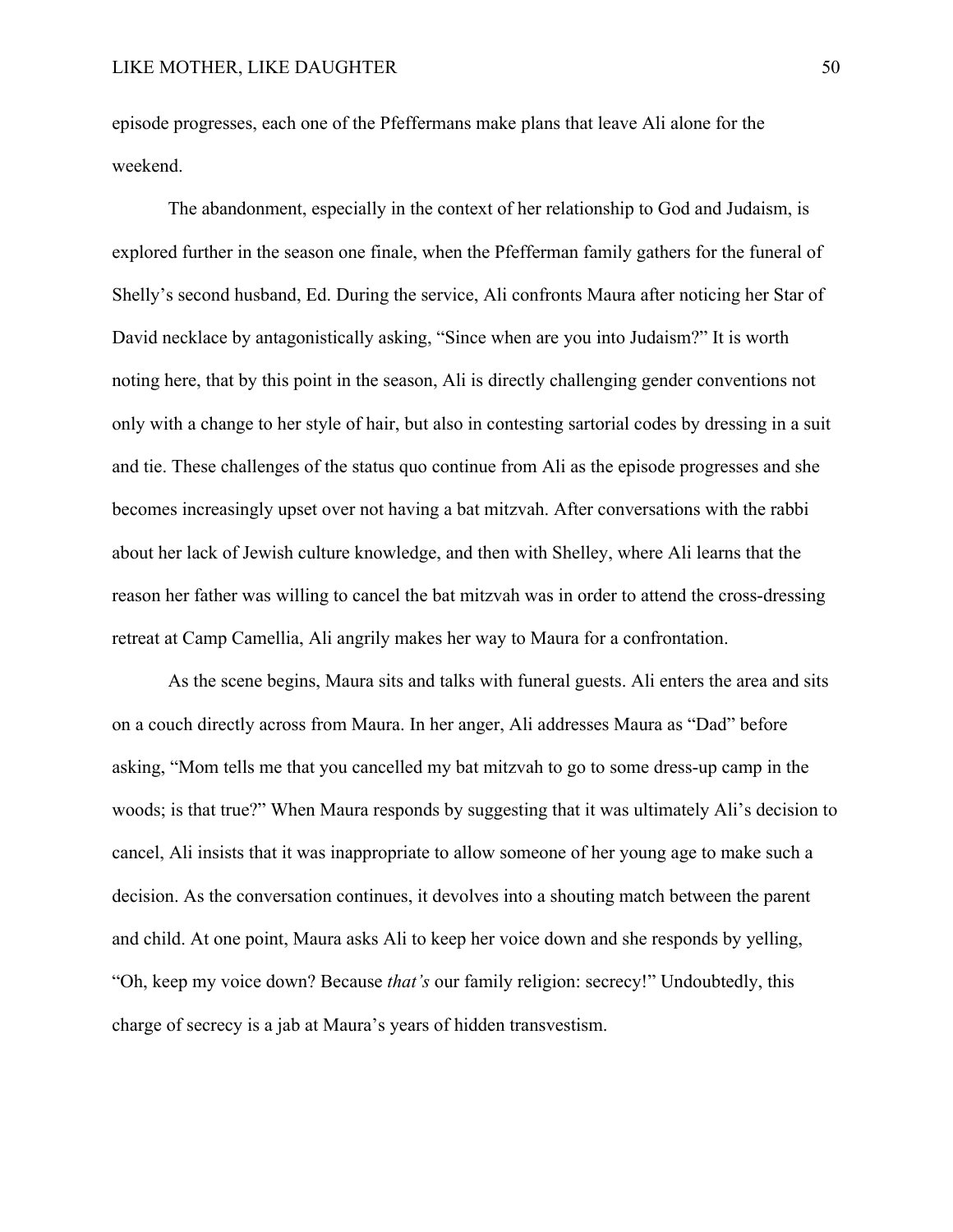Throughout season two, Ali, in an uncharacteristically healthy way, channels this anger about her religion into a desire to learn. Interestingly, this eagerness to learn about Judaism happens simultaneously with the destabilization of Ali's sexuality and gender identification. During this time, Ali begins to present herself in very masculine dress and style and as noted by Garber (1992) "one mode of Jewish 'manliness' mandated a life of study" (p.227). At several points in the season, Ali discusses her new interest in Judaism and an intersectionality that she sees between it and womanhood. This is addressed most directly in the episode "The Book of Life" during a Yom Kippur break fast meal. Prior to dinner, Ali stands to give a blessing and says, "I've just started, sort of, investigating and wondering about my Jewish-ness." She goes onto explain the meaning behind the holiday of Yom Kippur, the most holy day of the Jewish year, as a day of atonement. During the speech, Ali goes as far as to openly question the gendering of God as masculine/male. With arms outstretched, as to suggest an eagerness to receive answers, Ali tries to identify the unidentifiable, "God, he, she, whatever great energy." However, as the narrative moves into season three, it becomes clear that Ali is coming to a conclusion on this debate.

In the third episode of season three, entitled "To Sardines and Back," Ali visits the dentist for a routine cleaning. The scene opens with Ali filling the dentist in on what she is up to with work and school. The conversation leads to an uncomfortable moment where Ali corrects the dentist, a black woman, on the title of Ntozake Shange's *For Colored Girls Who Have Considered Suicide/When The Rainbow Is Enuf*, which is a Tony Award nominated play that critiques the politics of race and gender. Not allowing this awkwardness to get in the way of business, the dentist moves on. Meanwhile, Ali admits to some anxiety about being in the chair and having her teeth cleaned, so the dentist offers her some nitrous oxide to "take the edge off."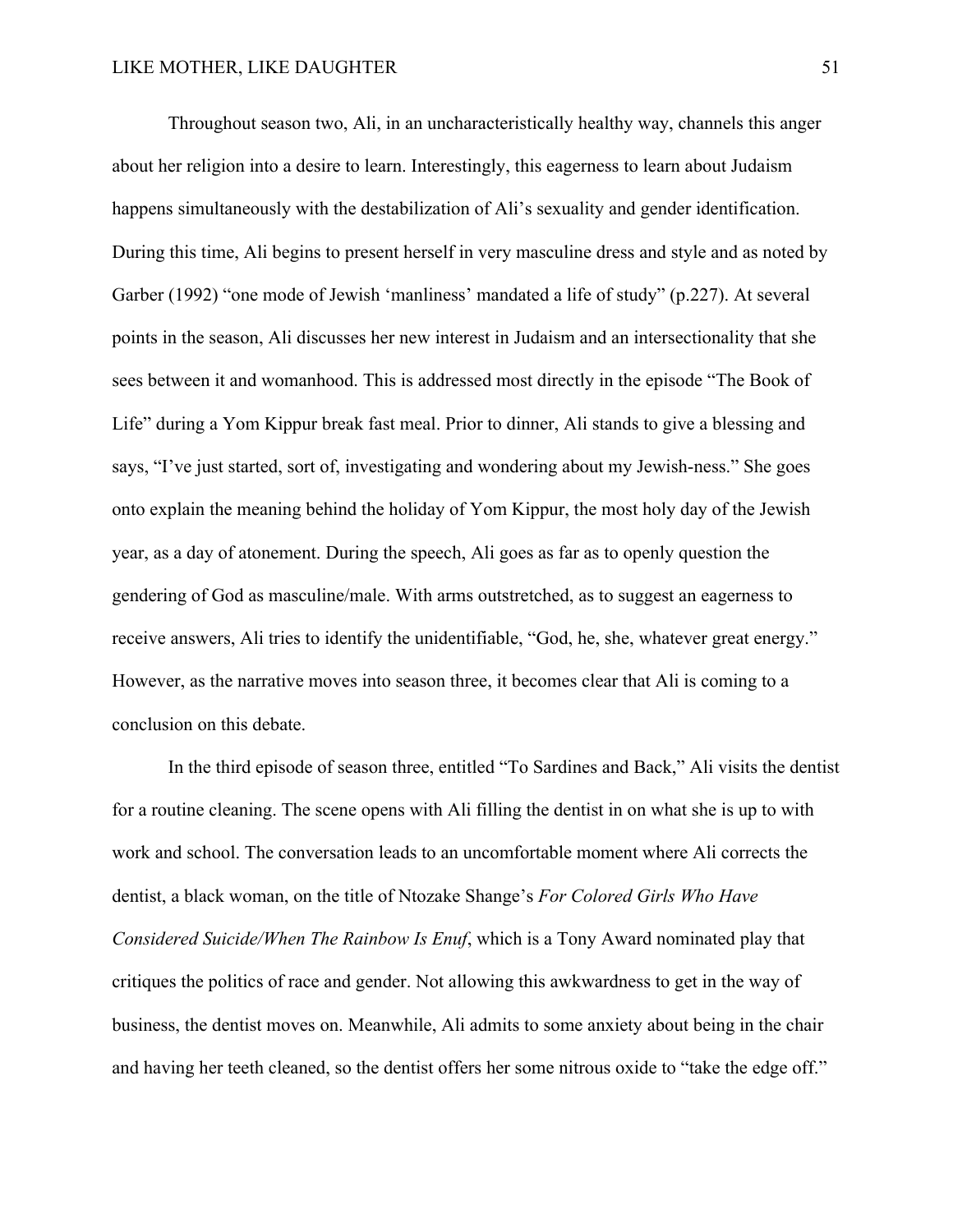Ali welcomes the suggestion, and the nurse arrives moments later with music and drugs. As the dentist administers the gas, Ali begins to experience a vivid hallucination where she is a contestant on *Wheel of Fortune*, along with Caitlyn Jenner, arguably the most visible transgender person on television, and the playwright Ntozake Shange. Juxtaposed with an increasingly manic game show setting are shots of Ali, completely nude, wondering around some undisclosed location. Just before the dream sequence ends, both Ali and Jenner look into the camera saying, "God is a woman."

Three episodes later, Ali is back at the dentist's office for "some pain." It's clear that what Ali has come back for is "some of that gas," of which she knew the name during her last visit. However, Ali comes to this hallucinatory drug trip with new baggage, namely the unexpected death of Rita (likely due to suicide), the babysitter that Josh had an abusive love affair with in his adolescence. In this dream sequence, Ali is again on *Wheel of Fortune*, but this time is joined by the young and old versions of Rita (played by Annabel Marshall-Roth and Brett Paesel, respectively). Additionally, Josh and his former fiancé, Rabbi Raquel (played by Kathryn Hahn), appear. This is likely because Ali feels concerned for her brother as he grieves the loss of Rita and the miscarriage that drove he and Raquel apart. Again, this hallucination's intensity increases to mania, but it's important to note some of the elements of the trip that can be heard and seen. For example, during the trip a voice-over from Ali lists names like, "The Great Mystery, Goddess, Shaheena" while phrases like "There is no binary" and "The Sacred Feminine" appear as answers to puzzles on the game show. The trip ends with Ali envisioning the dentist as God, asking her questions that weigh on her mind.

The dentist removes the nitrous mask from Ali's face, and says, "You're back." Ali looks stunned by this seemingly spiritual revelation. Before the dentist can leave the room, Ali unloads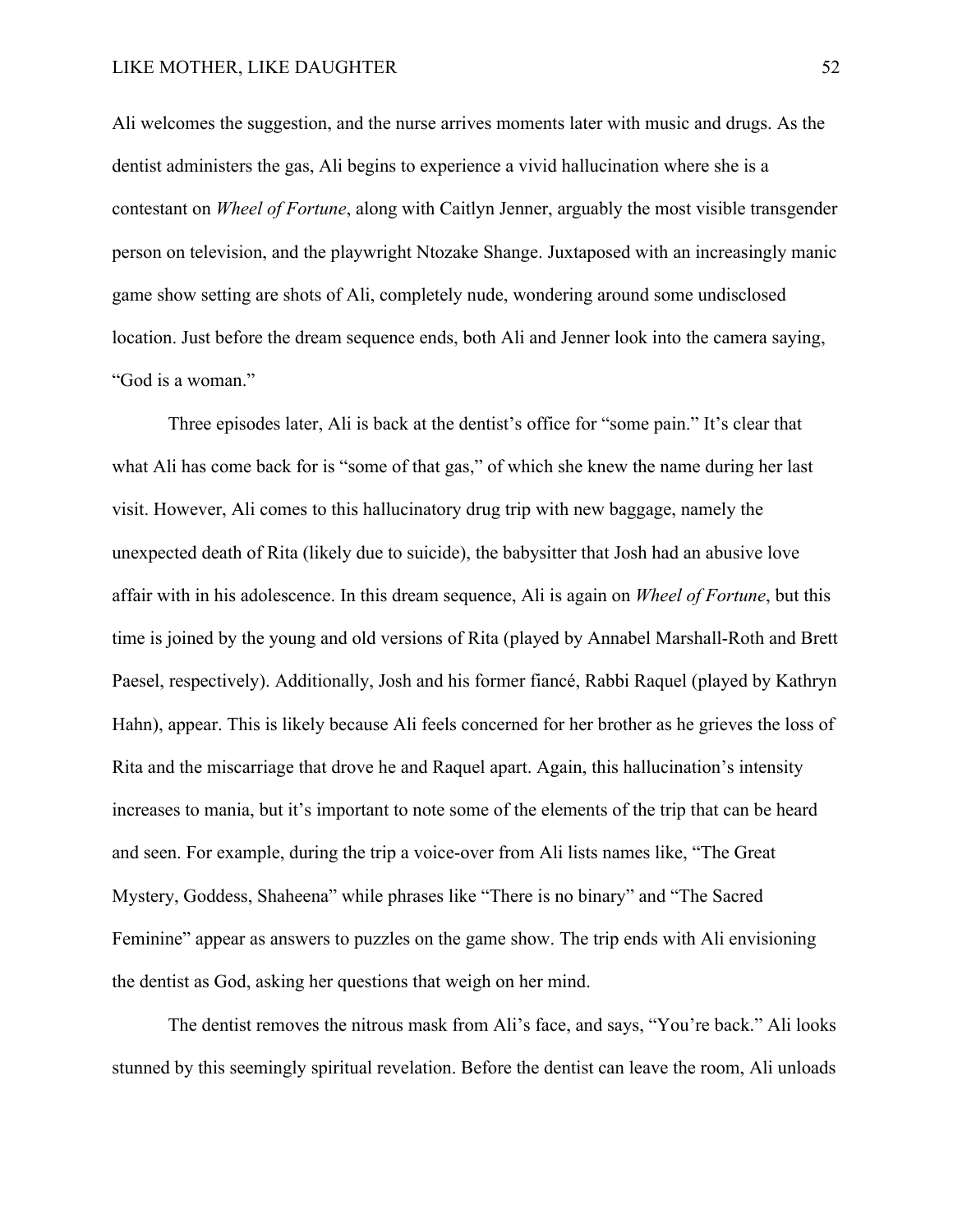everything she has just seen on the dentist, explaining that she had seen God, and that God looked exactly like the dentist does. This clearly frustrates the dentist who responds, "I can still tell you're not flossing." Ali is left in the room a little embarrassed.

The hallucinations are brought up again during a conversation that Ali and Leslie have while trying on new clothes for an upcoming awards banquet. As Ali describes the experience, she informs Leslie that she has been trying to think of a way to "roll this all together into a thesis." Ali begins to describe Hebrew gematria, a numerological system used by practitioners of Kabbalah, or Jewish mysticism, to interpret biblical texts (Ratzabi, 2018). When Leslie mocks Ali for the idea of writing a "thesis about dentists and the number thirty-six." Ali defends her idea by suggesting, "It isn't about the number thirty-six! It's basically, like, intersectionality as the Holy Other. Right? So, female, black, trans, just any kind of other that the patriarchy would try to objectify or silence. And what if that otherness were the messiah?" Unsurprisingly, Leslie responds in a mocking way, yet again, saying, "You sound nuts." This reaction is probably the appropriate one to have. In this idea, Ali is not challenging the binary, rather she is bolstering the idea of a binary system by which all marginalized identities, lumped together as some messianic other, stand in opposition to "the patriarchy."

Before moving into the next section, where I will discuss Ali's desire to abandon the type of thinking that creates binary all around us, I think it is important to re-examine a scene that I spent time on in the previous chapter where Ali and Maura say a prayer, upon Ali's suggestion, to commemorate Maura's decision to stop wearing her feminine shapewear. If you will recall, Ali's prayer goes: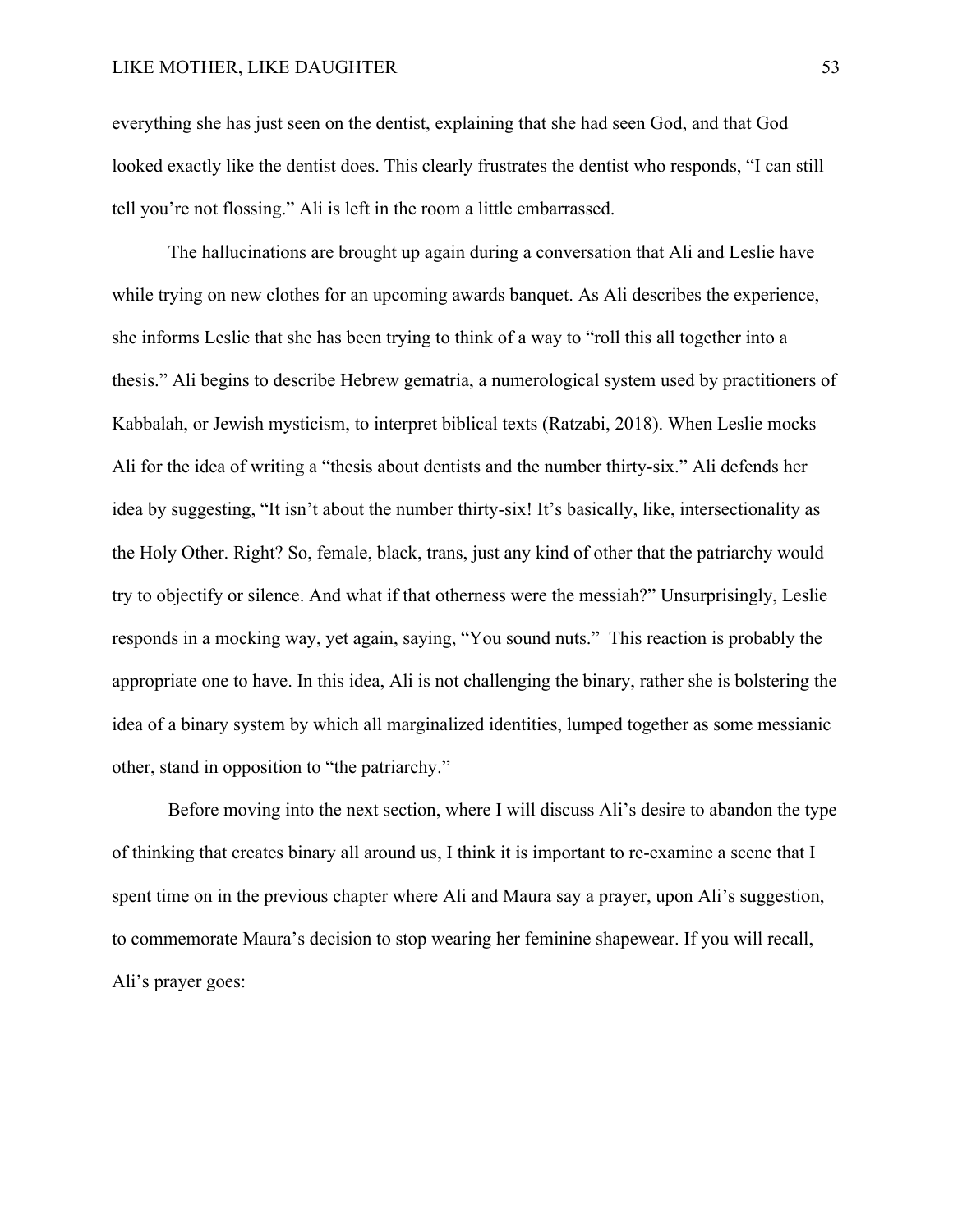Great Mystery, Goddess, let us mark this moment to say goodbye to these tight, terrible Spanx. Deliver us from feeling bunched up in the ass! And restricted and confined! Let us just be! Set us free!

Now, as much as this prayer is said for Maura, in the context of shedding a costume of false femininity, it can also be read as an emancipatory moment for Ali as well. Much like Maura is beginning to accept that her body, while not matching how she feels inside, is her body, Ali is also making amends with unresolved questions of identity. In the next section, as mentioned above, I will discuss Ali's attempt at emancipation from the binaries that plague our global culture.

## **Abandoning the Binary**

As I discussed in the previous chapter, the narrative of the fourth season is situated in the context of Israeli and Palestinian conflict, underscoring both Maura and Ali's inward struggles. In terms of analyzing Ali's character development, much like Maura, season four is a culmination of challenges to her stable identity in relation to gender and sexuality. In this season, Ali goes all in on the concept of an oppressive binary that problematizes our ability to relate to each other in the world. As Soloway shared with Jackie Strauss of *The Hollywood Reporter*:

> we slowly but surely started to understand that there was no way to do an Israel story about the modern-day queer Jewish people without talking about the way that intersectionality really often pushes people to have to choose. (p. 11).

Much of this thought from Ali comes as the result of time spent with a group of activists living in Ramallah. Before asking how Ali came to be associated with a group of anti-Zionist activists, recall the episode described in the last chapter where Maura experiences discrimination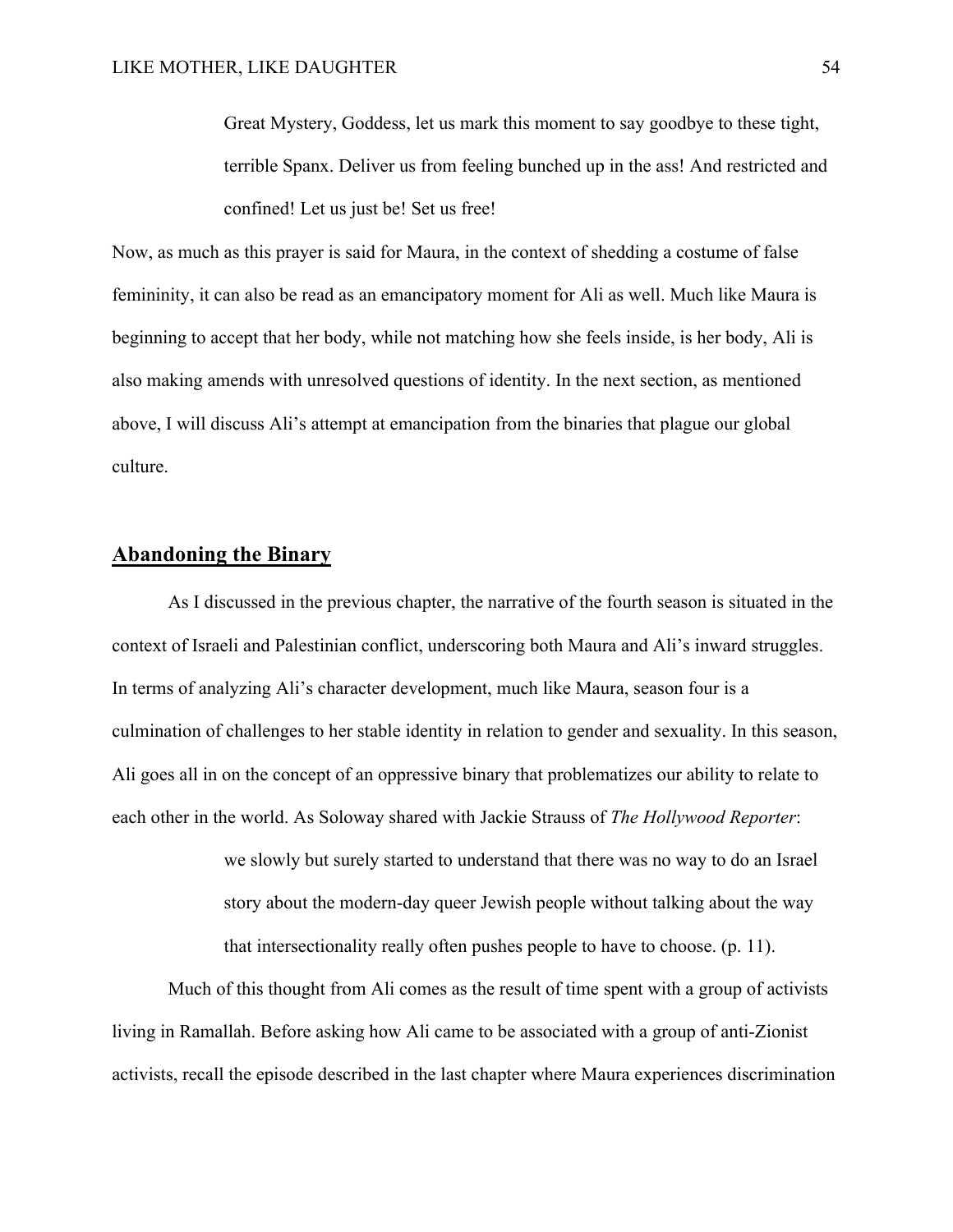at the hands of the TSA because of a "groin anomaly" (her penis) on the body scanner. During this encounter, Ali responds in the fashion most appropriate in this day and age, by recording the entire ordeal with her cell phone before sharing it to social media.

Upon arriving in Israel, Ali discovers that the video has gone viral due to some retweets from a few highly visible accounts. Describing this to Maura, Ali shares that one of the retweets came from a human rights activist named Lyfe who is at this very moment in Israel and wants to meet. That evening, Ali joins Lyfe and her activist friends for dinner at their camp outside of Ramallah. As they eat and drink, the group expresses the frustrations they feel toward the Israeli government and its policies regarding Palestinians. At one point, a female activist says:

> We're exhausted with having every aspect of our life wrapped up in this political issue. We can't breathe, we can't move, we can't go to the next city, visit friends, get an education, travel abroad, and sometimes we just want to have dinner with our friends.

After the passionate monologue, the camera cuts to Ali sitting in quiet contemplation. It would seem that the issues face by this group are some of the same issues that Ali has felt in relation to her own identity and her own boundaries and borders.

As the season progresses, Ali becomes more and more uncomfortable with classification and adherence to the binary. At one point, while visiting a Jewish settlement in the West Bank, Ali becomes angry with her newly discovered grandfather after he suggests that she would be unsafe to travel alone as a woman. Ali responds by telling him not to call her a woman because she does not care to be a part of his "fucked up math." After settling down, Maura sits with Ali and tries to comfort her with some empathy. As they speak, Ali tells Maura, "I just don't feel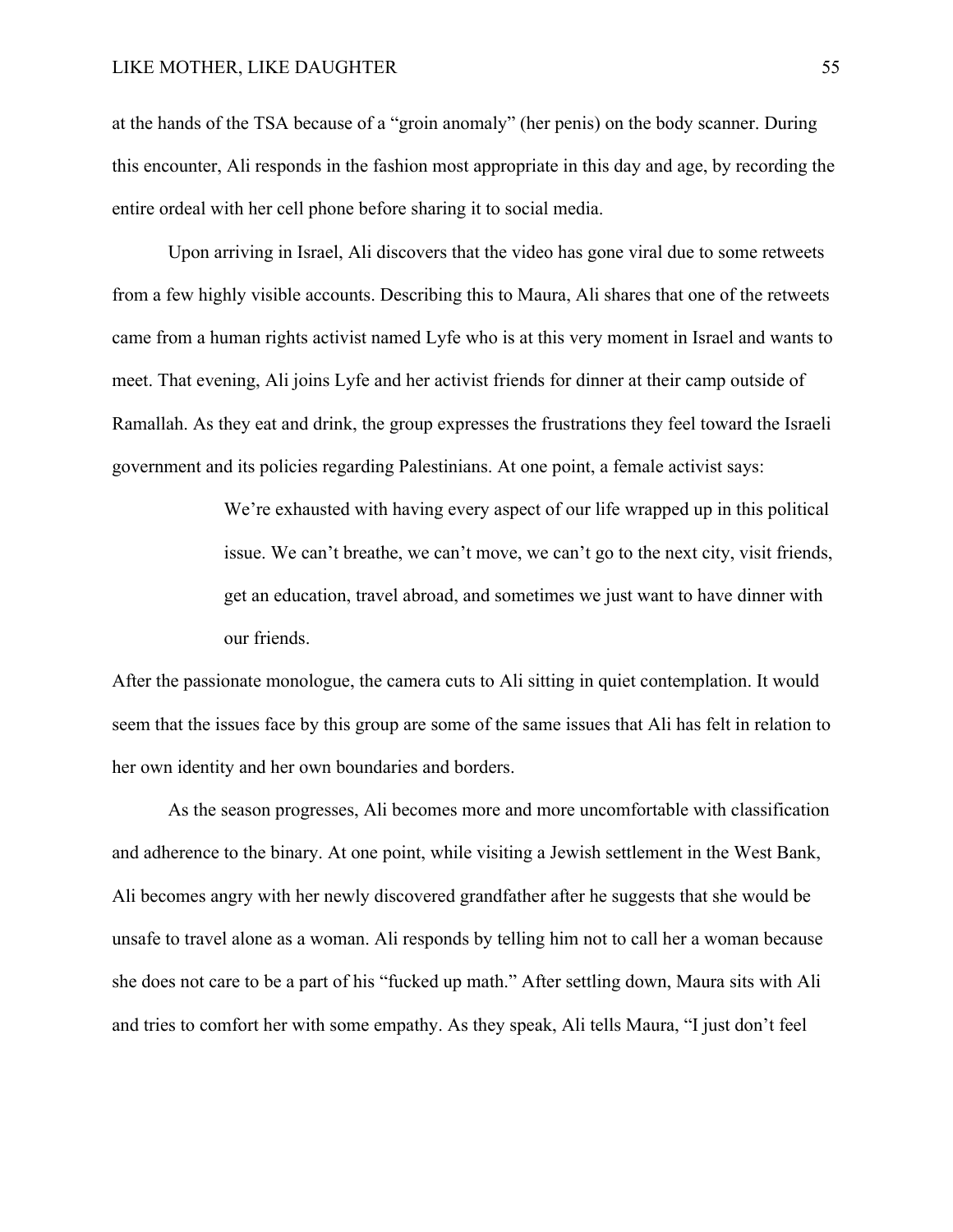good in my body." Maura asks Ali, very directly, "Do you think your trans?" Ali responds by admitting, "I don't know if I feel like a woman… whatever that means."

Shortly after this conversation between parent and child, Ali has another profound experience that challenges the way in which she identifies and is identified by her body. This happens as Ali and Lyfe begin to engage in sexual activity and they have a conversation about the dynamics of the relationship. Ali asks, "Are you always the guy and you're having sex with the girl?" Lyfe responds to this by suggesting, "I'm just a human person, and I just want to be a body." In other words, Lyfe is challenging the idea that bodies should be scripted according to their parts. This scene is absolutely evidence of *Transparent*'s shifting to a rejection of essentialism and making a case for structuralism.

While Ali herself never comes out to the family as gender non-binary, the issue is discussed in the penultimate episode, entitled "They is on the Way." In the episode, the Pfeffermans have made a stop at the Dead Sea for the day. While soaking in the water as they wait for Ali to arrive, Maura informs everyone of the discovery she has made about Gershon being trans. When Shelley wonders what the chances of having generational trans family members, Maura suggests, "Maybe it runs in the family." She goes on to explain herself by telling the family that, "We need to give Ali some space. She's kind of going through it, ya know?" As Maura explains herself further, Sarah excitedly chimes in saying, "Wait a second! She's a they. She's gender non-conforming, like non-binary, androgynous."

As the season ends, it is clear that Ali is still in search of answers, deciding to remain in Israel as the rest of the family returns to Los Angeles. And, while it may not be obvious to Ali, it is clear that she too has begun coming to grips with the fragility of her own identity and the queering of her conceptualizations of sexuality and gender.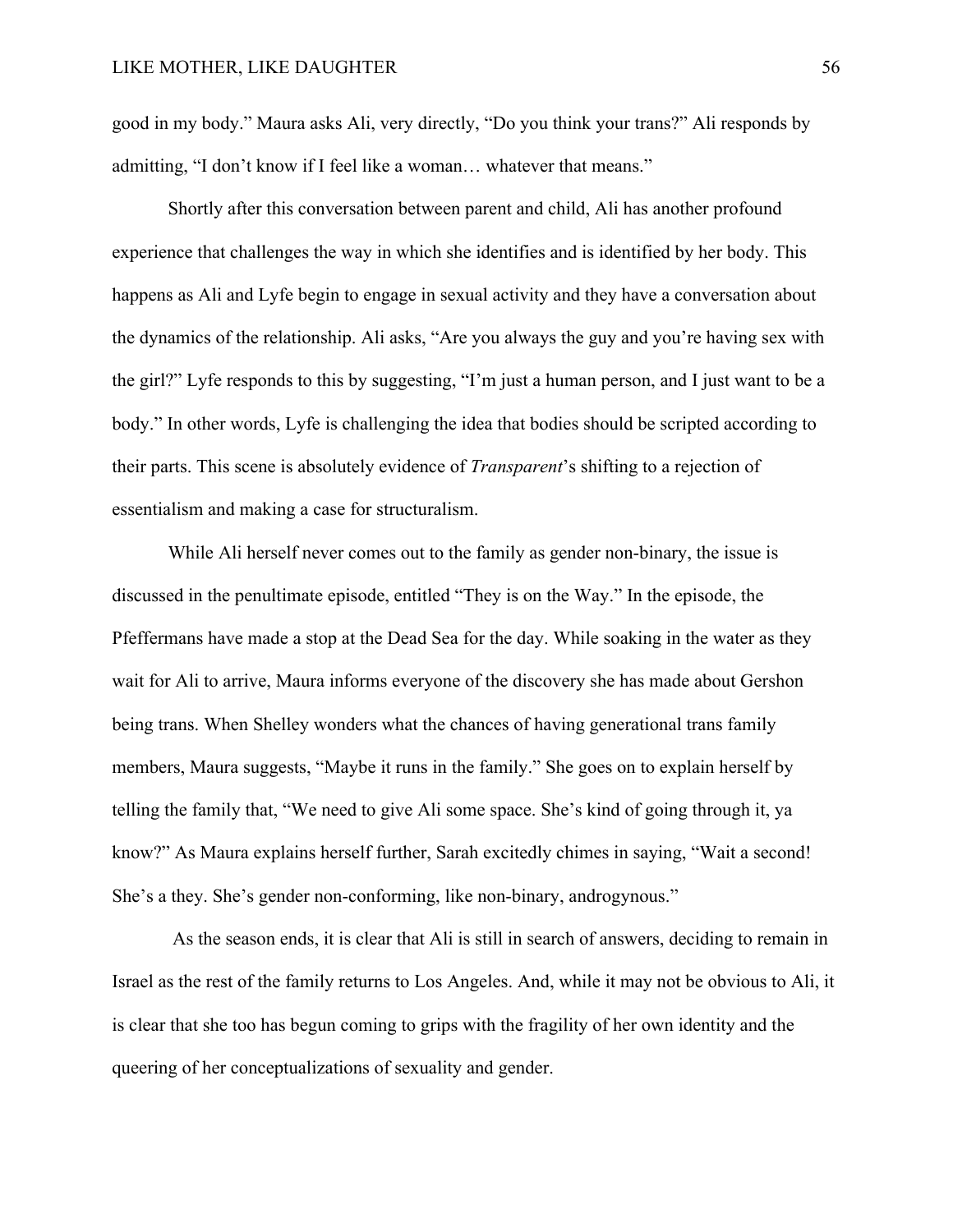# **CHAPTER 4**

It has been my goal in this paper to show how *Transparent* provides new ways of understanding gender identity. Hopefully, these past two chapters have illustrated how characters like Maura and Ali give insight into the experiences of individuals that identify as trans or gender non-conforming. This job is an important one because television audiences have rarely seen these kinds of characters developed in meaningful ways. Often times, the portrayal of these identities on television creates further dissonance between the marginalized groups and the so called mainstream culture. However, I believe that *Transparent* accomplishes their goal of creating a narrative that allows non-queer audience members an ability to connect with characters different from themselves, and thus, begin to understand the perplexing and blurry realities of human identity. On the other hand, it is important to acknowledge that problems with masculine power remain, both in the narrative of the show and on the set of its production.

Maura Pfefferman begins as representative of the modernist notions of sexuality and gender, before evolving and exposing the problematic nature of these ideas. In other words, Maura initiates her public transition by addressing the dissonance between her body and her mind. She feels that her essence is feminine, despite the sexual organs that categorized her body as one of a masculine nature. In an effort to resolve this dissonance, Maura begins to perform her identity in a way that reads as female by dressing in women's clothing and exploring options for a surgical transition. However, this effort to adhere to the traditional gender binary exposes the issues with this way of conceptualizing these ideas. As the narrative progresses, Maura begins to understand that gender is not a dichotomous structure between male and female. Arguably, Maura's recognition of gender fluidity is due, in part, to watching her youngest daughter come to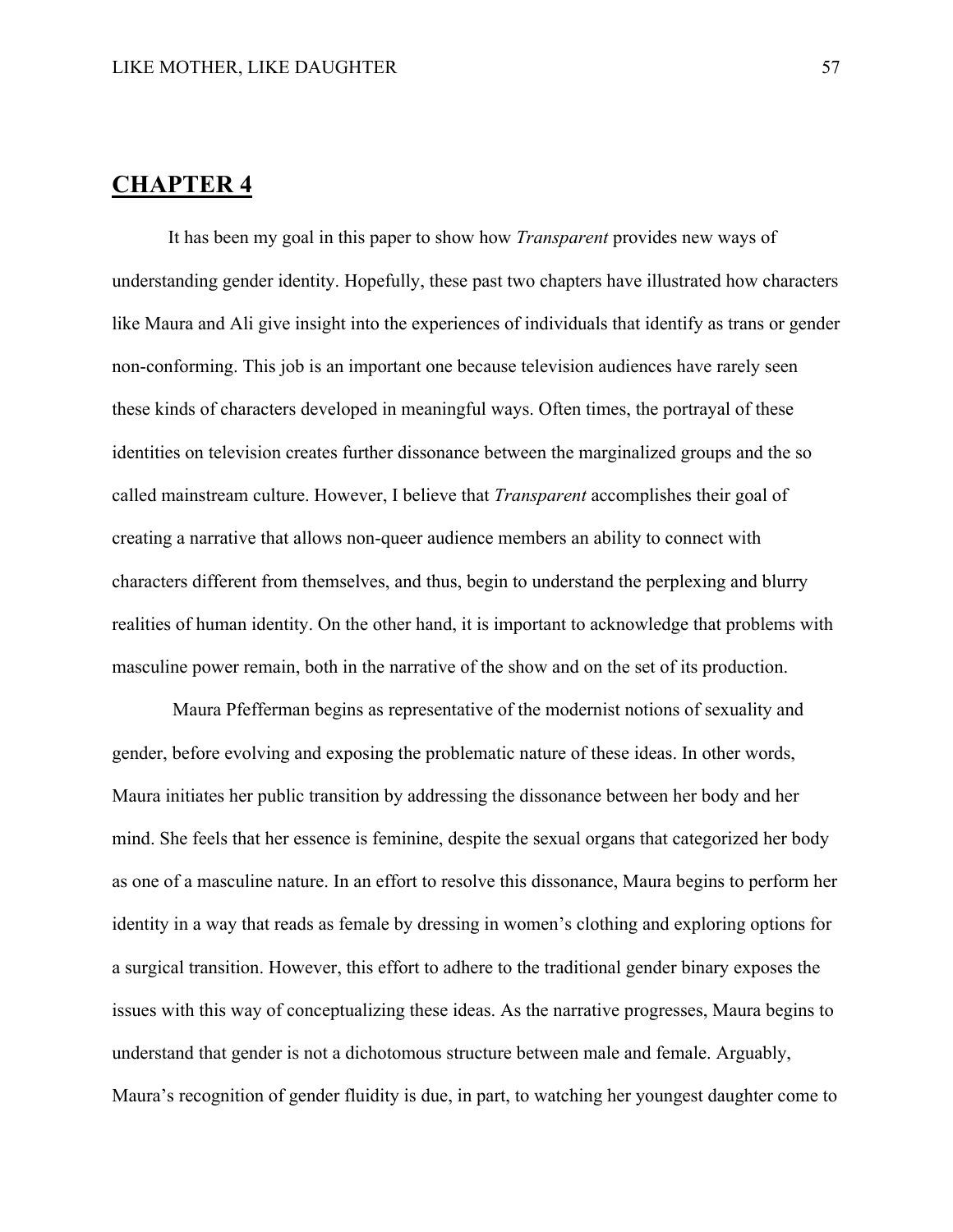terms with her own identity. In a poignant moment on the deck of a cruise ship, the parent and child come together to denounce the trappings of false identity and commit to being fully themselves.

Ali Pfefferman has her own sexuality and gender identity destabilized by Maura's transition, providing further evidence of the narrative's lesson on post-modernist perceptions of identity. As I discussed in the previous chapter, her journey toward this new identity begins with an exploration of homosexual romance. During this time, Ali's performance of gender also begins to shift away from the femininity that she had once displayed, even if it was, as identified by a friend, "low-fem." Much like Maura, by the end of the fourth season, Ali has also decided to balk at the illusory gender binary and begins to identify as gender-nonconforming. In other words, Ali's character provides a post-structural perspective on the formation of identity by challenging not only gender essentialism, but even the historically produced societal structures that have informed our understandings of human identity.

## **Suggested Further Research**

While I have argued that the show's most intensive exploration of modern day conceptualizations of gender can be found in the characterizations of Maura and Ali, I believe that many of the characters on this show could be used as case studies for identity. In this section, I will offer brief analyses on two of these characters in order to explore possible insights they provide. That said, there is no doubt that Maura's transition also has a destabilizing effect on the identities of her two other children, Sarah and Josh.

With regard to the eldest Pfefferman child, Sarah, it is not her gender that becomes highly destabilized necessarily; rather it is her sexuality and her ability to share intimacy in relationships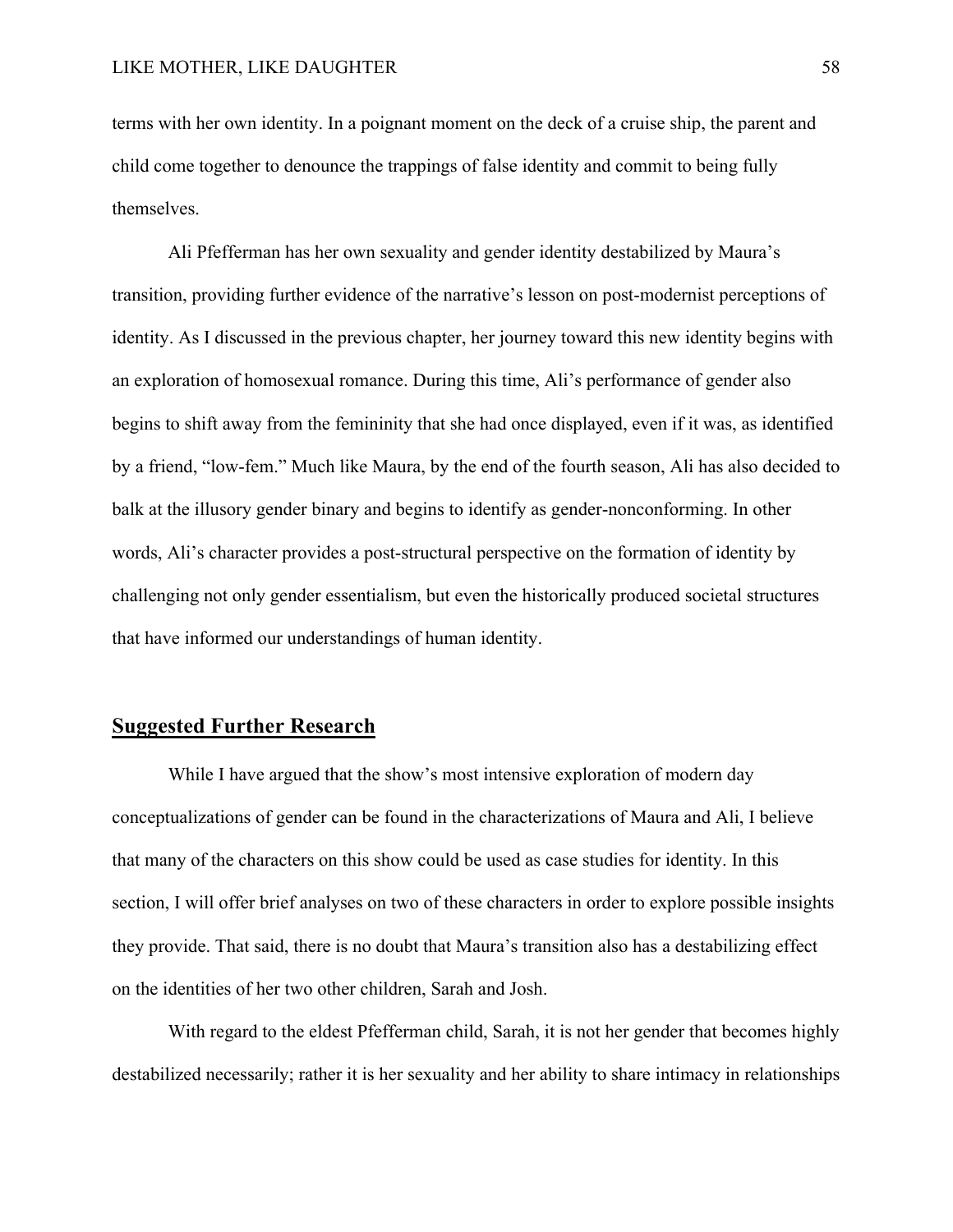that are considered throughout the narrative. That said, it is important to remember that Sarah's exploration of her sexuality, especially in terms of homosexual relationships, started prior to Maura's transition. In fact, if you will recall, Sarah is engaged in an adulterous kiss with another woman when she first sees her father presenting as the female Maura. Perhaps this experience with queer culture is the reason that Sarah responds, more or less, fairly positively to Maura's coming out, and is supportive as her parent prepares to continue coming out to the rest of the family. However, a case could be made that Maura's coming out exacerbated Sarah's sexual confusion.

During the first season, Sarah ends up leaving her husband, Len, for a woman, Tammy, that she had dated years before. As the season progresses, this relationship becomes more and more serious leading to a wedding that opens the second season. However, during the ceremony Sarah realizes that she does not want to be married to Tammy and ends the relationship before the end of the season's opening episode. Much of the second season focuses on Sarah's attempts to move on from both Tammy and Len. As the season progresses, more time is spent on Sarah's experimentation with drugs, a newly discovered interest in BDSM, and her sexual proclivity toward submissiveness. As one can imagine, this exploration becomes problematic as Sarah begins to feel less and less in control of her life. However, toward the end of the second season Sarah becomes more involved with a femme-dominatrix named Pony that helps bring some structure to her seemingly chaotic relationship with sex and intimacy. This relationship continues into the third season, but ends following a hostile situation between the two women where Sarah takes anger over Len's relationship with a younger woman out on Pony and oversteps the consensual power dynamic of the dom/sub relationship. In addition to the stability that Sarah found in her relationship with Pony, she spends much of the third season attempting to find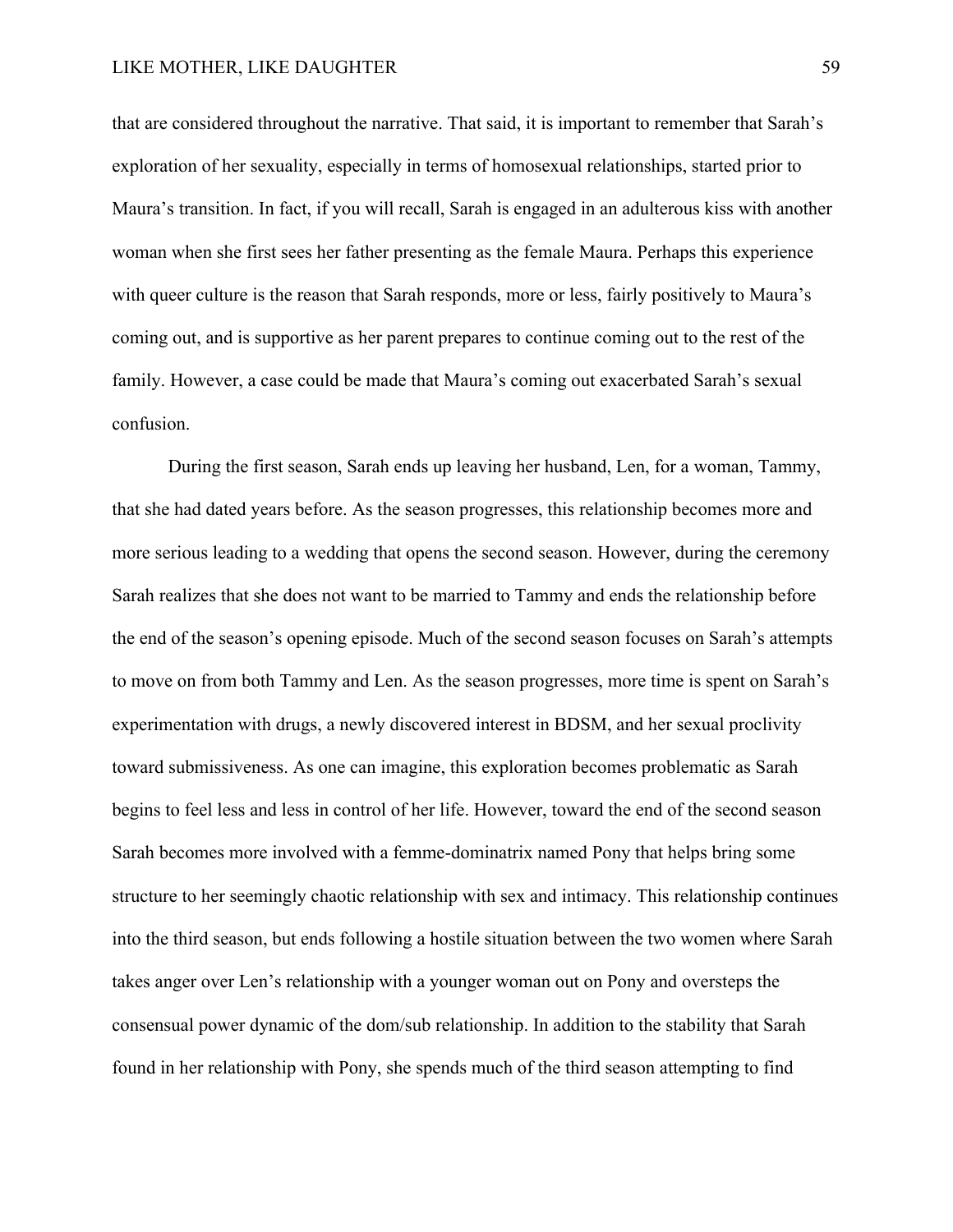structure by working closely with the rabbi, Raquel, who had been previously engaged to her younger brother. Meanwhile, Sarah and her husband have returned to a cohabitation relationship to provide some stability for their young children. As the show moves through the narrative of the fourth season, Sarah and Len continue with their attempt to redefine their so called "traditional marriage." In an attempt to keep their sex lives more interesting, Sarah and Len begin a polyamorous relationship with a younger woman, Lila (played by Alia Shawkat). Using a classic narrative trope, this storyline is left on a cliffhanger with an accidental insemination of Lila, which would certainly force the trio to conceptualize the existing family dynamic.

As I mentioned before, it can certainly be argued that Sarah's identity was already in question prior to Maura's coming out; but, as you can see, her behavior following does suggest that the transition forced her to evaluate her identity in new ways. Interestingly, the actress that plays Sarah, Amy Landecker, has discussed her own reevaluation of identity due to playing such a character. For example, consider this interview Landecker did with *Vulture* where she says, "I thought maybe it would make me open to some stuff because I was meeting people and learning about different things. Kink, I'm not interested. Being bi, I'm not interested. I was open to seeing if it was something that maybe I hadn't looked at" (Jung, 2017, p. 21) However, Landecker goes on to admit that despite these initial curiosities, she is "just a boring cis-gendered straight girl" (Jung, 2017, p. 25).

Speaking of cis-gendered and straight, middle-child and only son, Josh Pfefferman can certainly be helpful in shedding a light on the representation of masculinity in *Transparent*. Throughout the series, Josh continually makes decisions that reify the toxic, hegemonic masculinity that shapes much of our cultural understanding of men and their behaviors. This can be seen in season one as Josh struggles to maintain healthy relationships with several women.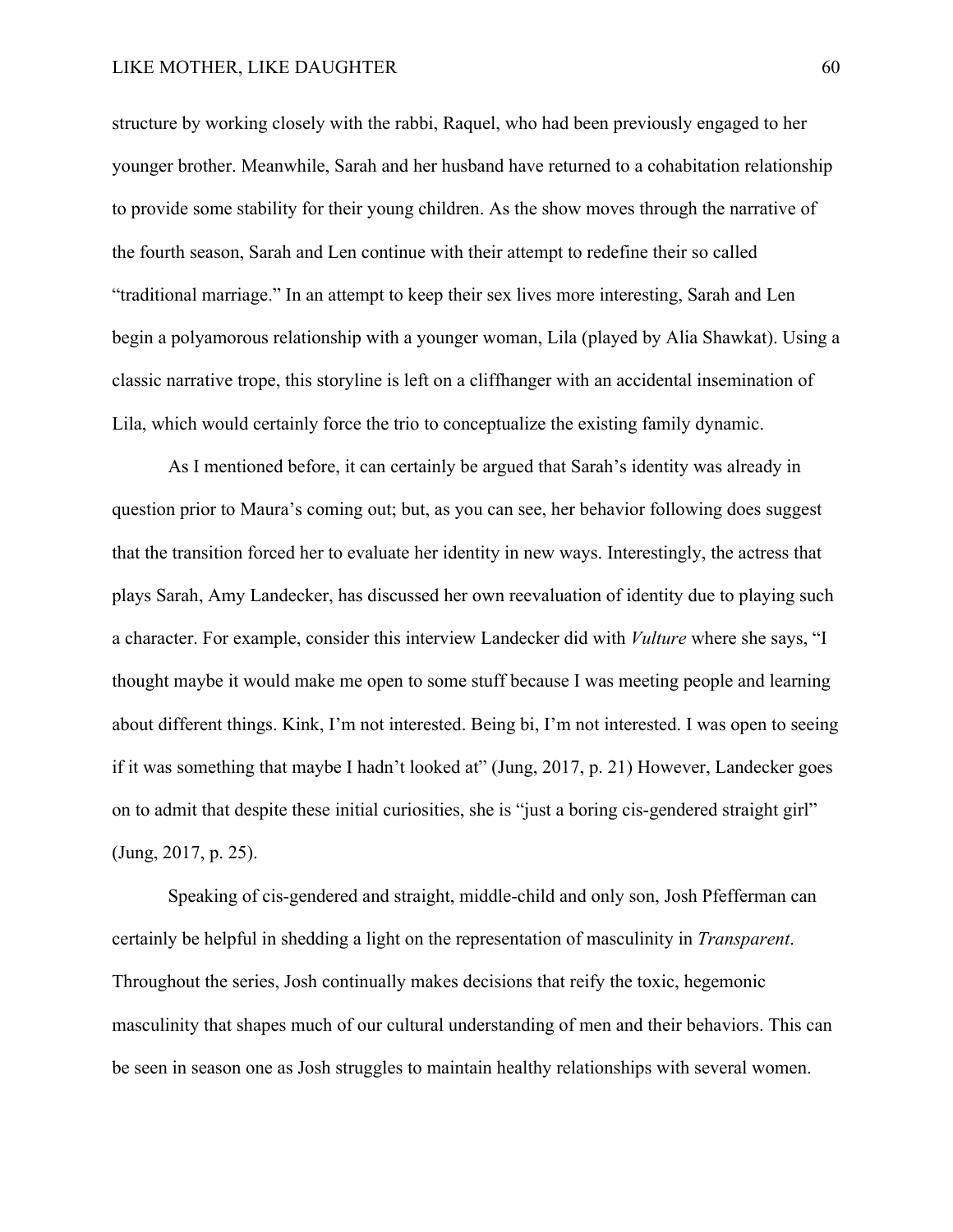The first, a young musician in a band that Josh manages, is jeopardized by a pregnancy and subsequent abortion. Josh's reaction to this relationship's end and the abortion can be appropriately summed up as problematic. In fact, as an excellent example of Josh's toxic masculinity, consider his response to being removed as the manager for his girlfriend's band. After being informed that his girlfriend communicated to others that Josh had made her feel uncomfortable, Josh erupts into anger about his role in the band's success before trying to throw a chair through a window in the conference room.

The second problematic relationship that is explored for Josh is one with the former family babysitter, Rita (played by Brett Paesel). As the narrative moves through season one, it becomes clear that Josh and Rita's relationship started when Josh was young. Sadly, it is also made clear that the sexual nature of their relationship was well understood by the Pfefferman family. In other words, Josh was the victim of sexual abuse and his family did nothing to stop it. To make matters worse, as the season ends, Josh discovers that he and Rita have a son that has been hidden from him for seventeen years.

For Josh, much of season two is spent trying to reconcile his past with Rita and the missed opportunity to be a father to his son, Colton. During the season, Josh tries to repair his relationship with Colton and Rita while also building a romantic relationship with Rabbi Raquel. Unfortunately for Josh, and everyone close to him for that matter, the deep-seeded and unresolved trauma of the abuse he suffered as a teenager make relationships extremely difficult to maintain. Despite Josh's efforts to "do things right this time," his relationship with Raquel fails following a miscarriage. Again, his actions following this relationship's end are emblematic of hegemonic masculinity. For example, when Josh announces to the family that Raquel and he have split up and that the pregnancy "wasn't viable," his emotional response is so muted that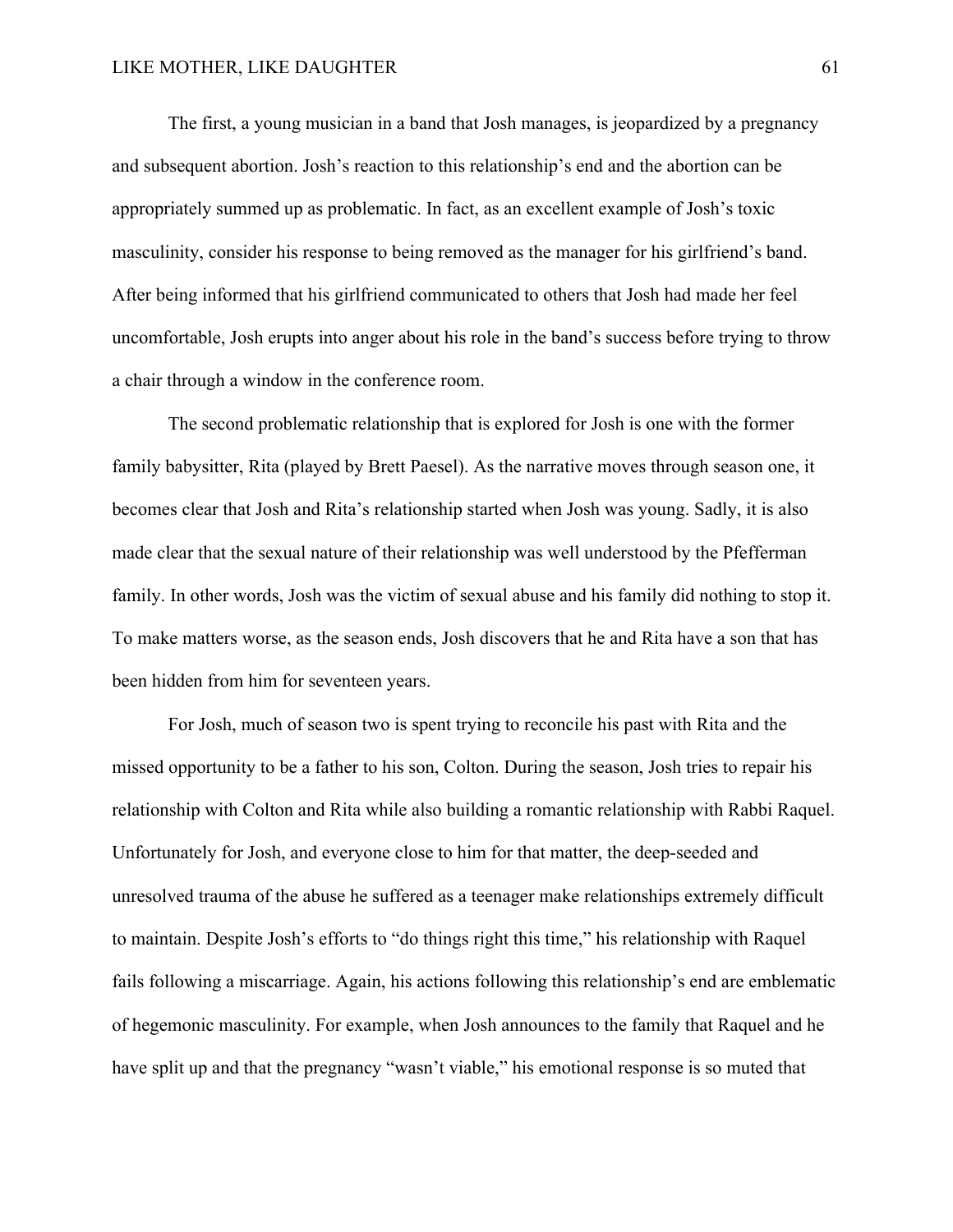Maura encourages him by saying, "It's okay to be sad." Additionally, Josh takes up the high intensity workout program, cross-fit. While one could argue that exercise is a healthy means of curbing depression, Josh again displays toxic masculinity in a scene where he becomes irritated by a slight traffic jam and has a frightening anxiety attack.

By the end of season four, Josh has been forced to deal with ample loss in his life. He has repeatedly had relationships fail, Rita has committed suicide, and his son has asked him not to continue trying to be a father figure. However, he has also made some progress toward healing his trauma. Josh begins to attend meetings for sex addiction, and in a very poignant moment, acknowledges the reality of being a victim of Rita's sexual abuse while still accepting his complicated feelings about this relationship.

### **Conclusion**

Without a doubt, the *Transparent* narrative problematizes modernist ideas about gender, in that gender essentialism is challenged or disrupted. However, it is important to note that modifications to gender identity are not a universal solution to Maura's problems, or the problems of her family. In fact, in many ways, the destabilizing effect of Maura and Ali's gender expansiveness is shown to exacerbate some of the deeply-seeded issues within the Pfefferman family dynamic.

However, as this paper has shown, *Transparent* is a ground-breaking work of storytelling. Not only in terms of its radical transgender narrative, but also in the way that the show is being produced. To illustrate this profound transformation of production on the show, consider Jill Soloway's writing staff and her "transfirmative action" program. Levy (2015) explains that this initiative happened because, "Soloway wanted a 'trans-feminine perspective,' but couldn't find a television writer who had one. So, she solicited essays from trans women and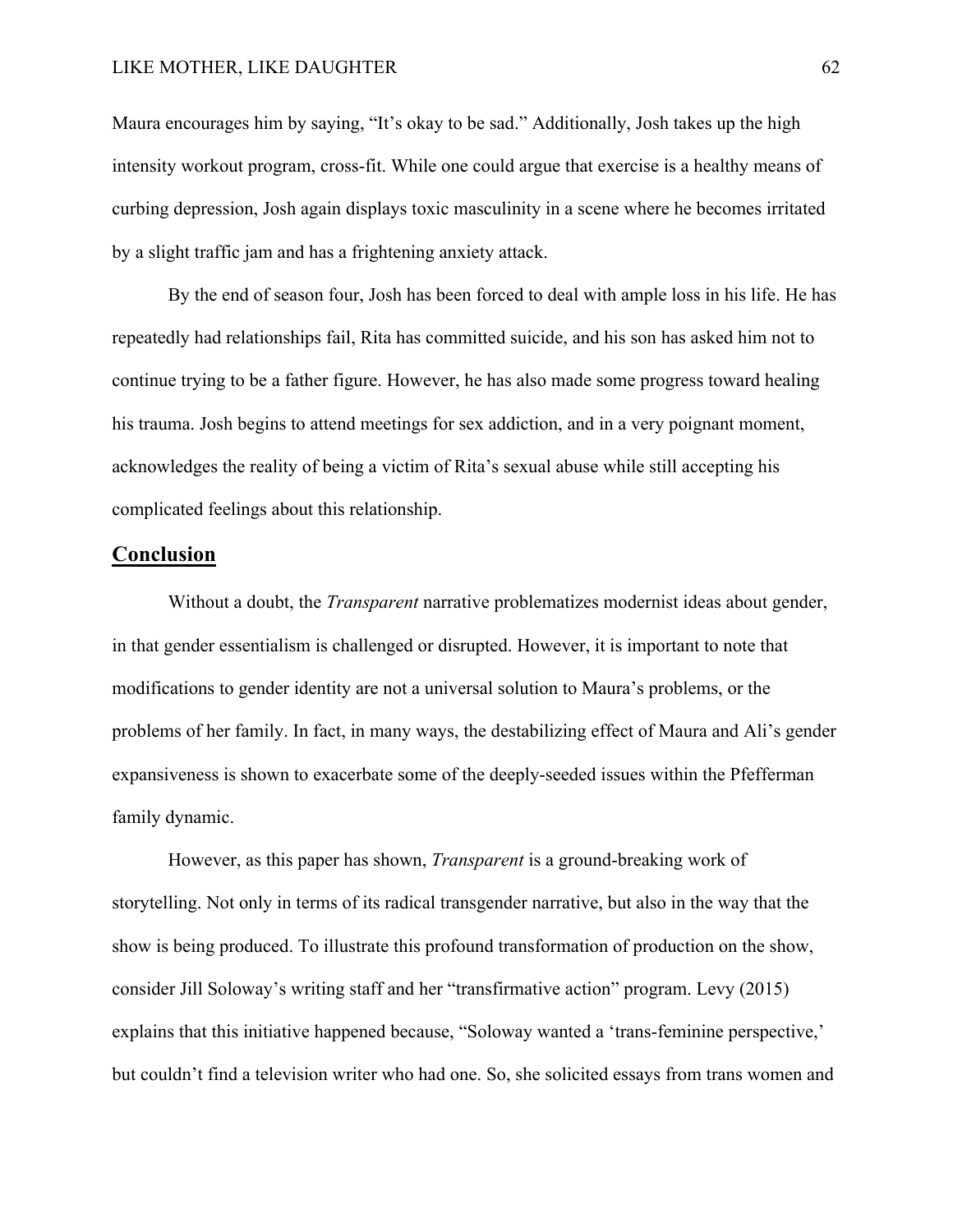then gave half a dozen of them a weeklong tutorial" (p. 51). This approach to production undoubtedly subverts the patriarchal systems that control television and film production, allowing *Transparent* to explore identity even more truthfully.

Furthermore, as I have discussed before, it is clear that nearly every person involved with the show has high hopes for their work. It would seem that the importance of giving the trans community greater visibility on television has been placed at the forefront of their minds. For example, Amy Landecker shared this in an interview following the release of season four last fall:

> There's no exposure. It's all about access. It's all about integration. That's what this show is trying to do. That's what we're doing on set. We talk about that all the time. I have more access to trans people than anyone else I know. They've just been separated. Once you get to know them, that's how we heal everything. That's why we're in Israel. Jill's trying to talk about this original conflict, this neverending conflict that somehow there's a border and you're different. How are we ever going to get out of that? We still haven't. It's not going to be easy, but we've got to talk about it. (Yakas, 2017)

In other words, *Transparent* is, at its core, about challenging the ways that we think about the world we live in. The show questions our notions of a gender binary, suggesting that the reality of our identities is far more complex than we have allowed with our thinking. The show illustrates many of the ways that this binary-based thinking has reduced our society and the marginalized people in it to something that can be described as problematically simplistic.

I am fully aware that this show is far from a perfect representation of the transgender experience. There are many aspects of the Pfefferman family that are not subject to the hardships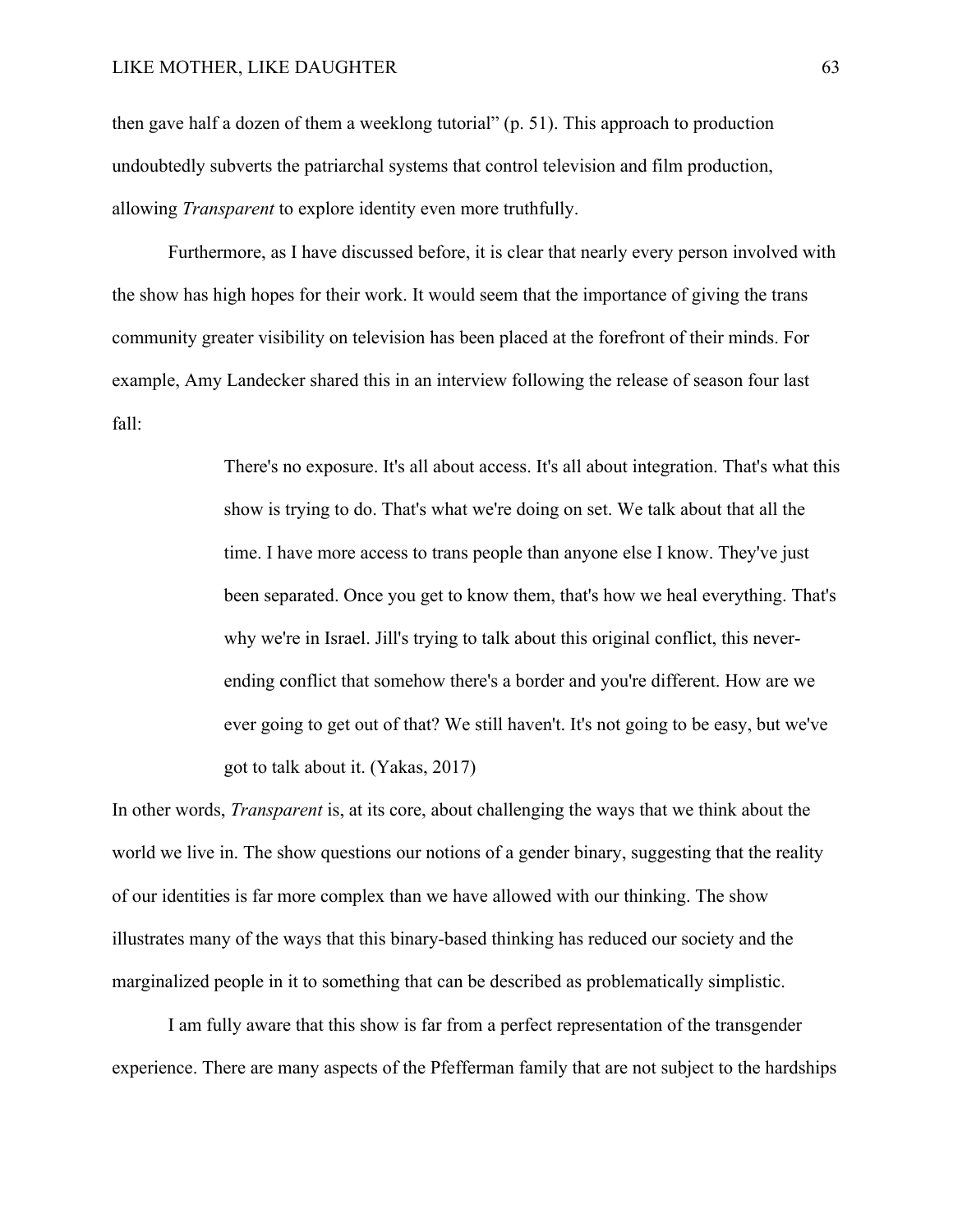that many trans individuals face, because of their wealth and access to power. And while these criticisms are fair and deserve to be discussed and addressed, it is important to recognize the impact that a show like *Transparent* is capable of having. It is undeniable that these narratives shape the ways in which audiences think about the characters in them. With that said, I do believe that *Transparent* is worthy of praise, if only for trying to make the world slightly more accepting and, thus, safer for people who look and act differently from what we have so long considered normal.

In fact, the power of the work that this show is doing for recognition of the trans experience has consistently been echoed by cast, crew, and critics alike. For example, consider these comments from Tambor's acceptance speech for his Emmy in 2015, "I had a teacher who used to say, 'You know, when you act, you have to act as if your life depends on it.' And now, I've been given the opportunity to act *because* people's lives depend on it (CITATION). Additionally, the responsibility of this show as a service to the trans community was documented by media critic and blogger, Teresa Jusino. In a piece written for the popular culture blog, TheMarySue.com, Jusino writes about her experience as an extra on the show saying, "[t]he *Transparent* cast and crew are like the most awesome, tolerant, open-minded, queer-friendly, sex-positive family you'd ever want to be a part of!" (p. 6). Jusino recalls several instances on set that served to underscore the importance of inclusivity and acceptance surrounding the show's production. For example, she describes meeting Gaby Hoffmann, Amy Landecker, and Jeffrey Tambor during the shoot and shares positive experiences with all three. Particularly interesting, the blogger shares a conversation she had with Tambor that touches on one of the major criticisms of the show. Jusino (2015) writes: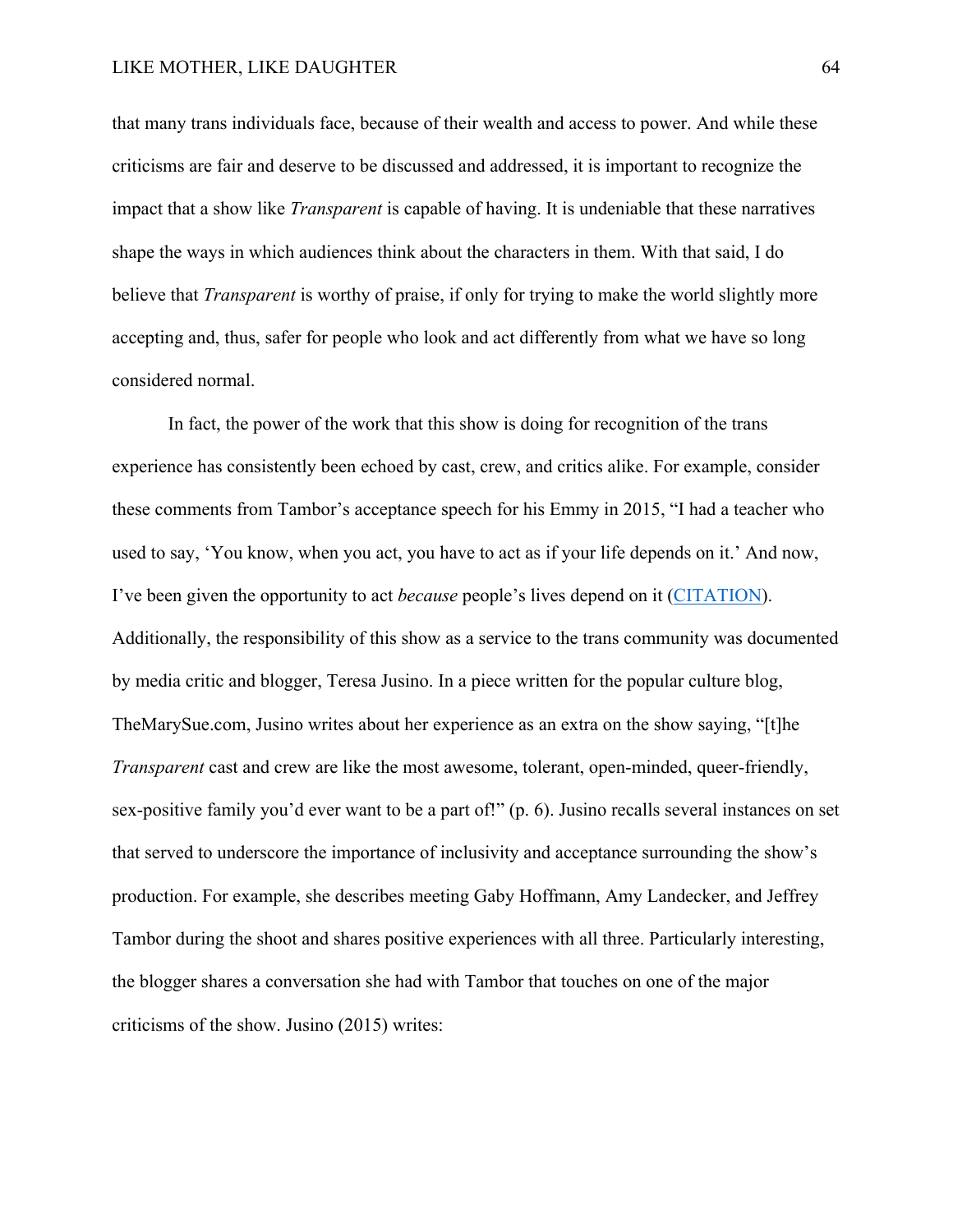Then, I wondered aloud how it feels to know that there are many trans people who aren't happy with the fact that he was cast at all, and he said, "I think about that all the time." He seemed at once guilty and hopeful that, despite a trans actress not having his role, that his performance would do some good. He was very conscious of "doing things right" and proceeded to list off a bunch of recommended reading to me about transgender issues that he found helpful when navigating Maura. (p. 24)

This indignation toward the choice to cast Tambor, a cisgender male, is well-documented. In an article written for the same blog, and mentioned by Jusino (2015) in her own piece, the trans writer and activist Marcy Cook argues, "public opinion on *Transparent* is split: to cisgender people, it's a positive accurate portrayal of the 'trans experience'; to transgender people, it's a lot less accurate and positive" (Cook, 2015, p. 1).

Unfortunately, this criticism regarding Tambor has been validated in a way that has disappointed people, regardless of their feelings about the show's ability to be positive for the transgender community. As I mentioned in a previous chapter, Tambor and *Transparent* became embroiled in a progressive social media movement dubbed "#MeToo," that aimed to expose the rampant sexual assault and harassment happening in the workplace. Tambor was first accused by his personal assistant, a trans woman named Van Barnes, in a Facebook post published in October 2017. While Tambor was not mentioned by name, the post was enough to initiate an investigation by Amazon Studios. In response, Tambor released a statement denying the allegations from Barnes, calling them "baseless" and referring to Barnes as "a disgruntled former employee" (CITATION). However, shortly after this initial allegation, a second accuser, Trace Lysette, came forward to claim that she was also sexually harassed by Tambor on the set of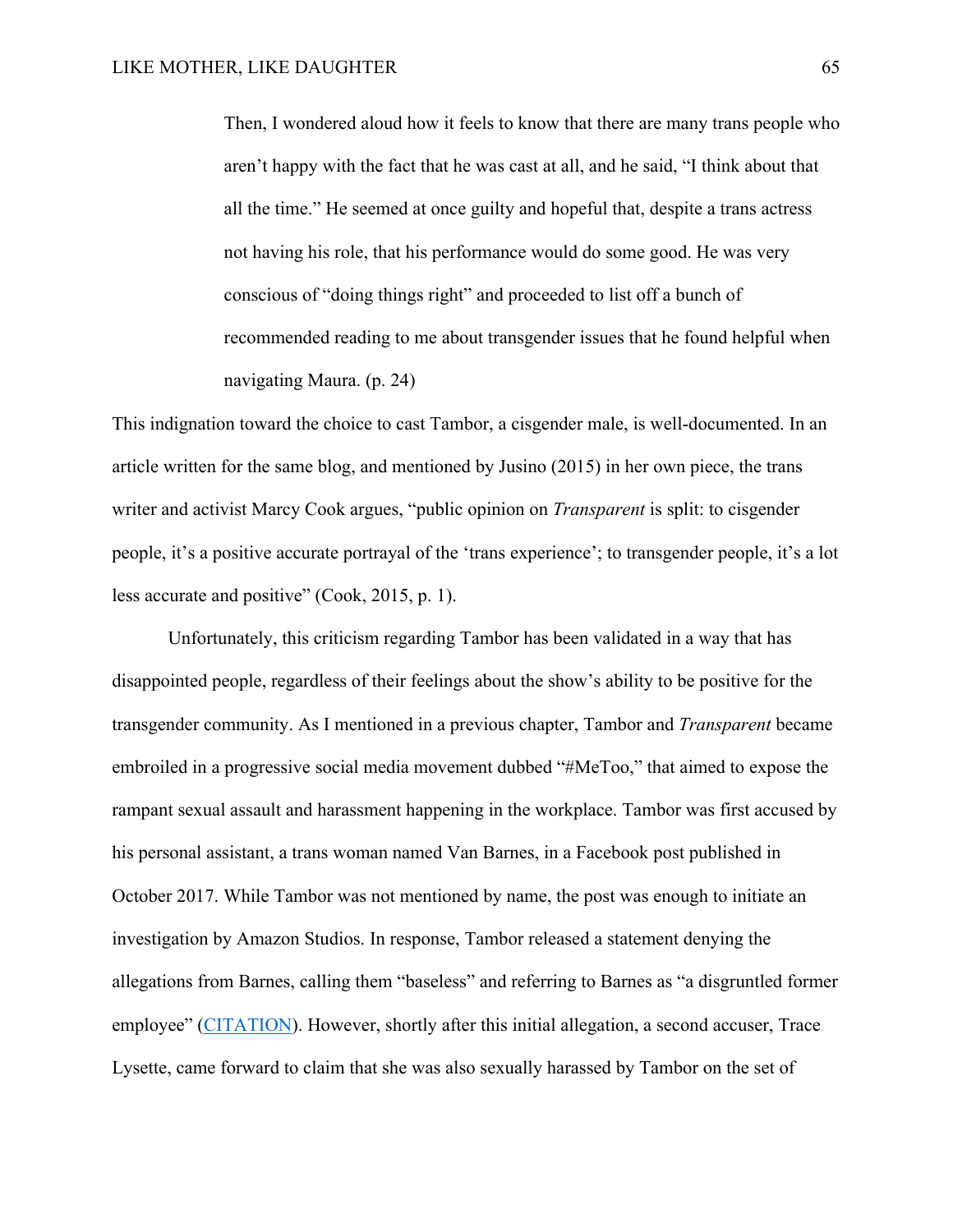*Transparent*. Lysette, also a trans woman, plays recurring character Shea on the show, and describes the harassment in detail. She alleges, "He came in close, put his bare feet on top of mine so I could not move, leaned his body against me, and began quick, discreet thrust back and forth against my body. I felt his penis on my hip through his thin pajamas and I pushed him off me" (tracelysette, 2017).

Following this second allegation, Tambor released another statement reiterating his innocence. This time, using a more diplomatic tone, Tambor and his public relations team issued this statement:

> For the past four years, I've had the huge privilege — and huge responsibility of playing Maura Pfefferman, a transgender woman, in a show that I know has had an enormous, positive impact on a community that has been too long dismissed and misunderstood. Now I find myself accused of behavior that any civilized person would condemn unreservedly. I know I haven't always been the easiest person to work with. I can be volatile and ill-tempered, and too often I express my opinions harshly and without tact. But I have never been a predator ever. I am deeply sorry if any action of mine was ever misinterpreted by anyone as being sexually aggressive or if I ever offended or hurt anyone. But the fact is, for all my flaws, I am not a predator and the idea that someone might see me in that way is more distressing than I can express. (Abramovitch, 2017, p. 22)

However, the conclusion of Amazon Studio's internal investigation came to light just weeks ago with an announcement that Tambor would no longer be involved with the show. The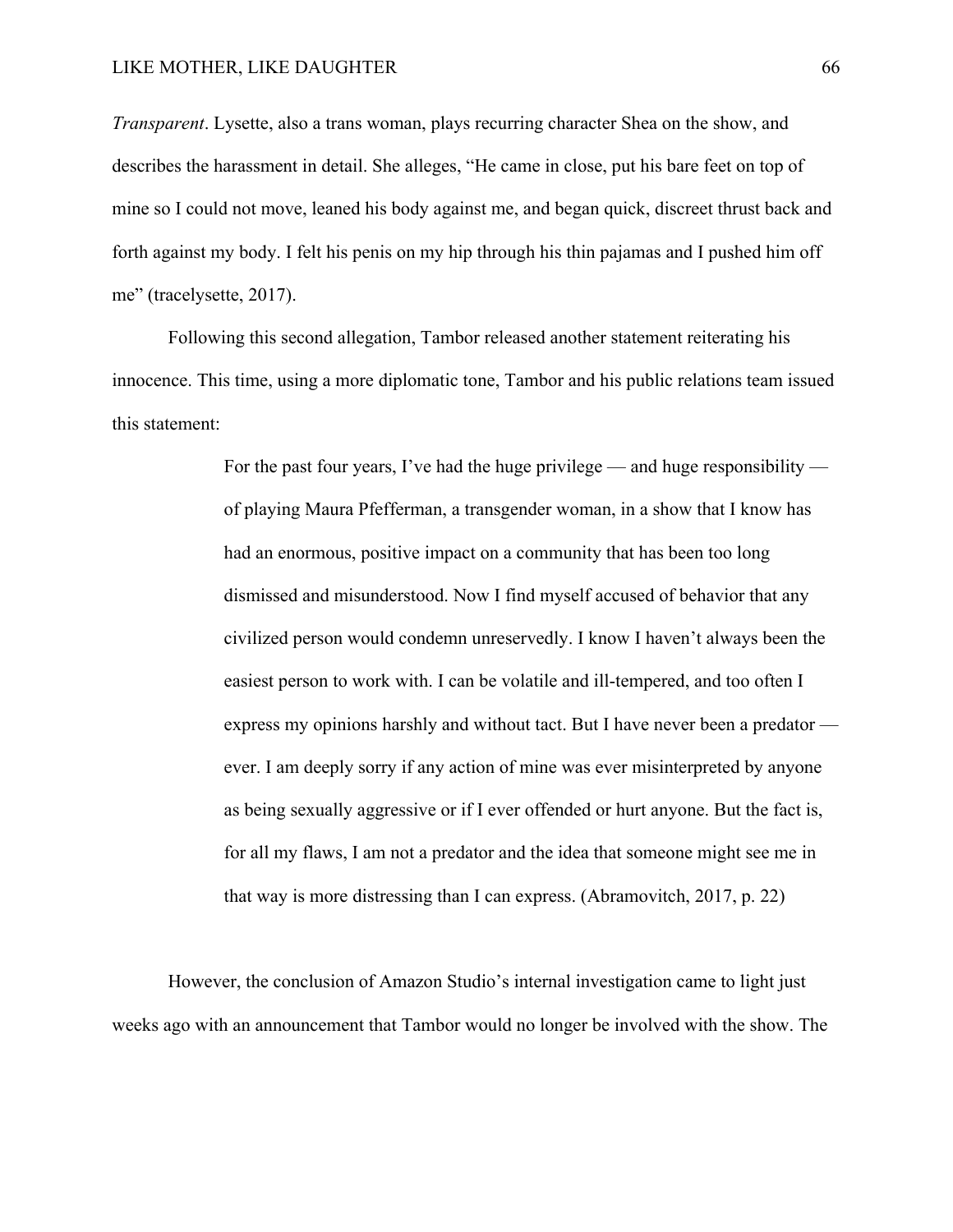speculation and the recent announcement has been received with mixed emotions by many. For example, consider this excerpt from Lysette's statement where she writes:

> Don't let the trans community suffer for the actions of one cis male actor. *Transparent* has been a guiding light in the industry, by employing more trans people in Hollywood than any other production in history, which made it even more difficult to speak out. (tracelysette, 2017)

This sentiment was echoed more recently in an interview Van Barnes did with Megyn Kelly in March 2018. After Barnes speaks about her experience with Tambor's harassment and the subsequent investigation, Kelly asserts, "It's a shame for many reasons, including that this show has been a vehicle for... it's been a lens on what it means to be transgender, and it employs a lot of transgender people. Now, [Tambor] has been fired and that does not work to the advantage of those employees."

Ultimately, what can be surmised from these allegations and Tambor's firing is that despite all of its critical-acclaim, *Transparent* should still be closely scrutinized. The sad truth is that despite idealistic and progressive goals of inclusivity and normalization, a show like *Transparent* can still be plagued by the toxic masculinity of our patriarchal society. In other words, it is important to remember that no television show exists inside of a vacuum, and that all media and their messages should be studied and criticized as to ensure the creation of a more accepting and empathetic world.

In fact, in an article recently published to *The Huffington Post*, a claim was made that even the discourse of the #MeToo movement needs close scrutiny. Mamone (2018) argues that despite the empowering nature it has for women, "the movement has been silent at best — and hostile at worst — when it comes to the experiences of transgender people" (p.1) Evidence of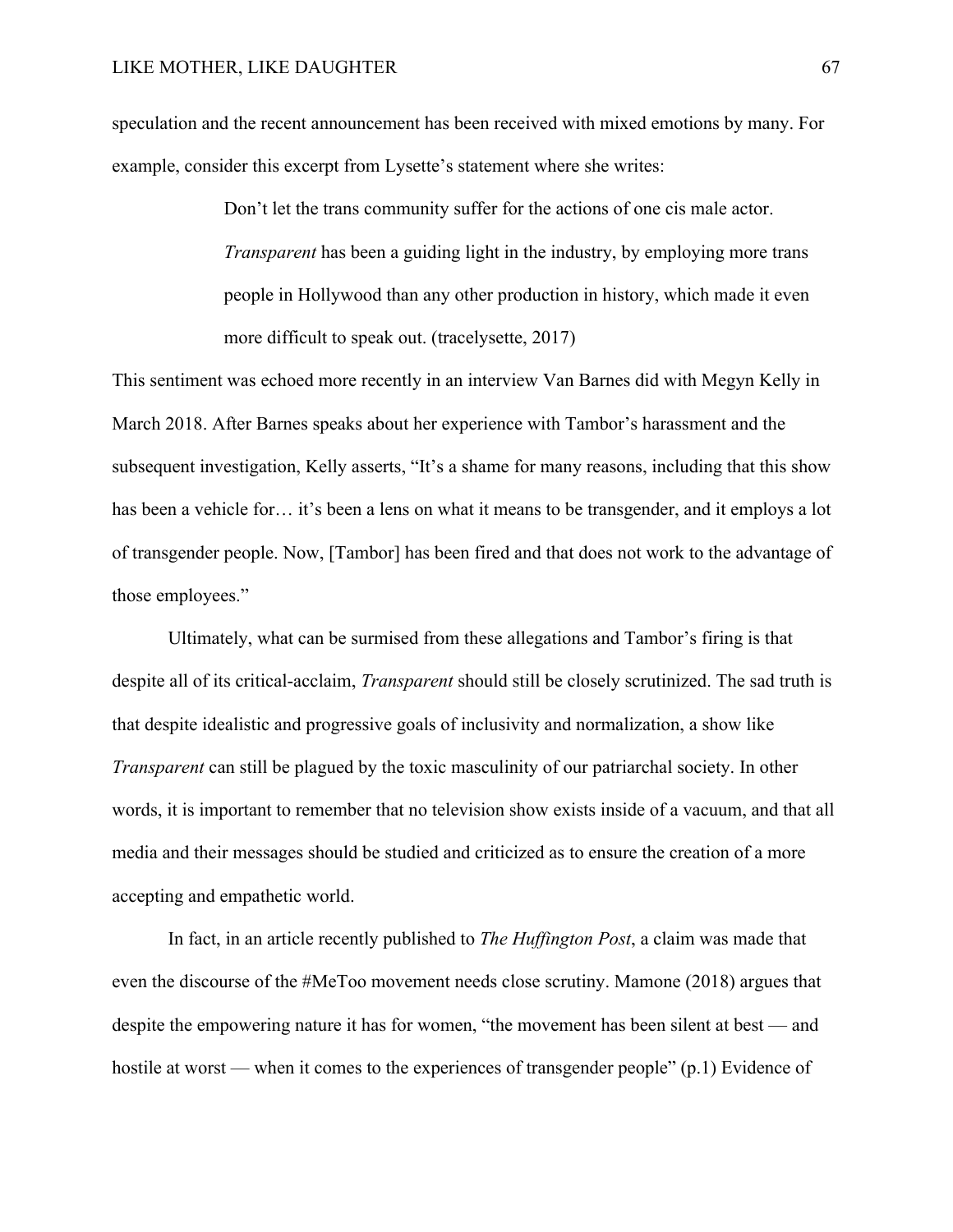this can be found in the rhetoric of discourse surrounding sexual harassment and assault, which Marmone (2018) argues is very much centered on cis-gender women. So, much like *Transparent* attempts to subvert the binary-based conceptualizations we have of gender through narrative, we must recontextualize all discourse in order to foster progressive social change.

# **References**

- Abramovitch, S. (2018, February 26). Jeffrey Tambor's Ex-Assistant and Accuser Breaks Silence: "He Has Done This to Himself". Retrieved February 26, 2018, from https://www.hollywoodreporter.com/news/jeffrey-tambors-assistant-accuser-breakssilence-1088547
- Butler, J. (1990). *Gender trouble: feminism and the subversion of identity*. New York: Routledge, Taylor & Francis Group.
- Cavalcante, A. (2017), Breaking Into Transgender Life: Transgender Audiences' Experiences With "First of Its Kind" Visibility in Popular Media. Communication, Culture & Critique, 10: 538–555. doi: 10.1111/cccr.12165
- Chaney, J. (2017, September 22). Transparent Takes a Mostly Worthwhile Trip in Season 4. Retrieved January 5, 2018, from http://www.vulture.com/2017/09/transparent-season-4 review.html
- Cobb, S., & Tasker, Y. (2016). Feminist Film Criticism in the 21st Century. *Film Criticism*, *40*(1), 1-2. doi:10.3998/fc.13761232.0040.107
- Cook, M. (2015, February 04). Why Transparent Has Lost The Trust Of The Trans Community. Retrieved April 16, 2018, from https://www.themarysue.com/transparenttrust/
- Foucault, M. (1978). *The history of sexuality*. New York: Pantheon Books.
- Funk, S., & Funk, J. (2016). Transgender Dispossession in Transparent: Coming Out as Euphemism for Honesty. Sexuality & Culture, 20(4), 879-905. doi:10.1007/s12119-016- 9363-0
- Garber, M. B. (1992). *Vested interests: cross-dressing & cultural anxiety*. New York: Routledge.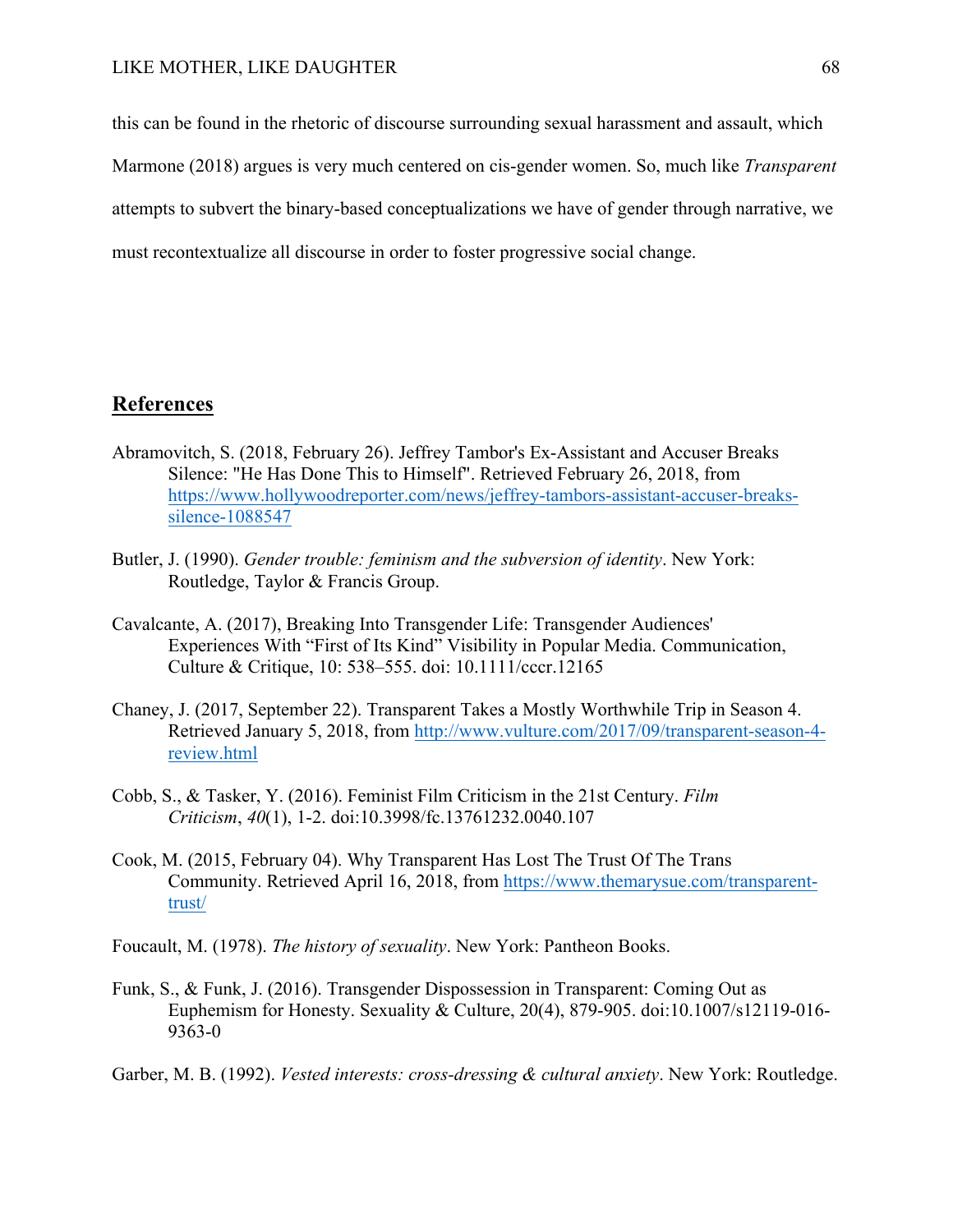- Garcia, P. (2017, February 01). Gaby Hoffmann on Starring in Transparent and Growing Up at the Chelsea Hotel. Retrieved February 15, 2018, from https://www.vogue.com/article/gaby-hoffmann-transparent-interview
- Hill, D. B. (2005). Sexuality and Gender in Hirschfeld's Die Transvestiten : A Case of the "Elusive Evidence of the Ordinary". *Journal of the History of Sexuality* 14(3), 316-332. University of Texas Press. Retrieved January 4, 2018, from Project MUSE database.
- Johnson, A. H. (2016). Transnormativity: A New Concept and Its Validation through Documentary Film About Transgender Men. Sociological Inquiry, 86(4), 465-491. doi:10.1111/soin.12127
- Jung, E. A. (2017, September 27). Transparent's Amy Landecker on Threesomes, Polyamory, and Poop. Retrieved April 16, 2018, from http://www.vulture.com/2017/09/amylandecker-on-transparent-threesomes-and-poop.html
- Jusino, T. (2015, December 16). On the Set of Transparent (Or, That Time I was Paid to Be Naked). Retrieved February 12, 2018, from https://www.themarysue.com/on-the-set-of-t ransparent/
- Katz, J. (2014, March 11). Dynamic Duos: Jill Soloway and Gaby Hoffmann Are Ready to Inhabit Your Brain. Retrieved February 16, 2018, from https://www.hollywoodreporter.com/news/dynamic-duos-jill-soloway-gaby-687730
- Kunzel, R. (2014, May 1). The Flourishing of Transgender Studies. Retrieved October 10, 2017, from http://tsq.dukejournals.org/content/1/1-2/285.full
- Levy, A. (2017, June 19). The Radical Mind Behind. Retrieved October 16, 2017, from https://www.newyorker.com/magazine/2015/12/14/dolls-and-feelings
- Liebman, L. (2015, December 16). Transparent's 1930s Berlin Flashbacks, Explained. Retrieved January 3, 2018, from http://www.vulture.com/2015/12/transparent-berlin-flashbacksexplained.htm
- Lipka, M. (2016, October 3). Americans are divided over which public bathrooms transgender people should use. Retrieved September 20, 2017, from http://www.pewresearch.org/fact-tank/2016/10/03/americans-are-divided-over-whichpublic-bathrooms-transgender-people-should-use/
- Mamone, T. (2018, February 21). Opinion | The #MeToo Conversation Erases Trans People. Retrieved March 1, 2018, from https://www.huffingtonpost.com/entry/opinion-mamonetrans-metoo\_us\_5a8c5c61e4b0273053a539d1
- McGuire, J. K., Kuvalanka, K. A., Catalpa, J. M. and Toomey, R. B. (2016), Transfamily Theory: How the Presence of Trans\* Family Members Informs Gender Development in Families. J Fam Theory Rev, 8: 60-73. doi:10.1111/jftr.12125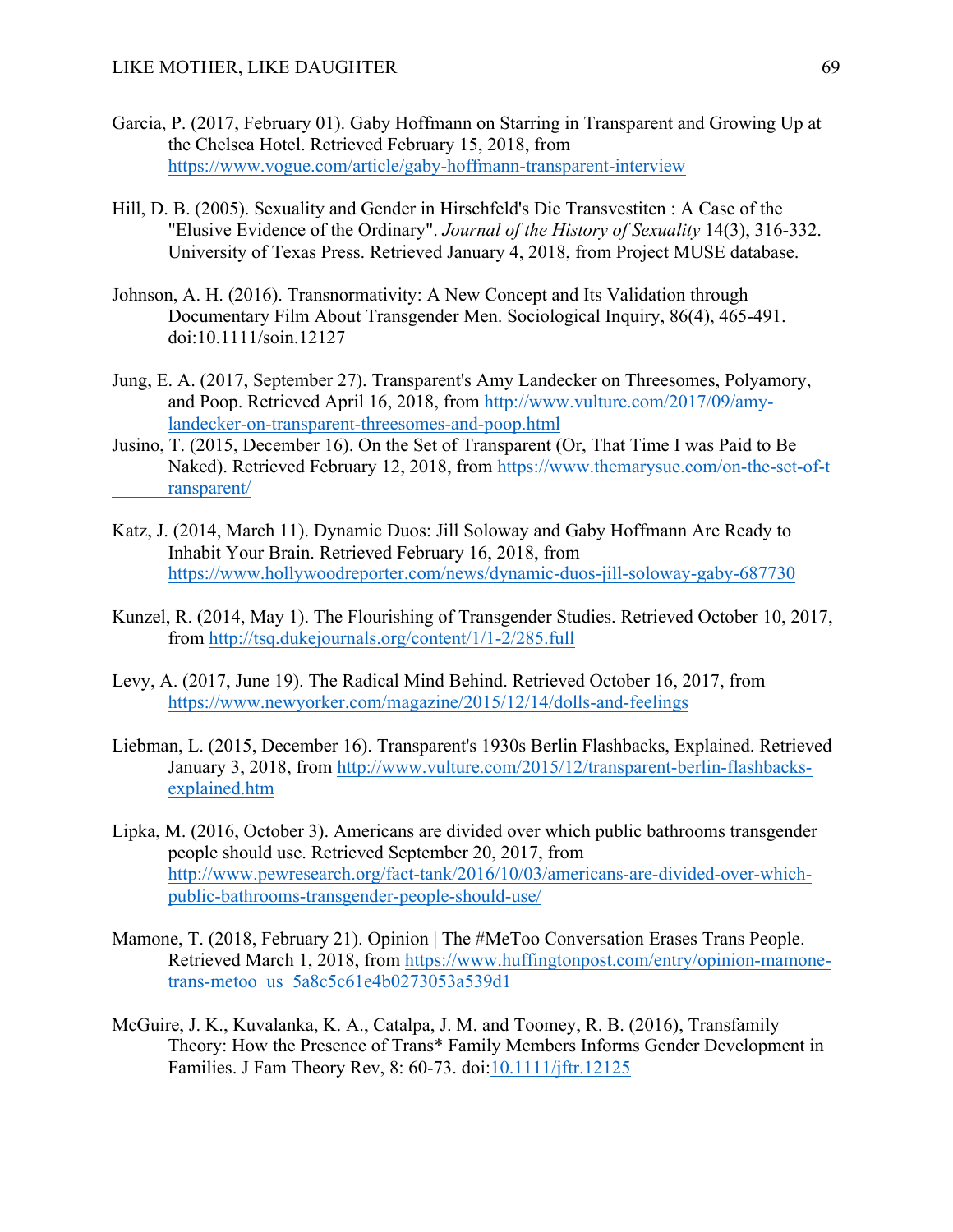- McNamara, M. (2014, September 26). Amazon's transgender transition 'Transparent' astonishes. Retrieved December 31, 2017, from http://www.latimes.com/entertainment/tv/la-et-st-t ransparent-review-20140926-column.html
- Mischer, D. (Producer). (2015, September 20). *67th Primetime Emmy Awards* [Television broadcast]. In *67th Primetime Emmy Awards*. Los Angeles, California: Fox. Retrieved October 15, 2017, from https://www.youtube.com/watch?v=1MyKdZ8WKvc
- Moreau, J. (2017, October 5). Federal Civil Rights Law Doesn't Protect Transgender Workers, Justice Department Says. Retrieved October 5, 2017, from https://www.nbcnews.com/feature/nbc-out/federal-civil-rights-law-doesn-t-protecttransgender-workers-justice-n808126
- Morgan, Sarah W. & Stevens, Patricia E. (2009) Transgender Identity Development as Represented by a Group of Female-to-Male Transgendered Adults, Issues in Mental Health Nursing,29:6, 585-599, DOI: 10.1080/01612840802048782
- Moye, D. (2017, November 08). Jeffrey Tambor Denies Allegations Of 'Improper Behavior' Toward Former Assistant. Retrieved March 12, 2018, from https://www.huffingtonpost.com/entry/jeffrey-tambor-vanbarnes\_us\_5a037712e4b03deac08af812
- Moylan, B. (2015, November 28). Transparent's Gaby Hoffmann: 'The whole question of gender is so foreign to me'. Retrieved February 16, 2018, from https://www.theguardian.com/tvand-radio/2015/nov/28/transparent-gaby-hoffmann
- Oswald, R. F., Blume, L. B., & Marks, S. R. (2005). Decentering Heteronormativity: A Model for Family Studies. In V. L. Bengtson, A. C. Acock, K. R. Allen, P. Dilworth-Anderson, & D. M. Klein (Eds.), *Sourcebook of family theory & research* (pp. 143-165). Thousand Oaks, CA, US: Sage Publications, Inc.
- Poniewozik, J. (2014, September 30). Review of Transparent Season One. Retrieved January 2, 2018, from http://time.com/3446282/season-review-transparent-is-a-change-for-thebetter/
- Radnor, J., & Soloway, J. (2013, January 22). [Interview by K. Smith]. Retrieved September 15, 2017, from http://video.vanityfair.com/watch/josh-radnor-and-jill-soloway-on-afternoondelight
- Ratzabi, H. (n.d.). What Is Gematria? Retrieved February 16, 2018, from https://www.myjewishlearning.com/article/gematria/

realDonaldTrump. (2017, July 26.) ....victory and cannot be burdened with the tremendous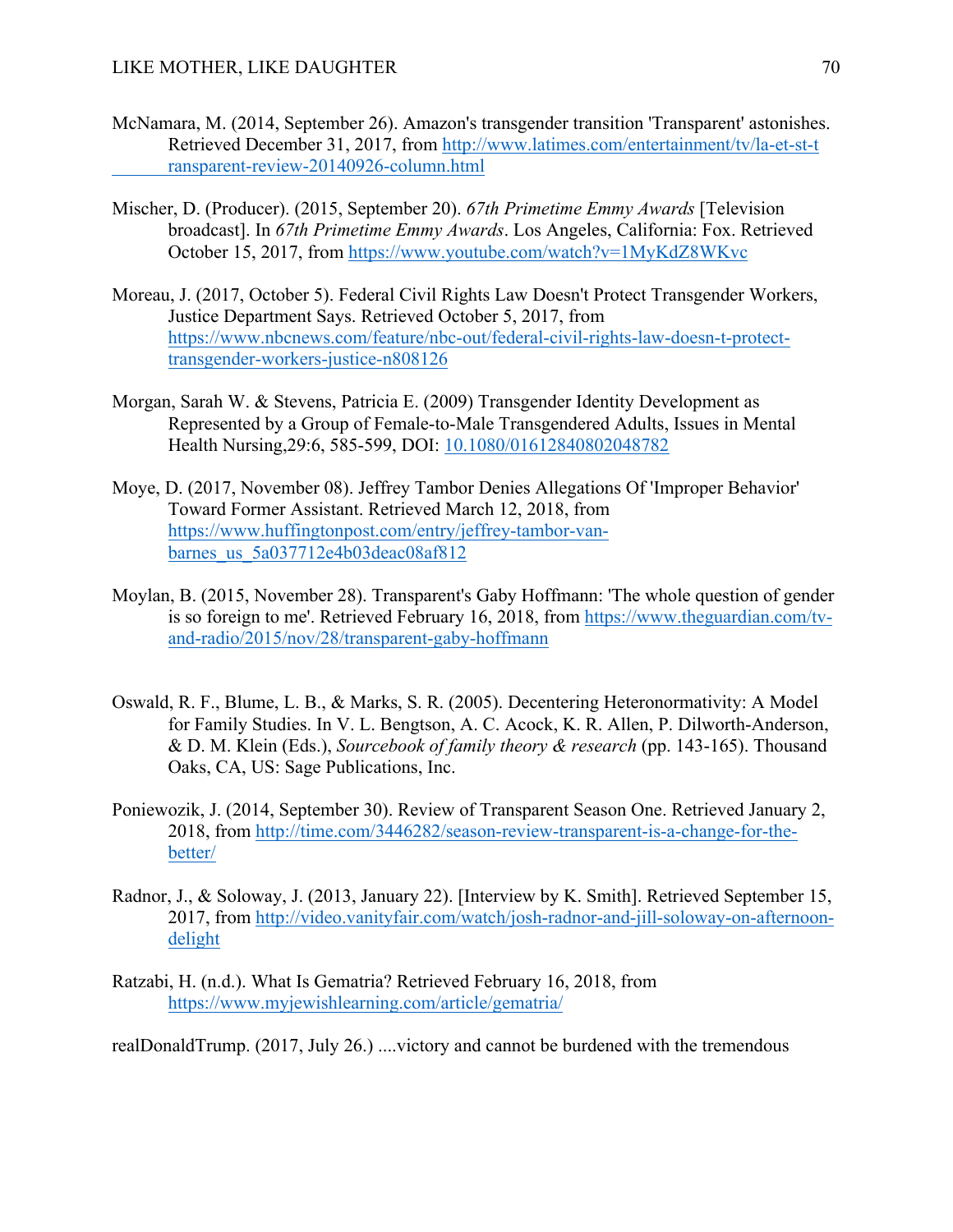medical costs and disruption that transgender in the military would entail. Thank you [Twitter Post]. Retrieved from https://twitter.com/realDonaldTrump/status/890197095151546369

- Skidmore, E. (2011). Constructing the "Good Transsexual": Christine Jorgensen, Whiteness, and Heteronormativity in the Mid-Twentieth-Century Press. *Feminist Studies, 37*(2), 270-300. Retrieved from http://www.jstor.org/stable/23069901
- Soloway, J. (Director). (2014, August 27). Pilot [Television series episode]. In *Transparent*. Amazon Studies.
- Soloway, J. (2017, June 2). Code Conference [Interview by K. Swisher]. Retrieved September 15, 2017, from https://www.youtube.com/watch?v=5GfCkPwNTzM
- Spencer, Leland G. (2013) Performing Transgender Identity in *The Little Mermaid*: From Andersen to Disney, Communication Studies, 65:1, 112- 127, DOI: 10.1080/10510974.2013.832691
- Strause, J. (2017, September 25). Blowing Up the Binary: How 'Transparent' Season 4 Is Personal for Jill Soloway. Retrieved February 16, 2018, from https://www.hollywoodreporter.com/live-feed/transparent-season-4-jill-soloway-genderbinary-1042629
- Stump, S. (2018, March 07). Jeffrey Tambor's former assistant details sexual harassment allegations. Retrieved March 16, 2018, from https://www.today.com/popculture/jeffreytambor-accuser-details-violating-creepy-sexual-harassment-claims-t124583
- Tambor, J. (2015, September 20). Jeffrey Tambor Wins Outstanding Lead Actor In A Comedy Series. Retrieved January 3, 2018, from https://www.youtube.com/watch?v=dz4YD5ydeWc&t=64s
- Tambor, J. (2015, December 15). Transparent's Tambor: playing a trans woman has changed me [Interview by S. Burke]. Retrieved September 15, 2017, from https://www.youtube.com/watch?v=rD6GtZFm9bU
- Tambor, J. (2017, June 22). Jeffrey Tambor Prepared For 'Transparent' By Shopping In Character [Interview by S. Colbert]. Retrieved January 3, 2018, from https://www.youtube.com/watch?v=KAuwwKqdvww
- tracelysette. (2017, November 16.) My full statement #MeToo [Twitter Post]. Retrieved from https://twitter.com/tracelysette/status/931366076209799168
- Watkins, S., & Emerson, R. (2000). Feminist Media Criticism and Feminist Media Practices. *The Annals of the American Academy of Political and Social Science, 571*, 151-166. Retrieved from http://www.jstor.org/stable/1049140